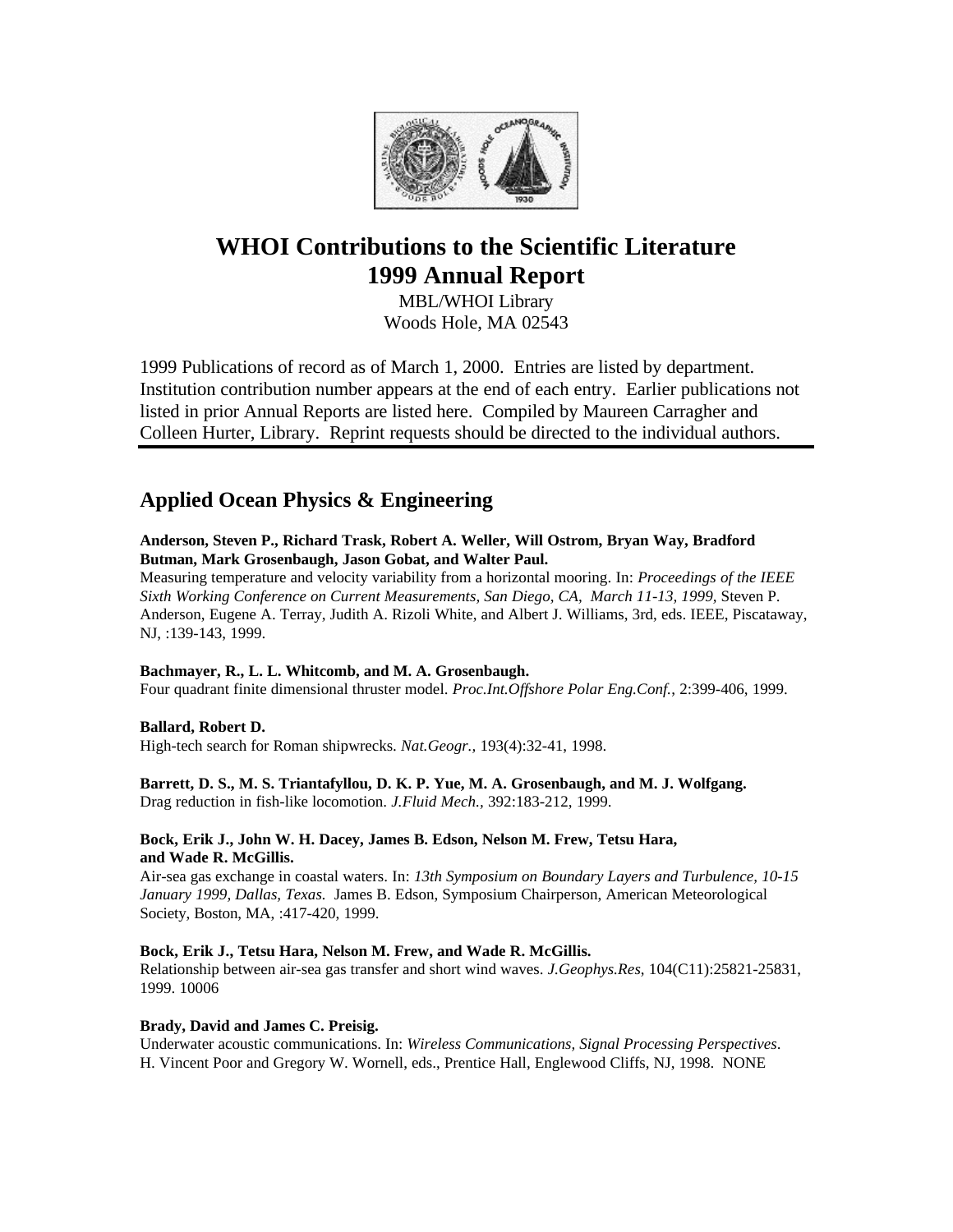# **Cacchione, D. A., P. L. Wiberg, J. Lynch, J. Irish, and P. Traykovski.**

Estimates of suspended-sediment flux and bedform activity on the inner portion of the Eel River continental shelf. *Mar.Geol.,* 154:83-97, 1999.

## **Chu, Dezhang and Zhen Ye.**

A phase-compensated distorted wave Born approximation representation of the bistatic scattering by weakly scattering objects: Application to zooplankton. *J.Acoust.Soc.Am.,* 106(4):1732-1743, 1999. 9819

# **Colosi, John A. and ATOC Group (A. B. Baggeroer, T. G. Birdsall, C. Clark, B. D. Cornuelle, D. Costa, B. D. Dushaw, A. M. Dzieciuch, A. M. G. Forbes, B. M. Howe, D. Menemenlis, J. A. Mercer, K. Metzger, W. Munk, R. C. Spindel, P. F. Worcester, and C. Wunsch).** A review of recent results in ocean acoustic wave propagation in random media: Basin scales.

*IEEE J.Oceanic Eng.,* 24(2):138-155, 1999. 9769

# **Colosi, John A., Edward K. Scheer, Stanley M. Flatte, Bruce D. Cornuelle, Mathew A. Dzieciuch, Walter H. Munk, Peter Worcester, Bruce M. Howe, James Mercer, Robert C. Spindel, Kurt Metzger, Theodore G. Birdsall, and Arthur B. Baggeroer.**

Comparisons of measured and predicted acoustic fluctuations for a 3250-km propagation experiment in the eastern North Pacific Ocean. *J.Acoust.Soc.Am.*, 105(6):3202-3218, 1999. 9585

# **Dacey, John W. H., James B. Edson, Paul M. Holland, and Wade R. McGillis.**

In situ estimation of air-sea gas transfer using DMS. In: *13th Symposium on Boundary Layers and Turbulence, 10-15 January 1999, Dallas, Texas*. James B. Edson, Symposium Chairperson, American Meteorological Society, Boston, MA, :425-426, 1999.

## **DeGrandpre, M. D., M. M. Baehr, and T. R. Hammar.**

Calibration-free optical chemical sensors. *Anal.Chem.*, 71(6):1152-1159, 1999.

# **DeGrandpre, M. D., T. R. Hammar, C. D. Wirick.**

Short-term  $pCO_2$  and  $O_2$  dynamics in California coastal waters. *Deep-Sea Res.II*, 45:1557-1575, 1998.

## **Dickey, T. D., G. C. Chang, Y. C. Agrawal, A. J. Williams, 3rd, and P. S. Hill.** Sediment resuspension in the wakes of Hurricanes Edouard and Hortense.

*Geophys.Res.Lett.*, 25(18):3533-3536, 1998.

# **Dickey, Tommy, Dan Frye, Joe McNeil, Derek Manov, Norm Nelson, David Sigurdson, Hans Jannasch, David Siegel, Tony Michaels, and Rod Johnson.**

Upper-ocean temperature response to hurricane Felix as measured by the Bermuda testbed mooring. *Mon.Weather Rev.,* 126:1195-1201, 1998.

# **Duda, Timothy F. and James C. Preisig.**

A modeling study of acoustic propagation through moving shallow-water solitary wave packets. *IEEE J.Ocean.Eng.,* 24(1):16-32, 1999. 9826

# **Edson, James B., Wade R. McGillis, and Nelson M. Frew.**

Atmospheric forcing and energy exchange during the 1997 CoOP gas exchange experiment. In: *13th Symposium on Boundary Layers and Turbulence, 10-15 January 1999, Dallas, Texas.* James B. Edson, Symposium Chairperson, American Meteorological Society, Boston, MA, :351-354, 1999.

# **Fornari, D., A. Bradley, S. Humphris, B. Walden, A. Duester, R. Catanach, E. Snow, A. Bowen, R. Elder, W. Sellers, J. "Pat" Hickey, R. Williams.**

Inductively coupled link (ICL) temperature probes for hot hydrothermal fluid sampling from ROV Jason and DSV Alvin. *Ridge Events*, 8(1):26-30, 1997.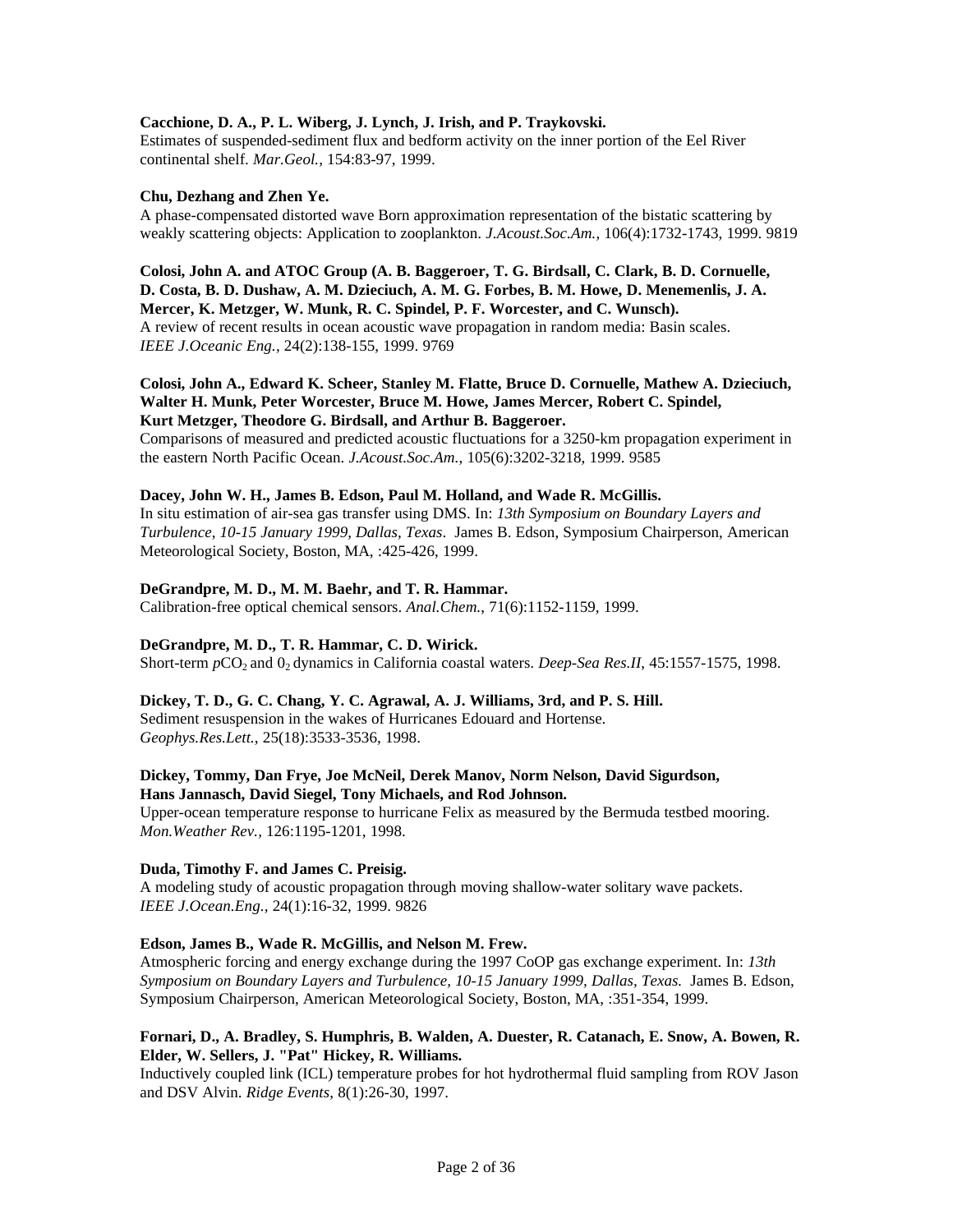## **Frew, Nelson M., Erik J. Bock, Robert K. Nelson, W. R. McGillis, James B. Edson, and Tetsu Hara.**

Spatial variations in surface microlayer surfactants and their role in modulating air-sea exchange. In: *13th Symposium on Boundary Layers and Turbulence, 10-15 January 1999, Dallas, Texas.* James B. Edson, Symposium Chairperson, American Meteorological Society, Boston, MA, :421-424, 1999.

#### **Fries, J. Stephen, Cheryl Ann Butman, and Robert A. Wheatcroft.**

Ripple formation induced by biogenic mounds. *Mar.Geol.,* 159:287-302, 1999. 9530

#### **Frye, Daniel, K. von der Heydt, M. Johnson, A. Maffei, S. Lerner, and B. Butman.**

New technologies for coastal observatories. *Sea.Technol.,* 40(10):29-36, 1999. 10011

#### **Gobat, Jason I. and Mark A. Grosenbaugh.**

Modeling the mechanical and flow-induced noise on the surface suspended acoustic receiver. *Oceans '97*, 2:748-754, 1997.

#### **Gobat, Jason I. and Mark A. Grosenbaugh.**

The dynamics of shallow water oceanographic moorings: Experimental and numerical results. *Oceans ' 99*, 1:107-112, 1999. 9972

## **Griffiths, Gwyn, Russ Davis, Charles Eriksen, Daniel Frye, Phillippe Marchand, and Tommy Dickey.**

Toward new platform technology for sustained observations. In: *Proceedings of Ocean Observing System for Climate (OCEANOBS99), Saint Raphael, France - 17-22 Oct. 1999*, http://www.bom.gov.au/OCEANOBS99/papers/griffiths.pdf (18 May 2000), 1999.

## **Grosenbaugh, Mark A. and Jason I. Gobat.**

Full-scale dynamic measurements of a shallow-water oceanographic surface mooring. *Proc.Int. Offshore Polar Eng. Conf.*, 2:699-705, 1999.

#### **Hare, Jeffrey E., Ola G. Persson, Christopher W. Fairall, and James B. Edson.**

Behavior of Charnock's relationship for high wind conditions. In: *13th Symposium on Boundary Layers and Turbulence, 10-15 January 1999, Dallas, Texas*. James B. Edson, Symposium Chairperson, American Meteorological Society, Boston, MA, :252-255, 1999.

## **Howland, Jonathan C., Hanumant Singh, Martin Marra, and Daniel Potter.**

Digital mosaicking of underwater imagery. *Sea Technol.,* 40(6):65-69, 1999. 9861

# **Hristov, Tihomir, Carl Friehe, Scott Miller, and Jim Edson.**

Identification and analysis of win-wave interactions I field experiment data. In: *13th Symposium on Boundary Layers and Turbulence, 10-15 January 1999, Dallas, Texas.* James B. Edson, Symposium Chairperson, American Meteorological Society, Boston, MA*.*, :233-236, 1999.

#### **Irish, J. D., J. F. Lynch, P. A. Traykovski, A. E. Newhall, and K. Prada.**

A self contained sector scanning sonar for bottom roughness observations. *J.Atmos.Ocean.Technol.,* 16:1830-1841, 1999. 9531

#### **Irish, James D., Walter Paul, Jeffrey N. Shaumeyer, and Carl C. Gaither, III.**

Next-generation ocean observing buoy. *Sea Technol.,* :37-43, 1999.

## **Irish, James D., Peter Traykovski, and James F. Lynch.**

Acoustic observations of a fluid mud layer transporting sediment on the Northern California shelf. *Oceans '99*, 3:1134-1137, 1999. 9956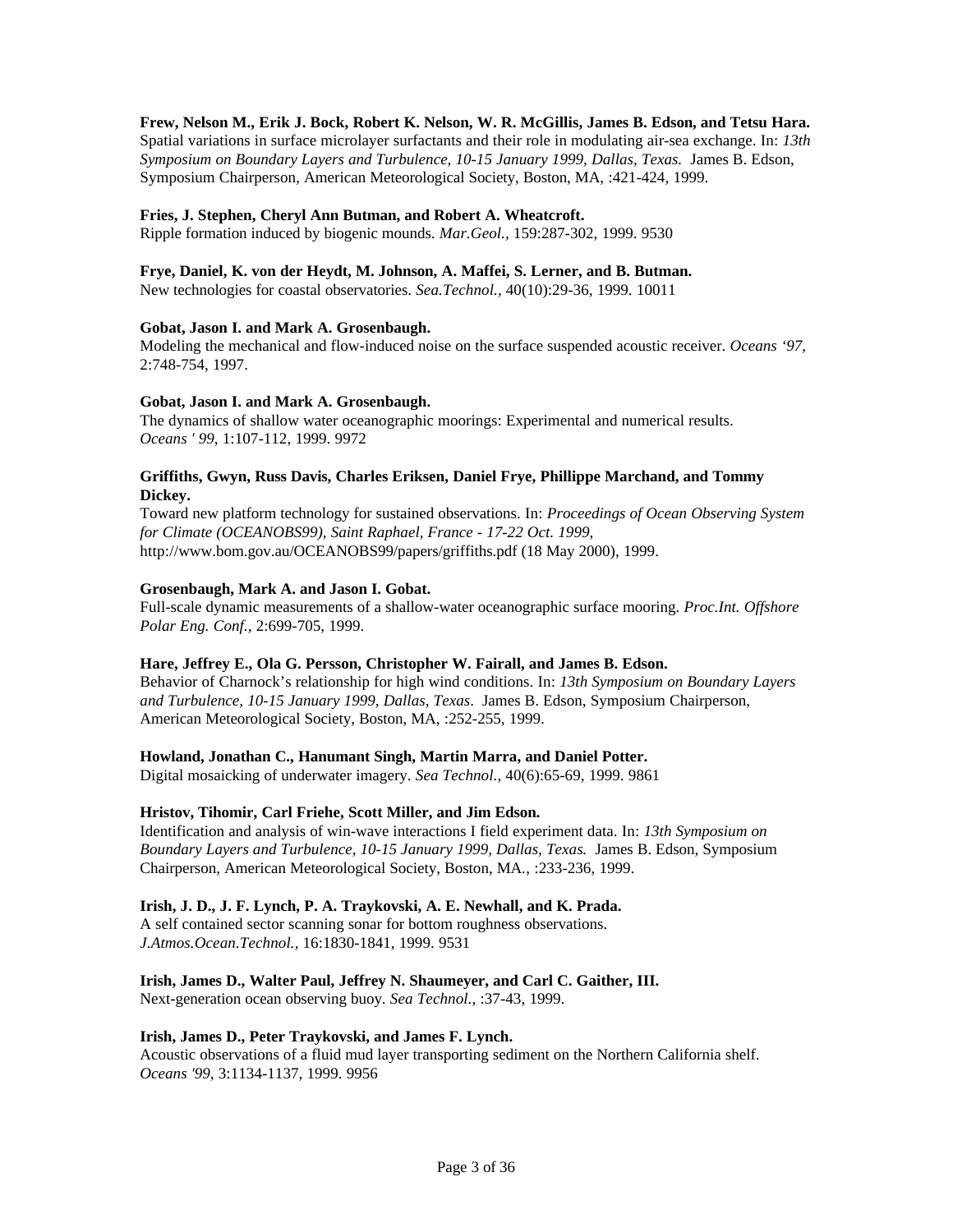# **Irish, Jim.**

Elastic tether mooring technology: experiences on Georges Bank. *Sea Technol.,* 38(10): 61-66, 68-69, 1997. 9543

## **Irish, J. D., R. C. Beardsley, W. W. Williams, and K. H. Brink.**

Long-term moored observations on Georges Bank as part of the U. S. GLOBEC Northwest Atlantic/Georges Bank program. *Oceans '99*, 1:273-278, 1999. 9957

#### **McGillicuddy, D. J., Jr., R. Johnson, D. A. Siegel, A. F. Michaels, N. R. Bates, and A. H. Knap.**

Mesoscale variations of biogeochemical properties in the Sargasso Sea. *J.Geophys.Res.*, 104(C6):13381- 13394, 1999. 9792

**McGillicuddy, D.J., Jr., D. R. Lynch, A. M. Moore, W. C. Gentlemen, C. S. Davis, and C. J. Meise.** An adjoint data assimilation approach to the estimation of *Pseudocalanus spp*. population dynamics in the Gulf of Maine - Georges Bank region. *Fish.Oceanogr.,* 7(3/4):205-218, 1998. 9688

## **McGillis, Wade, Erik J. Bock, James B. Edson, Nelson M. Frew, and Tetsu Hara.**

Near subsurface shear and dissipation observations in the coastal ocean. In: *13th Symposium on Boundary Layers and Turbulence, 10-15 January 1999, Dallas, Texas.* James B. Edson, Symposium Chairperson, American Meteorological Society, Boston, MA, :355-357, 1999.

## **Miller, S., C. Friehe, T. Hristov, and J. Edson.**

The wave-induced wind field above deep ocean waves. In: *13th Symposium on Boundary Layers and Turbulence, 10-15 January 1999, Dallas, Texas*. James B. Edson, Symposium Chairperson, American Meteorological Society, Boston, MA, :237-240, 1999.

## **Morrison, Archie T., III, and Albert J. Williams, 3rd.**

Location and recovery of lost instruments using acoustic targets. *Oceans '99*, 3:1429-1434, 1999. 9949

# **Paul, Walter.**

Buoy technology In: State of technology report - ocean and coastal engineering division. *Mar.Technol.Soc.J.,* 31(2):36-38, 1997.

#### **Paul, Walter, Jim Irish, Jason Gobat, and Mark Grosenbaugh.**

Coastal mooring design: Taut elastomeric and chain caternary surface buoy moorings. *Oceans '99*, 1:419- 426, 1999. 9958

#### **Plueddemann, A. J., E. A. Terray, and R. Merewether.**

Design and performance of a self-contained, fan-beam ADCP. In: *Proceedings of the IEEE Sixth Working Conference on Current Measurements, San Diego, CA, March 11-13, 1999*, Steven P. Anderson, Eugene A. Terray, Judith A. Rizoli White, and Albert J. Williams, 3rd, eds. IEEE, Piscataway, NJ, :54-59, 1999.

#### **Raubenheimer, B., R. T. Guza, and Steve Elgar.**

Tidal water table fluctuations in a sandy ocean beach. *Water Resour.Res.,* 35(8):2313-2320, 1999.

# **Siegel, David A., Dennis J. McGillicuddy, Jr., and Erik A. Fields.**

Mesoscale eddies, satellite altimetry, and new production in the Sargasso Sea. *J.Geophys.Res.,* 104(C6):13359-13379, 1999.

# **Singh, H., F. Weyer, J. Howland, A. Duester, D. Yoerger, and A. Bradley.**

Quantitative stereo imaging from the Autonomous Benthic Explorer (ABE). *Oceans '99*, 1:52-57, 1999. 9212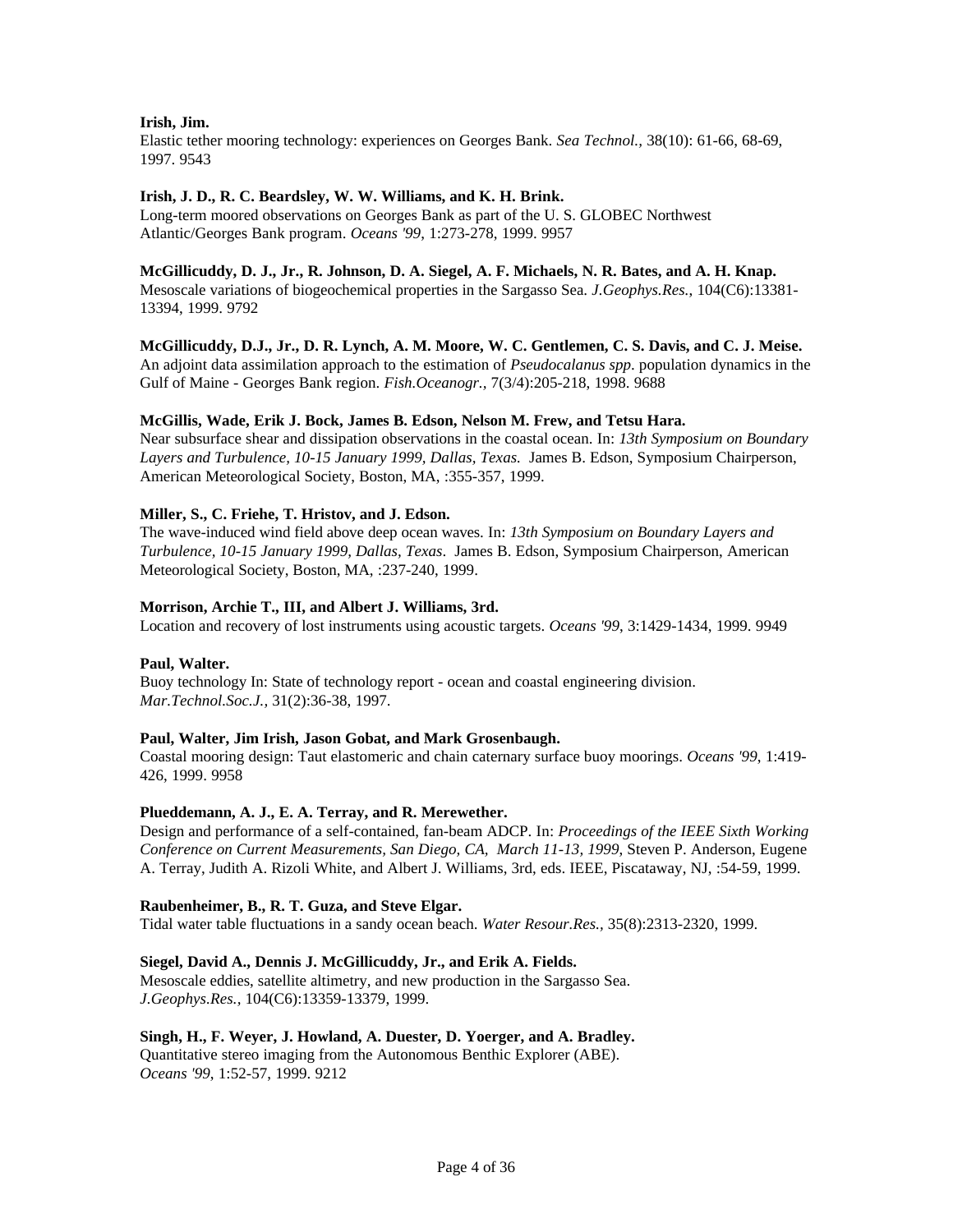# **Snelgrove, Paul V. R., Judith P. Grassle, and Cheryl Ann Butman.**

Sediment choice by settling larvae of the bivalve, Spisula solidissima (Dillwyn) in flow and still water. *J.Exp.Mar.Biol.Ecol.,* 231:171-190, 1998. 9642

## **Stojanovic, M., L. Freitag, and M. Johnson.**

Channel-estimation-based adaptive equalization of underwater acoustic signals. *Oceans '99*, 2:590-595, 1999.

## **Stokey, R., T. Austin, C. von Alt, M. Purcell, R. Goldsborough, N. Forrester, and B. Allen.**

AUV bloopers or why Murphy must have been an optimist: A practical look at achieving mission level reliability in an autonomous underwater vehicle. In: *11th International Symposium on Unmanned, Untethered Submersible Technology (UUST '99), August 23-25, 1999*, :32-40, 1999. 9970

## **Stokey, Roger P. and Thomas C. Austin.**

Sequential, long baseline navigation for REMUS, an autonomous underwater vehicle. *Proc. SPIE Int.Soc.Opt.Eng.,* 3711:212-219, 1999.

## **Terray, Eugene A., Blair H. Brumley, and Brandon Strong.**

Measuring waves and currents with an upward-looking ADCP. In*: Proceedings of the IEEE Sixth Working Conference on Current Measurements, San Diego, CA, March 11-13, 1999,* Steven P. Anderson,

Eugene A. Terray, Judith A. Rizoli White, and Albert J. Williams, 3rd, eds. IEEE, Piscataway, NJ, :66- 71, 1999. 9879

## **Thwaites, F. T. and A. J. Williams, 3rd.**

BASS measurements of currents, waves, stress and turbulence in the North Sea bottom-boundary layer. In: *Proceedings of the IEEE Sixth Working Conference on Current Measurements, San Diego, CA, March 11-13, 1999,* Steven P. Anderson, Eugene A. Terray, Judith A. Rizoli White, and Albert J. Williams, 3rd, eds. IEEE, Piscataway, NJ, :231-345, 1999. 9862

#### **Toole, J. M., K. W. Doherty, D. E. Frye, and S. P. Liberatore.**

Velocity measurements from a moored profiling instrument. In: *Proceedings of the IEEE Sixth Working Conference on Current Measurements, San Diego, CA, March 11-13, 1999*, Steven P. Anderson, Eugene A. Terray, Judith A. Rizoli White, and Albert J. Williams, 3rd, eds. IEEE, Piscataway, NJ, :144-149, 1999.

## **Traykovski, Peter, Alex E. Hay, James D. Irish, and James F. Lynch.**

Geometry, migration, and evolution of wave orbital ripples at LEO-15. *J.Geophys.Res.,* 104(C1):1505- 1524, 1998. 9796

# **Traykovski, Peter, Rebeca J. Latter, and James D. Irish.**

A laboratory evaluation of the laser in situ scattering and transmissometry instrument using natural sediments. *Mar.Geol.,* 159:355-367, 1999. 9789

# **Uz, B. Mete, Hua Wei, Tetsu Hara, and Erik J. Bock.**

Surface waves and air-sea fluxes during CoOP. In: *13th Symposium on Boundary Layers and Turbulence, 10-15 January 1999, Dallas, Texas.* James B. Edson, Symposium Chairperson*,* American Meteorological Society, Boston, MA, :349-350, 1999.

# **Wanninkhof, Ric and Wade R. McGillis.**

Cubic relationship between air-sea CO<sup>2</sup> exchange and wind speed. *Geophys.Res.Lett.,* 26(13):1889-1892, 1999. 9920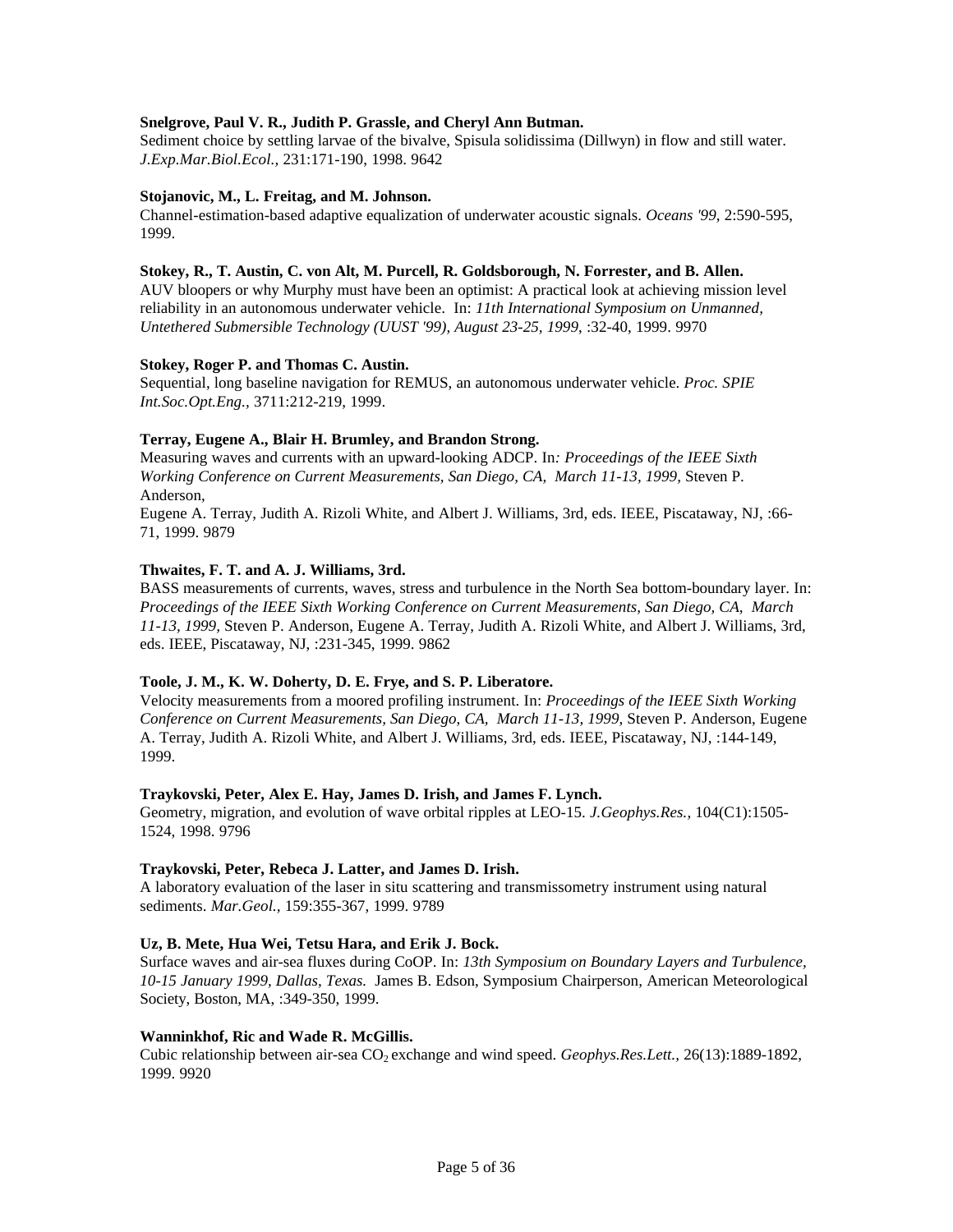# **Watson, A. J., M.-J. Messias, E. Fogelqvist, K. A. Van Scoy, T. Johannessen, K. I. C. Oliver, D. P. Stevens, F. Rey, T. Tanhua, K. A. Olsson, F. Carse, K. Simonsen, J. R. Ledwell, E. Jansen, D. J. Cooper, J. A. Kruepke, and E. Guilyardi.**

Mixing and convection in the Greenland Sea from a tracer-release experiment. *Nature*, 401:902-904, 1999.

# **Wheatcroft, Robert A., Victoria R. Starczak, and Cheryl Ann Butman.**

The impact of population abundance on the deposit-feeding rate of a cosmopolitan polychaete worm. *Limnol.Oceanogr.,* 43(8):1948-1953, 1998. 9587

## **Whitcomb, Louis, Dana Yoerger, Hanumant Singh, and David Mindell.**

Towards precision robotic maneuvering, survey, and manipulation in unstructured undersea environments. In: *Robotics Research, The Eighth International Symposium*, Y. Shirai and S. Hirose, eds. Springer-Verlag, London, 45-54, 1998. 9614

## **Whitcomb, Louis L. and Dana R. Yoerger.**

Development, comparison and preliminary experimental validation of nonlinear dynamic thruster models. *IEEE J.Oceanic Eng.,* 24(4):481-494, 1999. 9196

## **Whitcomb, Louis L. and Dana R. Yoerger.**

Preliminary experiments in model-based thruster control for underwater vehicle positioning. *IEEE J.Oceanic Eng.,* 24(4):495-506, 1999. 9197

# **Wiebe, Peter H., Timothy K. Stanton, Charles H. Greene, Mark Benfield, Tom Austin, and Joe Warren.**

BIOMAPER II: An integrated instrument platform for coupled biological and physical measurements in coastal and oceanic regimes. *ICES CM*, M:07:1-11, 1999.

# **Williams, Albert J., 3rd.**

Benthic ''weather'' current meter array. In: *Proceedings of the IEEE Sixth Working Conference on Current Measurements, San Diego, CA, March 11-13, 1999,* Steven P. Anderson, Eugene A. Terray, Judith A. Rizoli White, and Albert J. Williams, 3rd, eds. IEEE, Piscataway, NJ, :236-240, 1999. 9855

# **Williams, Albert J., 3rd and Caleb Beckford.**

Reynolds stress resolution from a modular acoustic velocity sensor. *Oceans '99*, 1:386-390, 1999. 9951

**Wolfgang, M. J., J. M. Anderson, M. A. Grosenbaugh, D. K. P. Yue, and M. S. Triantafyllou.** Near-body flow dynamics in swimming fish. *J.Exp.Biol.,* 202(17):2303-2327, 1999. 10002

# **Yoerger, Dana R., Albert M. Bradley, Marie-Helene Cormier, William B. F. Ryan, and Barrie Walden.**

High resolution mapping of a fast spreading mid ocean ridge with the autonomous benthic explorer. In: *Proceedings of the 11th International Symposium on Unmanned Untethered Submersible Technology (UUST99), Durham, NH, August 22-25, 1999*, Autonomous Undersea Systems Institute, Lee, NH. http://www.dsl.whoi.edu/DSL/dana/dyuust99.pdf (18 May 2000), 1999. 9980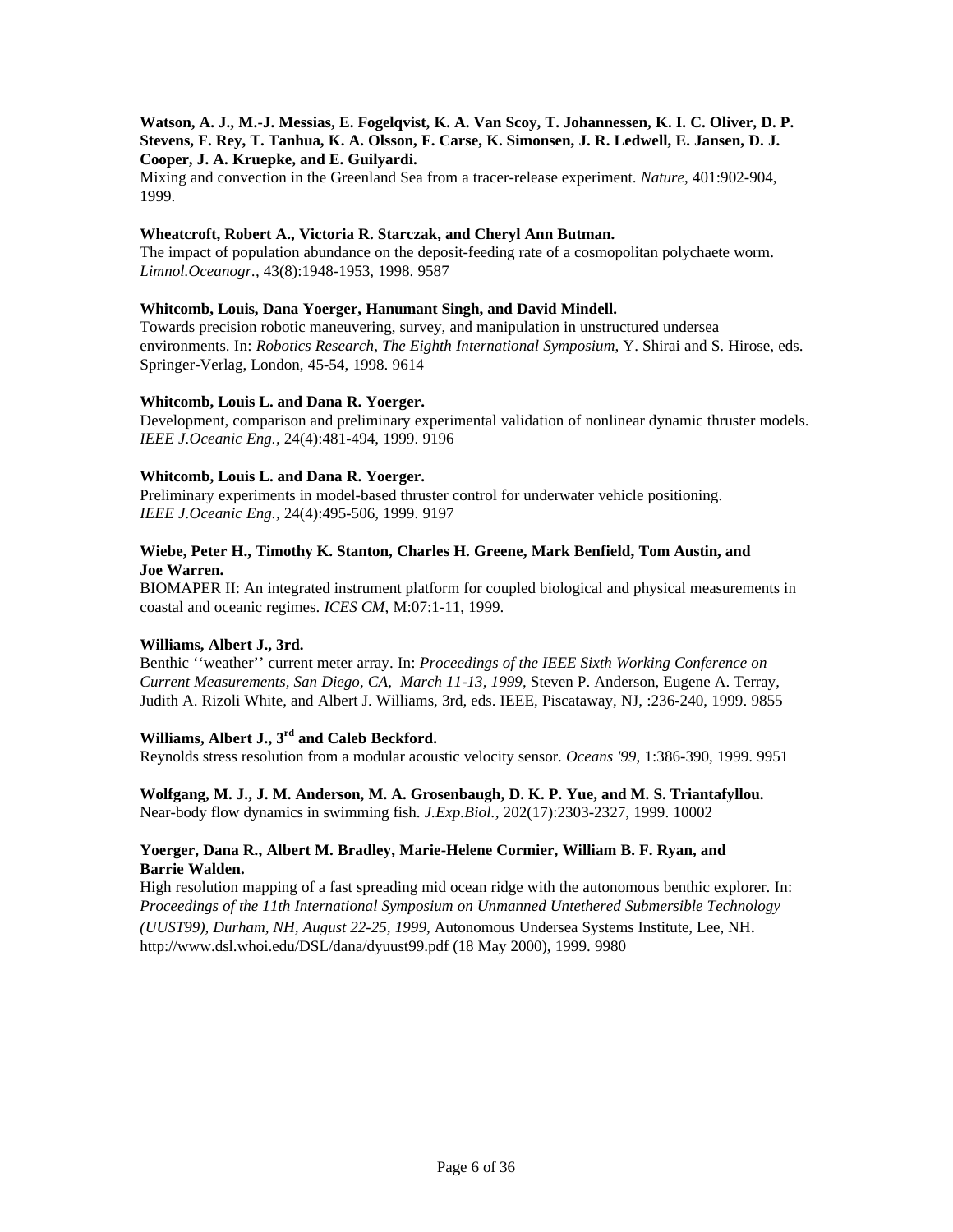# **Yoerger, Dana R., Albert M. Bradley, and Barrie Walden.**

Scientific survey with the autonomous benthic explorer. In: *Proceedings of the 10th International Symposium on Unmanned Untethered Submersible Technology, Durham, NH,* Autonomous Undersea Systems Institute, Lee, NH, :41-49, 1997.

# **Yoerger, Dana R., Albert M. Bradley, Barrie B. Walden, Hanumant Singh, and Ralf Bachmayer.**

Surveying a subsea lava flow using the Autnomous Benthic Explorer (ABE). *Int.J.Syst.Sci*, 29(10):1031- 1044, 1999.

# **Biology**

## **Abnet, Christian C., Robert L. Tanguay, Mark E. Hahn, Warren Heideman, and Richard E. Peterson.**

Two forms of aryl hydrocarbon receptor type 2 in rainbow trout (*Oncorhynchus mykiss*): Evidence for differential expression and enhancer specificity. *J.Biol.Chem.,* 274(21):15159-15166, 1999. 9742

## **Amaral-Zettler, Linda A., O. Roger Anderson, and David A. Caron.**

Towards a molecular phylogency of colonial spumellarian radiolaria. *Mar.Micropaleontol.,* 36:67-79, 1999. 9827

# **Anderson, Donald M., Allan D. Cembella, and Gustaaf M. Hallegraeff. eds.**

*The Physiological Ecology of Harmful Algal Blooms.* Springer-Verlag, Berlin, 662 pp., 1998.

## **Anderson, Don and Rocky Geyer.**

ECOHAB-Gulf of Maine investigators plumb red tide depths. In: *Gulf of Maine News,* Summer 1999:1-3, 1999.

# **Anderson, Donald M., David M. Kulis, Bruce A. Keafer, and Elisa Berdalet.**

Detection of the toxic dinoflagellate *Alexandrium fundyense* (Dinophyceae) with oligonucleotide and antibody probes: Variability in labeling intensity with physiological condition. *J.Phycol.,* 35:870-883, 1999. 9908

# **Ashjian, Carin J., Sharon L. Smith, Charles N. Flagg, and Cara Wilson.**

Patterns and occurrence of diel vertical migration of zooplankton biomass in the Mid-Atlantic Bight described by an acoustic Doppler current profiler. *Cont.Shelf Res.,* 18(8):831-858, 1998. 9741

## **Atkins, Michael S., Roger O. Anderson, and Carl O. Wirsen.**

Effect of hydrostatic pressure on the growth rates and encystment of flagellated protozoa isolated from a deep-sea hydrothermal vent and a deep shelf region. *Mar.Ecol.Prog.Ser.,* 171:85-95, 1998. 9715

#### **Bainy, Afonso C. D., Bruce R. Woodin, and John J. Stegeman.**

Elevated levels of multiple cytochrome P450 form in tilapia from Billings Reservoir-Sao Paulo, Brazil. *Aquat.Toxicol.,* 44:289-305, 1999. 9549

#### **Barbeau, M. A. and J. E. McDowell.**

Improving the production of scallops from bottom culture. *World Aquacult.,* 29(4):12-16, 1998.

#### **Barbeau, Myriam A. and Hal Caswell.**

A matrix model for short-term dynamics of seeded populations of sea scallops. *Ecol.Appl.,* 91:1):266-287, 1999. 9658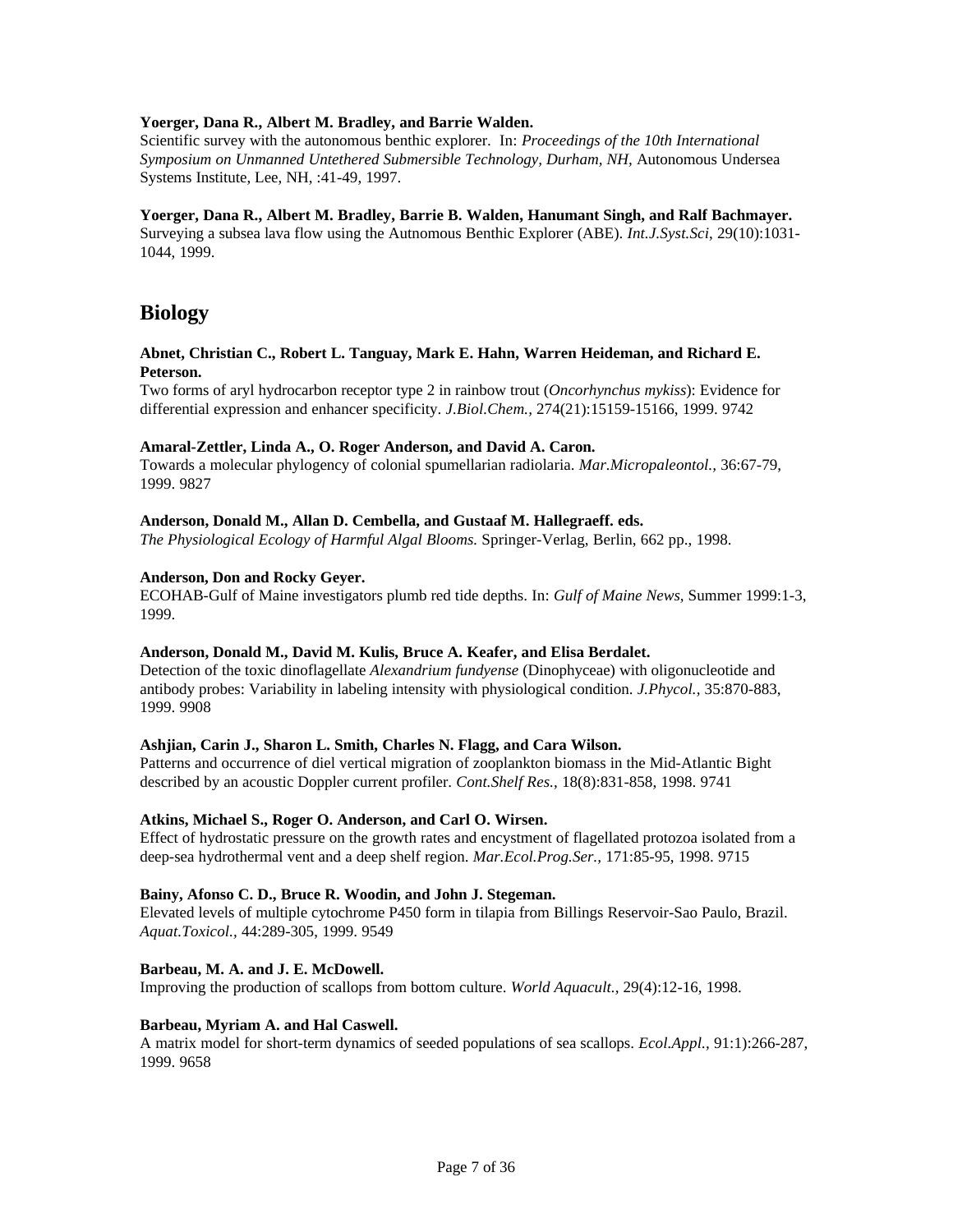# **Berntson, Ewann A., S. C. France, and L. S. Mullineaux.**

Phylogenetic relationships within the class Anthozoa (*phylum Cnidaria*) based on rDNA sequences. *Mol.Phylogenet.Evol.,* 13(2):417-433, 1999. 9935

## **Black, V. H., P. M. Shaw, S. I. Karchner, W. Powell, and M. E. Hahn.**

Differential expression of CYP1A1 and CYP1A2, but not of AHR and ARNT, in guinea pig adrenal and liver. *Endocr.Res.,* 24(3-4):631-632, 1998.

## **Brinkhoff, Thorsten, Gerard Muyzer, Carl O. Wirsen, and Jan Kuever.**

*Thiomicrospira kuenenii* sp. nov. and *Thiomicrospira frisia* sp. nov., two mesophilic obligately chemolithoautotrophic sulfur-oxidizing bacteria isolated from an intertidal flat. *Int.J.Syst.Bacteriol.*, 49:385-392, 1999. 9694

## **Bucklin, Ann and Peter H. Wiebe.**

Low mitochondrial diversity and small effective population sizes of the copepods, *Calanus finmarchicus* and *Nannocalanus minor*: possible impact of climatic variation during recent glaciation. *J.Hered.,* 89(5):383-392, 1998. 9519

## **Burgess, W. C., P. L. Tyack, B. J. Le Boeuf, and D. P. Costa.**

A programmable acoustic recording tag and first results from free-ranging northern elephant seals. *Deep-Sea Res.II*, :45:1327-1351, 1998. 9437

# **Campbell, L., M. R. Landry, J. Constantinou, H. A. Nolla, S. L. Brown, H. Liu, and D. A. Caron.**

Response of microbial community structure to environmental forcing in the Arabian Sea. *Deep-Sea Res.II*, 45:2301-2325, 1999.

## **Caron, David A. and Mark R. Dennett.**

Phytoplankton growth and mortality during the 1995 Northeast Monsoon and Spring Intermonsoon in the Arabian Sea. *Deep-Sea Res.II*, 46:1665-1690, 1999. 9566

#### **Caron, D. A., D. J. Lonsdale, and M. R. Dennett.**

Bacterivory and herbivory play key roles in fate of Ross Sea production. *Antarct.J.U.S.,* 32(5):81-83, 1997.

# **Caron, David A., Ee Lin Lim, Mark R. Dennett, Rebeca J. Gast, Carol Kosman, and Edward F. DeLong.**

Molecular phylogenetic analysis of the heterotrophic chrysophyte genus *Paraphysomonas*, and the design of rRNA-targeted oligonucleotide probes for two species. *J.Phycol.,* 35:824-837, 1999. 9842

#### **Caron, David A., Emily R. Peele, Ee Lin Lim, and Mark R. Dennett.**

Picoplankton and nanoplankton and their trophic coupling in surface waters of the Saragasso Sea south of Bermuda. *Limnol.Oceanogr.,* 44(2):259-272, 1999. 9797

## **Caswell, Hal and Michael G. Neubert.**

Short communication. Chaos and closure terms in plankton food chain models. *J.Plank.Res.,* 20:1837-1845, 1998.

# **Caswell, Hal and Ron Etter.**

Cellular automaton models for competition in patchy environments: Facilitation, inhibition, and tolerance. *Bull.Math.Biol.,* 61(4):625-649, 1999. 9825

#### **Caswell, Hal, Masami Fujiwara, and Solange Brault.**

Declining survival probability threatens the North Atlantic right whale. *Proc.Nat.Acad.Sci.USA*, 96:3308- 3313, 1999. 9852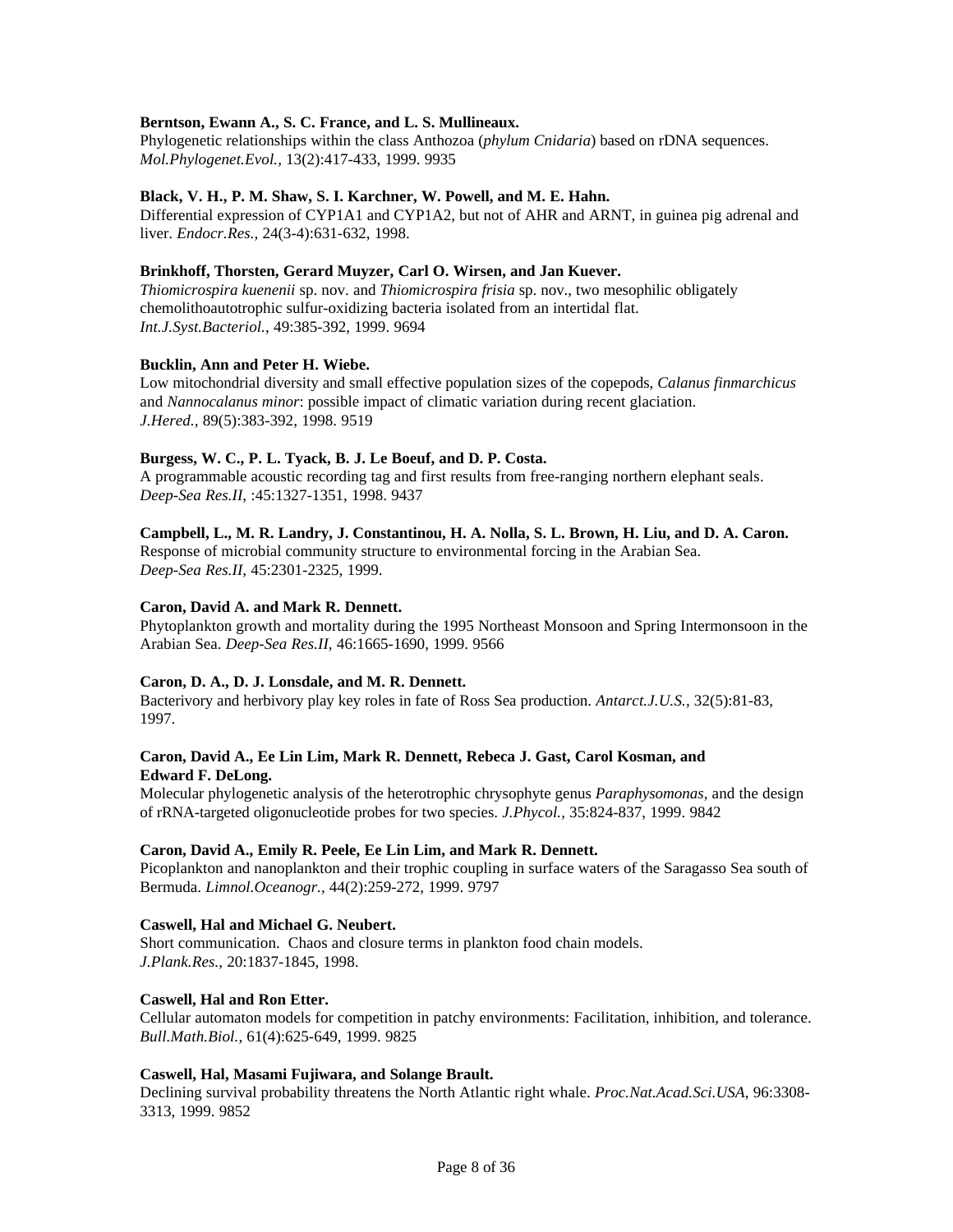# **Chekalyuk, A. M., R. J. Olson, and H. M. Sosik.**

Pump-during-probe fluorometry of phytoplankton: Group-specific photosynthetic characteristics from individual cell analysis. In*: Ocean Optics XIII*. S. G. Ackleson, Robert Frouin, eds. Proceedings of SPIE 2963, Bellingham, Washington:840-845, 1997.

## **Chu, Dezhang.**

Kriging software for MATLAB 5.2. *Gulf of Maine News*, Fall 1998:15, 1998.

#### **Connor, Richard C., Janet Mann, Peter L. Tyack, and Hal Whitehead.**

Social evolution in toothed whales. *Trends Ecol.Evol.,* 13:228-232, 1998.

#### **Dacey, John W. H., Frances A. Howse, Anthony F. Michaels, Stuart G. Wakeham.**

Temporal variability of dimethylsulfide and dimethylsuloniopropionate in the Sargasso Sea. *Deep-Sea Res.I*, 45:2085-2104, 1998.

# **Dennett, Mark R., David A. Caron, Sergey A. Murzov, Igor G. Polikarpov, Nellie A. Gavrilova, Ludmila V. Georgieva, and Ludmila V. Kuzmenko.**

Abundance and biomass of nano- and microplankton assemblages during the 1995 Northeast Monsoon and Spring Intermonsoon in the Arabian Sea. *Deep-Sea Res.II*, 46:1691-1717, 1999. 9565

# **Doehmer, J., J. T. Buters, A. Luch, V. Soballa, W. M. Baird, H. Morisson, J. J. Stegeman,**

**A. J. Townsend, W. F. Greenlee, H. R. Glatt, A. Seidel, J. Jacob, and H. Greim.** Molecular studies on the toxifying effects by genetically engineered cytochromes P450. *Drug Metab.Rev.,* 31(2):423-435, 1999.

#### **Dunn, Robert, Lauren S. Mullineaux, and Susan W. Mills.**

Resuspension of postlarval soft-shell clams *Mya arenaria* through disturbance by the mud snail *Illyanassa obsoleta. Mar.Ecol.Prog.Ser.,* 180:223-232, 1999. 9828

#### **DuRand, Michele D. and Robert J. Olson.**

Diel patterns in optical properties of the chlorophyte *Nannochloris* sp.: Relating individual-cell to bulk measurements. *Limnol.Oceanogr.,* 43(6):1107-1118, 1998. 9655

#### **Dusenberry, Jeffrey A., Robert J. Olson, and Sallie W. Chisholm.**

Frequency distributions of phytoplankton single-cell fluorescence and vertical mixing in the surface ocean. *Limnol.Oceanogr.,* 44(2):431-435, 1999.

#### **Ellegard, Marianne, David M. Kulis, and Donald M. Anderson.**

Cysts of Danish *Gymnodinium nolleri* Ellegaard et Moestrup sp. ined. (*Dinophyceae*): Studies on encystment, excystment, and toxicity. *J.Plankton Res.,* 20:1743-1755, 1998. 9702

#### **Elskus, Adria A., Emily Monosson, Anne E. McElroy, John J. Stegeman, and Dana S. Woltering.**

Altered CYP1A expression *Fundulus heteroclitus* adults and larvae: A sign of pollutant resistance? *Aquat.Toxicol.,* 45:99-113, 1999.

#### **Erdner, Deana L.and Donald M. Anderson.**

Ferredoxin and flavodoxin as biochemical indicators of iron limitation during open-ocean iron enrichment. *Limnol.Oceanogr.,* 44(7):1609-1615, 1998. 9901

#### **Erdner, Deana L., Neil M. Price, Gregory J. Doucette, M. Luisa Peleato, and Donald M. Anderson.**

Characterization of ferredoxin and flavodoxin as markers of iron limitation in marine phytoplankton. *Mar.Ecol.Prog.Ser.,* 184:43-53, 1999. 9878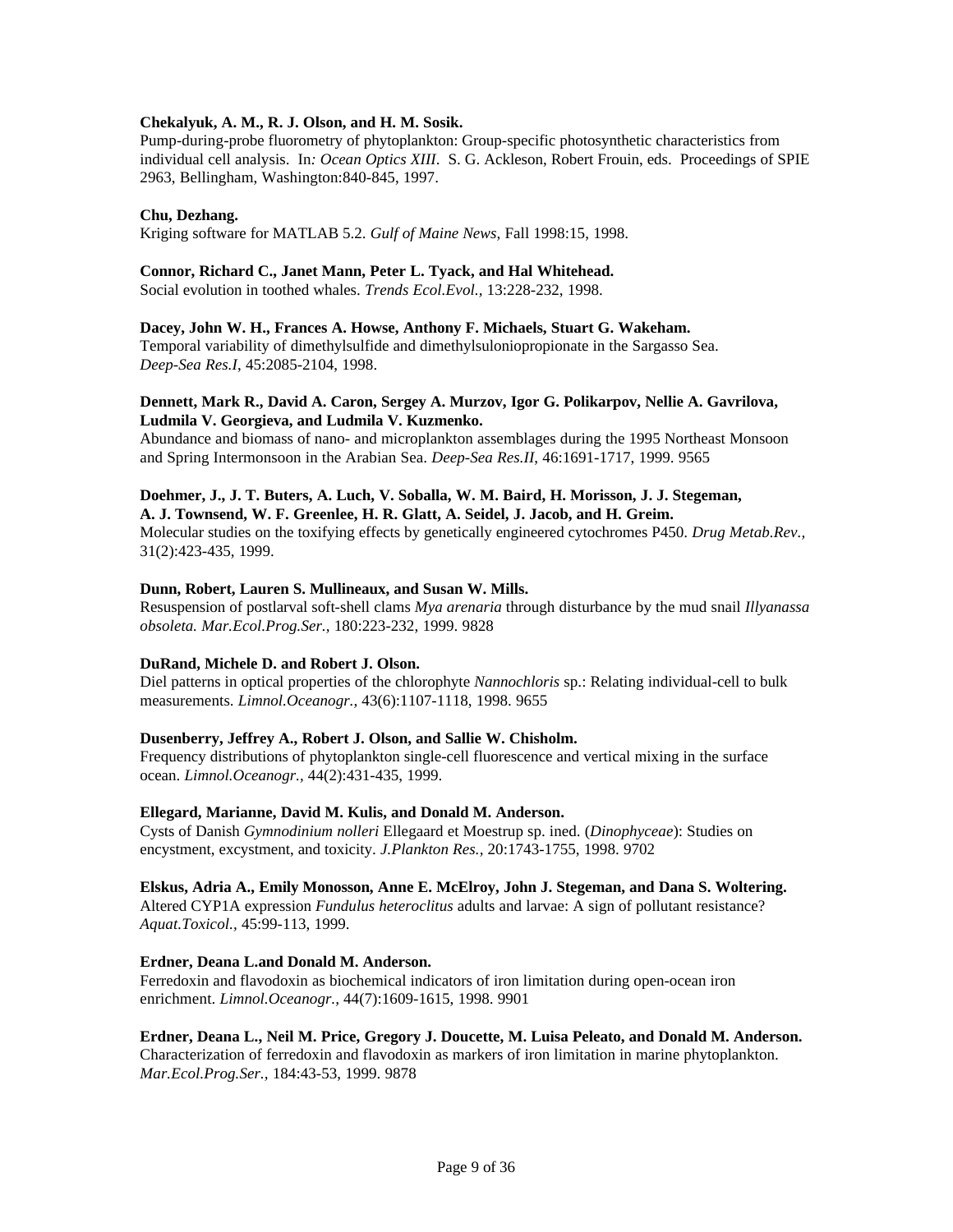## **Fent, Karl, Bruce R. Woodin, and John J. Stegeman.**

Effects of triphenyltin and other organotins on hepatic monooxygenase system in fish. *Comp.Biochem.Physiol.C*, 121:277-288, 1998.

#### **Fukui, Manabu, Andreas Teske, Bernhard Abmus, Gerard Muyzer, and Friedrich Widdel.**

Physiology, phylogenetic relationships, and ecology of filamentous sulfate-reducing bacteria (genus *Desulfonema*). *Arch.Microbiol.,* 172:193-203, 1999.

## **Gallager, Scott M., Jeff Van Keuren, and Phillip Alatalo.**

First-feeding cod larvae live for microzooplankton. *Gulf of Maine News*, Fall 1998:4-5, 1998.

## **Gin, Karina Y. H., Sallie W. Chisholm, and Robert J. Olson.**

Seasonal and depth variation in microbial size spectra at the Bermuda Atlantic time series station. *Deep-Sea Res.I*, 46:1221-1245, 1999.

#### **Gonzalez-Gil, Sonsoles, Bruce A. Keafer, Angeles Aguilera, and Donald M. Anderson.**

Detection of endogenous alkaline phosphatase in marine dinoflagellates by epifluorescence microscopy. In: *Harmful Algae*. B. Reguera, J. Blanco, M. L. Fernandez, and T. Wyatt, eds. Xunta de Galicia and Intergovernmental Oceanographic Commission of UNESCO, :374-375, 1998. NONE.

# **Greene, Charles H., Peter H. Wiebe, Andrew J. Pershing, Gideon Gal, Jacqueline M. Popp, Nancy J. Copley, Tom C. Austin, Albert M. Bradley, Robert G. Goldsborough, Jim Dawson, Roger Hendershott, and Stein Kaartvedt.**

Assessing the distribution and abundance of zooplankton: A comparison of acoustic and net-sampling methods with D-BAD MOCNESS. *Deep-Sea Res.II*, 45:1219-1237, 1998. 9779

# **Greene, Charles H., Peter H. Wiebe, Chris Pelkie, Mark C. Benfield, and Jacqueline M. Popp.**

Three-dimensional acoustic visualization of zooplankton patchiness. *Deep-Sea Res.II*, 45:1201-1217, 1998. 9766

# **Groman, Robert C.**

U.S. GLOBEC Georges Bank program 1998 scientific investigator's workshop. *Gulf of Maine News*, Fall 1998:1-3, 1998.

# **Hahn, Mark E.**

The aryl hydrocarbon receptor: A comparative perspective. *Comp.Biochem.Physiol.C*, 121:23-53, 1998. 9593

## **Halanych, K. M., J. R. Demboski, B. J. van Vuuren, D. R. Klein, and J. A. Cook.**

Cytochrome b phylogeny of North American hares and jackrabbits (*Lepus, lagomorpha*) and the effects of saturation in outgroup taxa. *Mol.Phylogenet.Evol.,* 11(2):213-221, 1999.

# **Halanych, K. M., R. A. Lutz, and R. C. Vrijenhoek.**

Evolutionary origins and age of vestimentiferan tube-worms. *Cah.Biol.Mar.,* 39(3-4):355-358, 1998.

#### **Halanych, Kenneth M.**

Consideration for reconstructing Metazoan history: signal, resolution, and hypothesis testing. *Amer.Zool.,* 28:929-941, 1998.

## **Hill, Mark F. and Hal Caswell.**

Habitat fragmentation and extinction thresholds on fractal landscapes. *Ecol.Lett.,* 2:121-127, 1999. 9881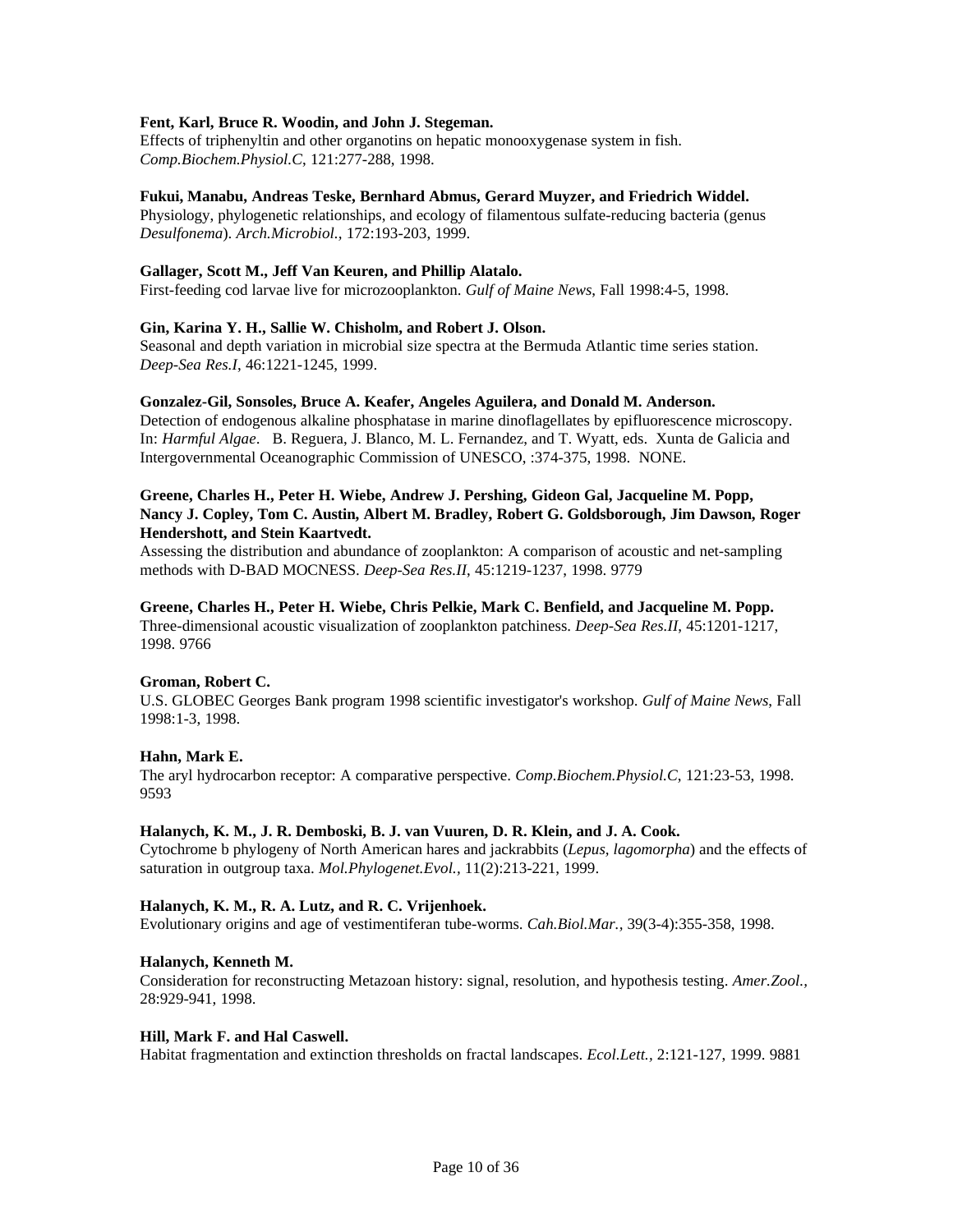# **Huuskonen, Sirpa E., Kari Koponen, Ossi Ritola, Mark Hahn, and Pirjo Lindstrom-Seppa.**

Induction of CYP1A and porphyrin accumulation in fish hepatoma cells (PLHC-1) exposed to sediment or water from a PCB-contaminated lake (Lake Kernaala, Finland). *Mar.Environ.Res.,* 46(1-5):379-384, 1998. 9464

# **Huuskonen, Sirpa E., Tina E. Ristola, Arvo Tuvikene, Mark E. Hahn, Jussi V. K. Kukkonen, and Pirjo Lindstrom-Seppa.**

Comparison of two bioasays, a fish liver cell line (PLHC-1) and a midge (*Chironomus riparius*) in monitoring freshwater sediments. *Aquat. Toxicol.,* 44:47-67, 1998. 9465

## **Inda, L. A., D. L. Erdner, M. L. Peleato, and D. M. Anderson.**

Cytochrome C<sub>6</sub> isolated from the marine diatom *Thalassiossira weissflogii*. *Phytochemistry*, 51(1):1-4, 1999. 9690

#### **Keafer, Bruce, Jim Churchill, and Don Anderson.**

Initiation of *Alexandrium* blooms near Casco Bay, Maine. In: *Gulf of Maine News*, Summer:8-11, 1999.

#### **Keller, Maureen, Donald Anderson, and Bruce Keafer.**

*Alexandrium* cyst distributions and abundances in the Gulf of Maine. In: *Gulf of Maine News*, Summer:4- 5, 1999.

# **Ketten, Darlene R., Margaret W. Skinner, Ge Wang, Michael W. Vannier, George A. Gates, and J. Gail Neely.**

In vivo measures of cochlear length and insertion depth of nucleus cochlear implant electrode arrays. *Ann.Otol.Rhinol.Laryngol.,* 107(11/2):1-16, 1998.

## **Leichter, James and Steven Miller.**

Predicting high frequency upwelling: Spatial and temporal patterns of temperature anomalies on a Florida coral reef. *Cont.Shelf Res.,* 19:911-928, 1999. 9871

#### **Lim, Ee Lin, Mark R. Dennett, and David A. Caron.**

The ecology of *Paraphysomonas imperforata* based on studies employing oligonucleotide probe identification in coastal water samples and enrichment cultures. *Limnol.Oceanogr.,* 44(1):37-51, 1999. 9760

#### **Lorenzen, Angela, Sean W. Kennedy, Leonard J. Bastien, and Mark E. Hahn.**

Halogenated aromatic hydrocarbon-mediated porphyrin accumulation and induction of cytochrome P4501A in chicken embryo hepatocytes. *Biochem.Pharmacol.,* 53(3):373-384, 1997. 9162

# **Martin Traykovski, Linda V. and Heidi M. Sosik.**

Optical classification of water types based on remotely-sensed ocean colour. *Ocean Optics XIV Conference. Kailua-Kong, Hawaii, November 10-13, 1998* S. G. Ackleson and Janet Campbell, Co-Convenors. CD ROM prepared by the Office of Naval Research (Ocean, Atmosphere and Space S&T Department), Washington, D. C.

#### **McDowell, J. E.**

Contaminated sediments in the marine environment. *Nor'easter*, 11:8-11, 1999.

#### **McDowell, Judith E., Bruce A. Lancaster, Dale F. Leavitt, Pirjo Rantamaki, and Bonnie Ripley.**

The effects of lipophilic organic contaminants on reproductive physiology and disease processes in marine bivalve molluscs. *Limnol.Oceanogr.,* 44(3):903-909, 1999.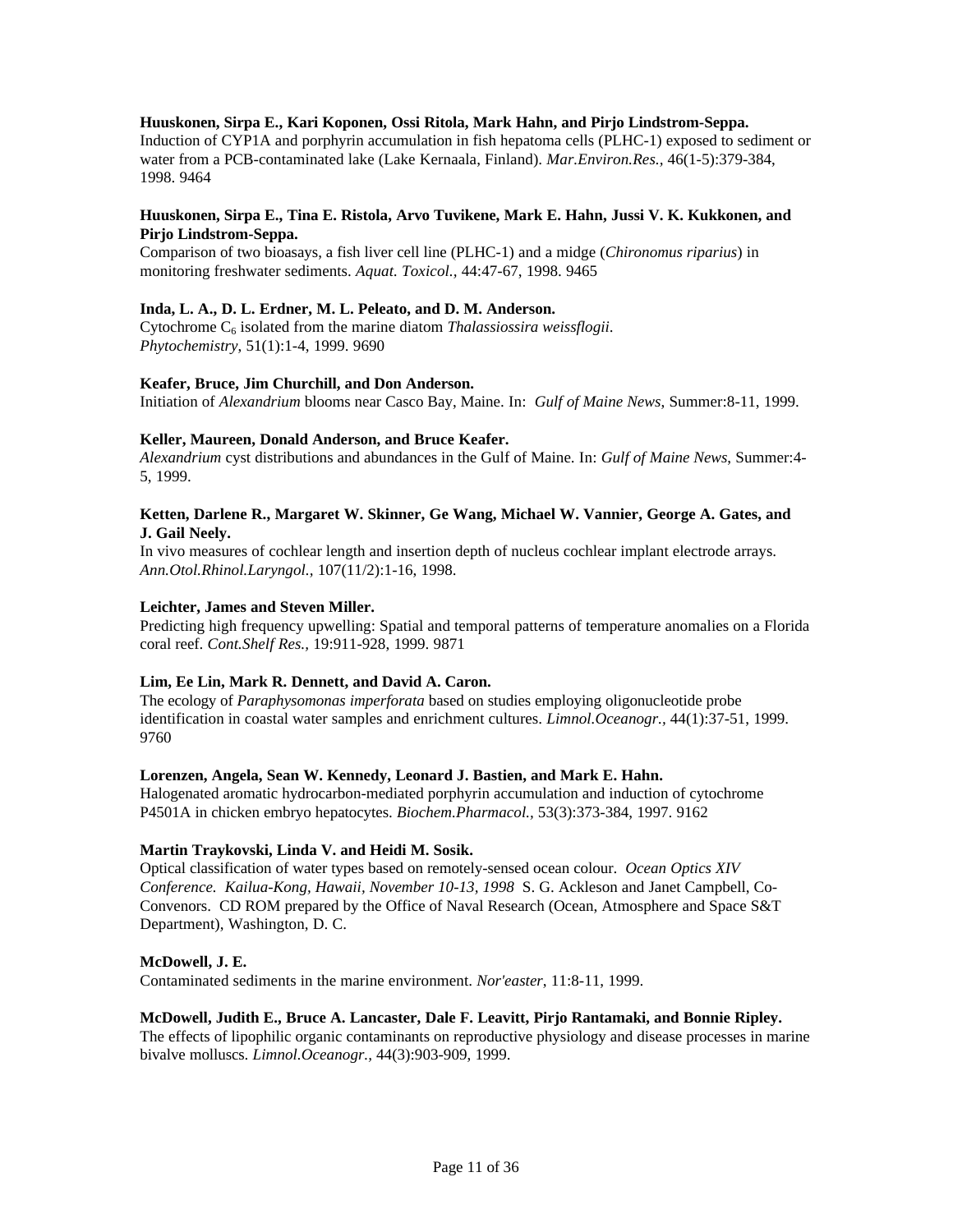# **Miller, Patrick J. and Peter L. Tyack.**

A small towed beamforming array to identify vocalizing resident killer whales (*Orcinus orca*) concurrent with focal behavioral observations. *Deep-Sea Res.II*, 45:1389-1405, 1998. 9438

## **Minor, Elizabeth C., Timothy Eglinton, Jaap J. Boon, and Robert Olson.**

A protocol for the characterization of oceanic particles via flow cytometric sorting and direct temperatureresolved mass spectrometry. *Anal.Chem.,* 71(10):2003-2013, 1999. 9865

## **Minor, E. C., T. I. Eglinton, R. Olson, and J. J. Boon.**

The compositional heterogeneity of particulate organic matter from the surface ocean; an investigation using flow cytometry and DT-MS. *Org.Geochem.,* 29(5-7):1561-1582, 1998. 9726

#### **Monger, B. C., S. Chinniah-Chandy, E. Meir, S. Billings, C. H. Greene, and P. H. Wiebe.**

Sound scattering by the gelatinous zooplankters *Aequorea victoria* and *Pleurobrachia bachei*. *Deep-Sea Res.II*, 45:1255-1271, 1998.

## **Morrison, Hilary G., E. Jennifer Weil, Sibel I. Karchner, Mitchell L. Sogin, and John J. Stegeman.**

Molecular cloning of CYP1A from the estuarine fish *Fundulus heteroclitus* and phylogenetic analysis of CYP1 genes: update with new sequences. *Comp.Biochem.Physiol.C*, 121:231-240, 1998. 9692

## **Mullineaux, Lauren and Donal Manahan.**

Deep-sea diaspora. *Oceanus*, 41(2):6-9, 1998.

## **Olson, R. J., H. M. Sosik, and A. M. Chekalyuk.**

Photosynthetic characteristics of marine phytoplankton from pump-during-probe fluorometry of individual cells at sea. *Cytometry*, 37(1):1-13, 1999. 9926

## **Otte, Sandra, J. Gijs Kuenen, Lars P. Nielsen, Hans W. Paerl, Jakob Zopfi, Heide N. Schulz, Andreas Teske, Bettina Strotmann, Victor A. Gallardo, and Bo B. Jorgensen.**

Nitrogen, carbon, and sulfur metabolism in natural *Thioploca* samples. *Appl.Envir.Microbiol.,* 65(7):3148-3157, 1999. 9730

# **Palace, V. P., S. B. Brown, C. L. Baron, J. Fitzsimons, B. Woodin, J. J. Stegeman, and J. F. Klavaerkamp.**

An evaluation of the relationships among oxidative stress, antioxidant vitamins and early mortality syndrome (EMS) of lake trout (*Salvelinus namaycush*) form Lake Ontario. *Aquat.Toxicol.,* 43:195-208, 1998.

## **Pearce, Christopher M., Scott M. Gallager, Joan L. Manuel, Darlene A. Manning, Ron K. O'Dor, and Edwin Bourget.**

Effect of thermoclines and turbulence on depth of larval settlement and spat recruitment of the giant scallop *Placopecten magellanicus* in 9.5 m deep laboratory mesocosms. *Mar.Ecol.Prog.Ser.,* 165:195- 215, 1998.

#### **Pershing, Andrew J. and Peter H. Wiebe.**

Evidence for vertical circulation cells on Georges Bank and their biological implications. *Gulf of Maine News*, Fall 1998:6, 1998.

#### **Pineda, Jesus.**

Circulation and larval distribution in internal tidal bore warm fronts. *Limnol.Oceanogr.,* 44(6):1400- 1414, 1999. 9701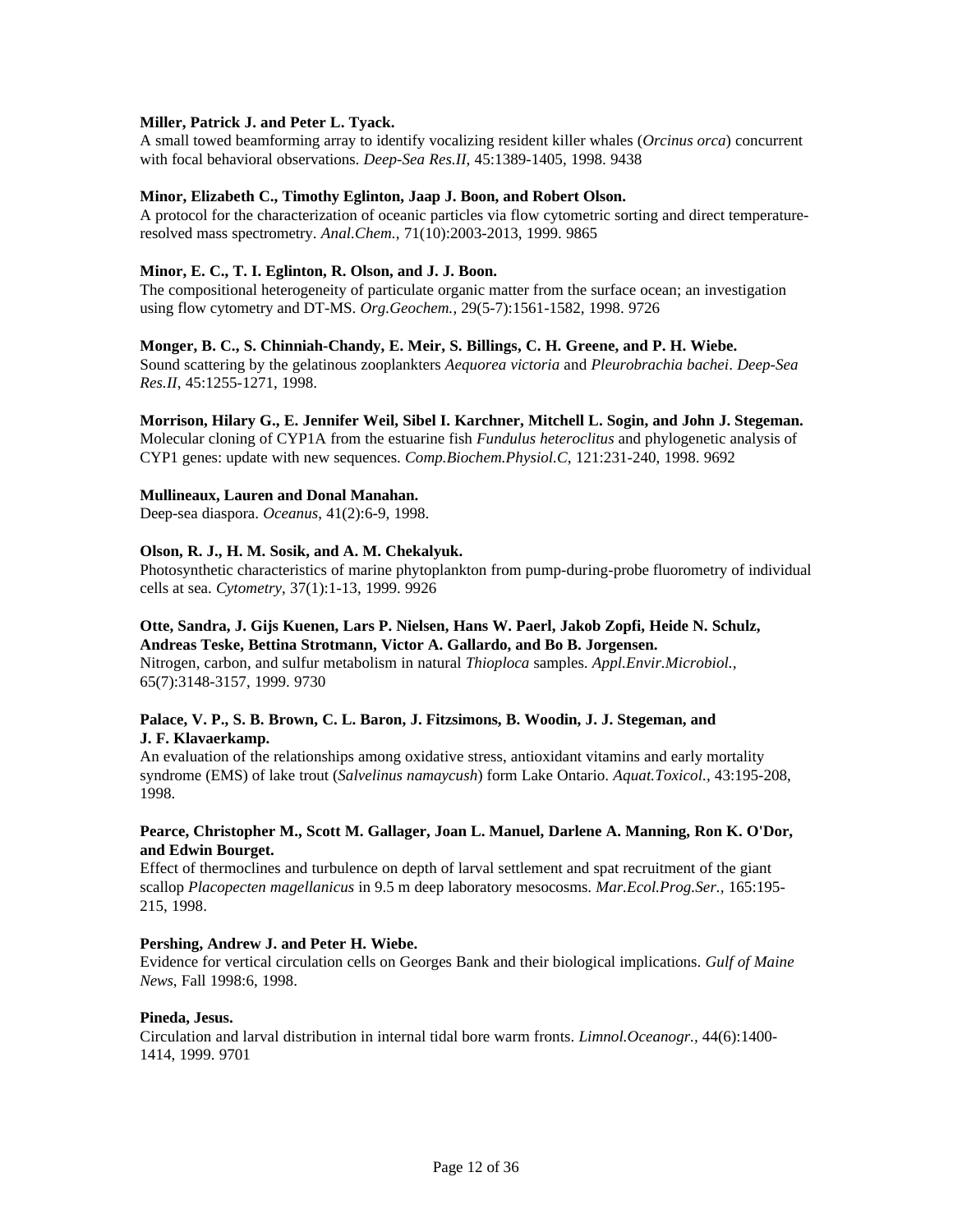## **Pineda, Jesus and Hal Caswell.**

Bathymetric species-diversity patterns and boundary constraints on vertical range distributions. *Deep-Sea Res.II*, 45:83-101, 1998. 9556

## **Poulton, Nicole.**

The physiology and behavior of the toxic dinoflagellate *Alexandrium* from Casco Bay, Maine. *Gulf of Maine News*, Summer:6, 1999.

## **Powell, Wade H., Sibel I. Karchner, Rachel Bright, and Mark E. Hahn.**

Functional diversity of vertebrate ARNT proteins: Identification of ARNT2 as the predominant form of ARNT in the marine teleost, *Fundulus heteroclitus*. *Arch.Biochem.Biophys.,* 361(1):156-163, 1999. 9768

# **Sayigh, Laela S., Peter L. Tyack, Randall S. Wells, Andrew R. Solow, Michael D. Scott, and A. B. Irvine.**

Individual recognition in wild bottlenose dolphins: A field test using playback experiments. *Anim.Behav.,* 57(1):41-50, 1999. 9238

## **Schlezinger, Jennifer J., Carol Parker, Darryl C. Zeldin, and John J. Stegeman.**

Arachidonic acid metabolism in the marine fish *Stenotomus chrysops* (scup) and the effects of cytochrome P4501A inducers. *Arch.Biochem.Biophys.,* 353(2):265-275, 1998. 9609

# **Schlezinger, Jennifer J., Renee D. White, and John J. Stegeman.**

Oxidative inactivation of cytochrome P450 1A stimulated by 3,3',4,4'- tetrachlorobiphenyl: Production of reactive oxygen by vertebrate CYP1As. *Mol.Pharmacol.,* 56:588-597, 1999. 9661

## **Schubel, J. R. and C. A. Butman.**

Keeping a finger on the pulse of marine biodiversity: How healthy is it? In: *Nature and Human Society: A Quest for a Sustainable Future.* P.H. Raven and T. Williams, Eds. National Academy Press, Washington, DC, :84-103, 1999. 9620

## **Schulz, H. N., T. Brinkhoff, T. G. Ferdelman, M. Hernandez Marine, A. Teske, and B. B. Jorgensen.**

Dense population of a giant sulphur bacterium in Namibian shelf sediments. *Science*, 284:493-495, 1999. 9751

#### **Shimeta, Jeff and John D. Sisson.**

Taxon-specific tidal resuspension of protists into the subtidal benthic boundary layer of a coastal embayment. *Mar.Ecol.Prog.Ser.,* 177:51-62, 1999. 9719

# **Sosik, Heidi M.**

Storage of marine particulate samples for light-absorption measurements. *Limnol.Oceanogr.,* 44(4):1139- 1141, 1999. 9877

#### **Sosik, Heidi M., Rebecca E. Green and Robert J. Olson.**

Optical variability in coastal waters of the northwest Atlantic*. Ocean Optics XIV Conference. Kailua-Kong, Hawaii, November 10-13, 1998.* S. G. Ackleson and Janet Campbell, Co-Convenors. CD ROM prepared by the Office of Naval Research (Ocean, Atmosphere and Space S&T Department), Washington, D. C.

#### **Stegeman, John J. and David R. Livingstone.**

Introduction forms and functions of cytochrome P450. *Comp.Biochem.Physiol.C*, 121:1-3, 1998.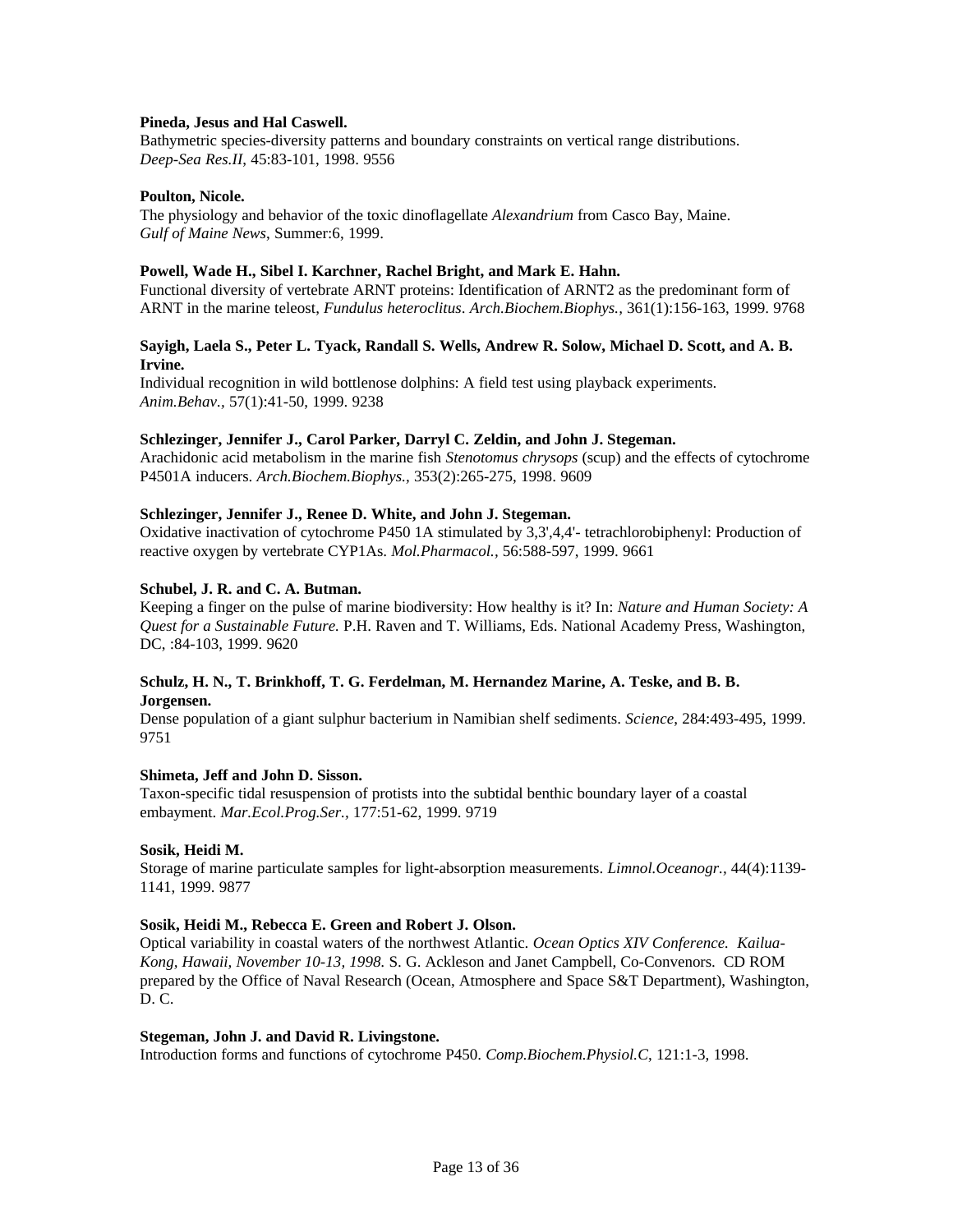# **Taylor, Craig D., Carl O. Wirsen, and Francoise Gaill.**

Rapid microbial production of filamentous sulfur mats at hydrothermal vents. *Appl.Environ.Microbiol.,* 65(5):2253-2255, 1999. 9887

## **Teske, Andreas, Mitchell L. Sogin, Lars P. Nielsen, and Holger W. Jannasch.**

Phylogenetic relationships of a large marine *Beggiatoa*. *Syst.Appl.Micribiol.,* 22(1):39-44, 1999. 9615

## **Tyack, P.**

*Responses of Whales to Experimental Playback of Low Frequency Sound from the Navy SURTASS LFA.* Woods Hole Oceanographic Institution, Woods Hole, MA, 5 pp., 1998.

## **Tyack, P. L.**

Communication and cognition. In: *Biology of Marine Mammals,* John E. Reynolds III and John R. Twiss Jr., eds. Smithsonian Press, Washington, D.C., :287-323, 1999. 9250

## **Villareal, Tracy A., Cynthia Pilskaln, Mark Brzezinski, Frederic Lipschultz, Mark Dennett, and George B. Gardner.**

Upward transport of oceanic nitrate by migrating diatom mats. *Nature*, 397:423-425, 1999.

# **Watkins, William A., Mary Ann Daher, Nancy A. DiMarzio, Amy Samuels, Douglas Wartzok, Kurt M. Fristrup, Damon P. Gannon, Paul W. Howey, and Romaine R. Maiefski.**

Sperm whale surface activity from tracking by radio and satellite tags. *Mar.Mamm.Sci.,* 15(4):1158-1180, 1999. 9359

#### **Wirsen, Carl O. and Stephen J. Molyneaux.**

A study of deep sea natural microbial populations and barophilic pure cultures using a high pressure chemostat. *Appl.Envir.Microbiol.,* 65(12):5314-5321, 1999. 10019

## **Wiebe, Peter H., Timothy K. Stanton, Charles H. Greene, Mark Benfield, Tom Austin, and Joe Warren.**

BIOMAPER II: An integrated instrument platform for coupled biological and physical measurements in coastal and oceanic regimes. *ICES CM*, M:07:1-11, 1999.

# **Geology and Geophysics**

**Agustsdottir, Anna M., Eric J. Barron, Karen L. Bice, Lee A. Colarusso, Janette L. Cookman, Brian A. Cosgrove, Jennifer L. De Lurio, Jan F. Dutton, Brent J. Frakes, Lawrence A. Frakes, Carmen J. Moy, Thomas D. Olszewski, Richard D. Pancost, Christopher J. Poulsen, Charles M. Ruffner, Douglas G. Sheldon, and Timothy S. White (PSUCLIM).**

Storm activity in ancient climates 1. Sensitivity of severe storms to climate forcing factors on geologic timescales. *J.Geophys.Res.,* 104(D22):27277-27293, 1999.

**Agustsdottir, Anna M., Eric J. Barron, Karen L. Bice, Lee A. Colarusso, Janette L. Cookman, Brian A. Cosgrove, Jennifer L. De Lurio, Jan F. Dutton, Brent J. Frakes, Lawrence A. Frakes, Carmen J. Moy, Thomas D. Olszewski, Richard D. Pancost, Christopher J. Poulsen, Charles M. Ruffner, Douglas G. Sheldon, and Timothy S. White (PSUCLIM).**

Storm activity in ancient climates 2: An analysis using climate simulations and seidmentary structures. *J.Geophys.Res.,* 104(D22):27295-27320, 1999.

#### **Andrews, J. T., L. Keigwin, and A. E. Jennings.**

Abrupt deglaciation events and Holocene palaeoceanography from high-resolution cores, Cartwright Saddle, Labrador Shelf, Canada. *J.Quat.Sci.,* 14(5):383-397, 1999.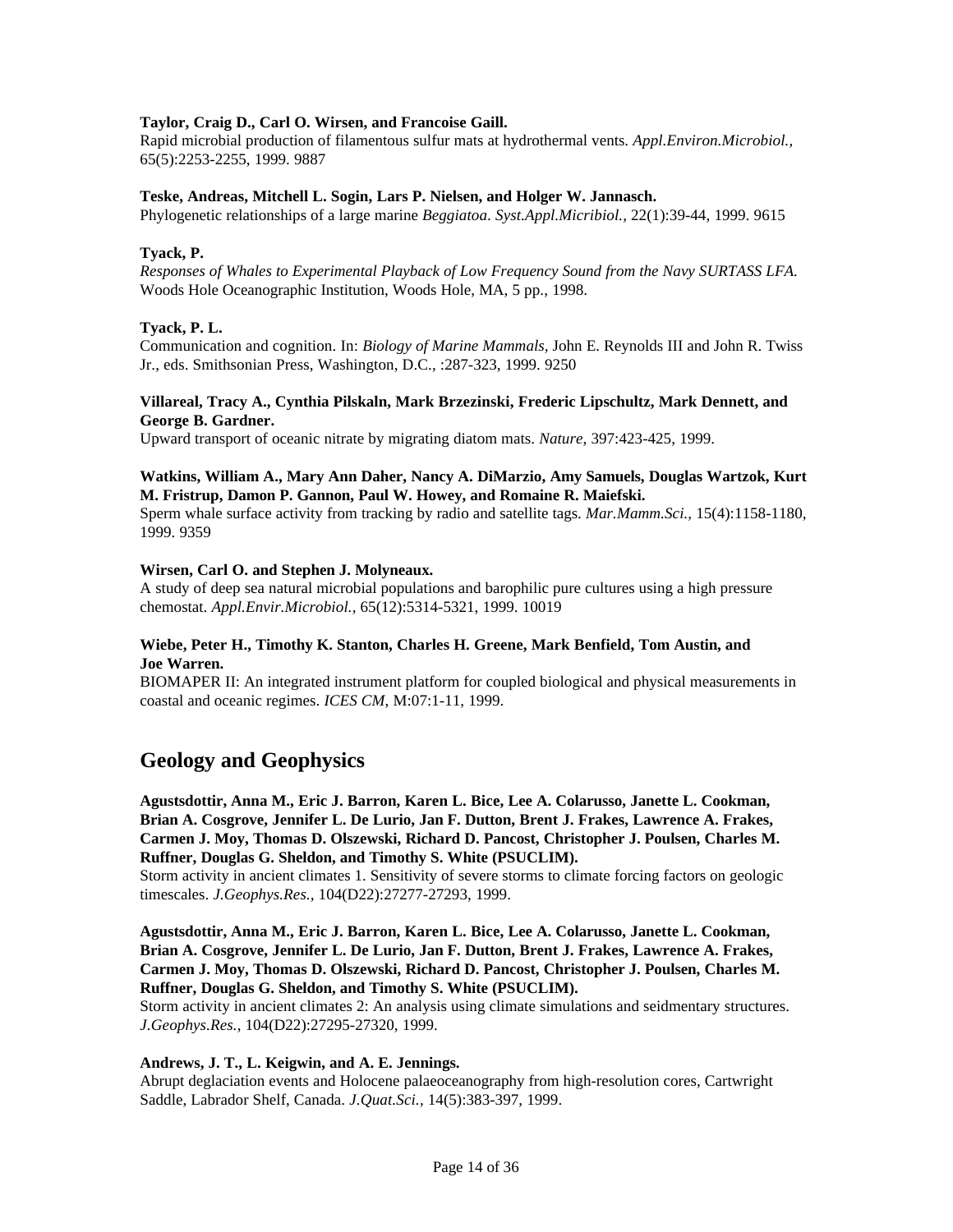# **Aubry, Marie-Pierre.**

Stratigraphic (dis)continuity and temporal resolution of geological events in the upper Paleocene-lower Eocene deep sea record. In: *Late Paleocene-Early Eocene Climatic and Biotic Events in the Marine and Terrestrial Records,* Marie-Pierre Aubry, Spencer Lucas, and William A. Berggren, eds. Columbia University Press, New York, :37-66, 1998.

# **Aubry, Marie-Pierre.**

Early Paleogene calcareous nannoplankton evolution: A tale of climatic amelioration. In: *Late Paleocene-Early Eocene Climatic and Biotic Events in the Marine and Terrestrial Records,* Marie-Pierre Aubry, Spencer Lucas, and William A. Berggren, eds. Columbia University Press, New York :158-201, 1998.

# **Aubry, Marie-Pierre, Spencer Lucas, and William A. Berggren.**

*Late Paleocene-Early Eocene Climatic and Biotic Events in the Marine and Terrestrial Records,* Marie-Pierre Aubry, Spencer Lucas, and William A. Berggren, eds. Columbia University Press, New York *528 pp.* 1998.

# **Bach, Wolfgang and Wolfgang Irber.**

Rare earth element mobility in the oceanic lower sheeted dyke complex: Evidence from geochemical data and leaching experiments. *Chem.Geol.,* 151:309-326, 1998.

# **Bach, Wolfgang and Dirk Naumann.**

A helium, argon, and nitrogen record of the upper continental crust (KTB drill holes, Oberpfalz, Germany): Implications for crustal degassing. *Chem.Geol.,* 160:81-101, 1999.

# **Bach, Wolfgang and Samuel Niedermann.**

Atmospheric noble gases in volcanic glasses from the southern Lau Basin: Origin from the subducting slab? *Earth Planet.Sci.Lett.,* 160:297-309, 1998.

# **Bains, Santo, Richard M. Corfield, and Richard D. Norris.**

Mechanisms of climate warming at the end of the the Paleocene. *Science*, 285:724-727, 1999.

# **Bellino, Mary, Karl F. von Reden, Robert J. Schneider, John C. Peden, Joanne Donoghue, Kathryn L. Elder, Alan R. Gagnon, Patricia Long, Ann P. McNichol, Carrie Odegaard, Dana Stuart, Susan Handwork, and John M. Hayes.**

Status report of the National Ocean Sciences AMS facility at Woods Hole Oceanographic Institution: Operations and recent developments. In: *Proceedings of the Fifteenth International Conference on Application of Accelerators in Research and Industry, November 1998, Denton, TX*. J. L. Duggan and I. L. Morgan, eds. AIP Conference Proceedings Volume 475, American Institute of Physics, New York, :644-647, 1999.

# **Berggren, W. A.**

The Paleocene/Eocene Epoch/Series boundary: Chronostratigraphic framework and estimated geochronology. In: *Late Paleocene-Early Eocene Climatic and Biotic Events.* Marie-Pierre Aubry, Spencer Lucas and William A. Berggren, eds. Columbia University Press, New York, :18-36, 1998. 9321

# **Berggren, William A.**

Late Paleocene-early Eocene climatic and biotic evolution: An overview. In: *Late Paleocene-Early Eocene Climatic and Biotic Events.* Marie-Pierre Aubry, Spencer Lucas and William A. Berggren, eds. Columbia University Press, New York, :1-17, 1998. 9320

# **Billups, K., A. C. Ravelo, J. C. Zachos, and R. D. Norris.**

Link between oceanic heat transport, thermohaline circulation, and the Intertropical Convergence Zone in the early Pliocene Atlantic. *Geology*, 27(4):319-322, 1999.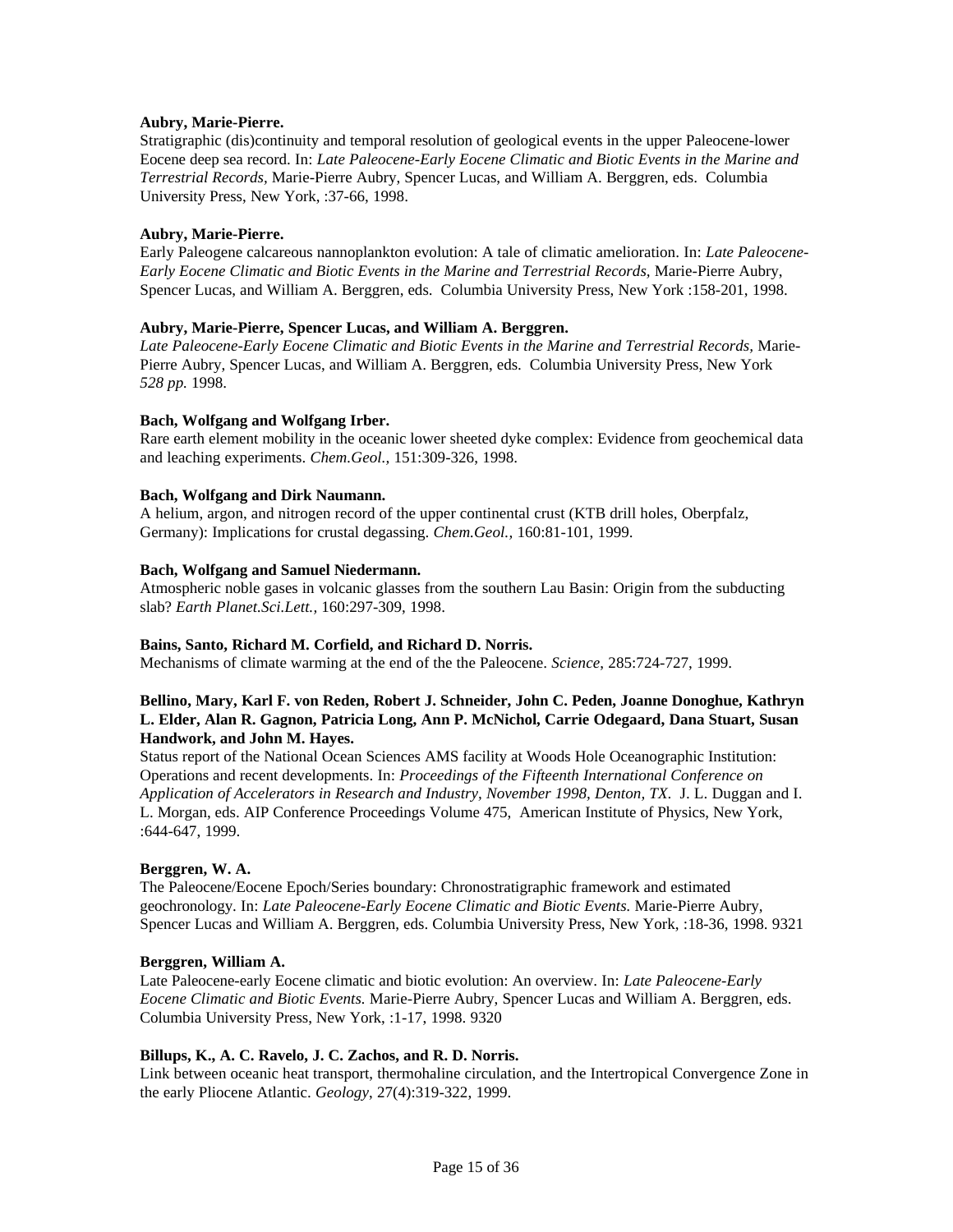# **Broecker, Wallace S., Elizabeth Clark, Daniel C. McCorkle, Irka Hajdas, and Georges Bonani.**

Core top  $^{14}C$  ages as a function of latitude and water depth on the Ontong-Java plateau. *Paleoceanography*, 14(1):13-22, 1999.

# **Broecker, Wallace S., Elizabeth Clark, Daniel C. McCorkle, Tsung-Hung Peng, Irena Hajdas, and Georges Bonani.**

Evidence for a reduction in the carbonate ion content of the deep sea during the course of the Holocene. *Paleoceanography*, 14(6):744-752, 1999.

## **Canales, J. Pablo.**

Using seismic waves to ''see'' a slice of the oceanic crust. *Oceanus*, 41(2):30-31, 1998.

# **Cannat, Mathilde, Anne Briais, Christine Deplus, Javier Escartin, Jennifer Georgen, Jian Lin, Serguei Mercouriev, Christine Meyzen, Mark Muller, Gaud Pouliquen, Aline Rabain, and Pedro da Silva.**

Mid-Atlantic Ridge-Azores hotspot interactions: Along-axis migration of a hotspot-derived event of enhanced magmatism 10 to 4 Ma ago. *Earth Planet.Sci.Lett.,* 173:257-269, 1999.

## **Chen, Y. John and Jian Lin.**

Mechanisms for the formation of ridge-axis topography at slow-spreading ridges: A lithospheric-plate flexural model. *Geophys.J.Int.,* 136:8-18, 1999.

## **Clift, Peter D.**

The thermal impact of Paleocene magmatic underplating in the Faeroe-Shetland-Rockall region. In: *Petroleum Geology of Northwest Europe: Proceedings of the 5th Conference*. A. J. Fleet and S. A. R. Boldy, eds. Petroleum Geology '86 Ltd., Geological Society, London, 1999. 9610

#### **Clift, Peter and Jerzy Blusztajn.**

The trace-element characteristics of Aegean and Aeolian volcanic arc marine tephra. *J.Volcan.Geotherm. Res.,* 92:321-347, 1999. 9918

# **Clift, Peter D. and John E. Dixon**

Jurassic ridge collapse, subduction initiation and ophiolite obduction in the southern Greek Tethys. Eclogae Geol.Helv.: 91:123-138, 1998. 9618

# **Clift, Peter D. and Juan M. Lorenzo.**

Flexural unloading and uplift along the Cote d'Ivoire-Ghana Transform Margin, equatorial Atlantic. *J.Geophys.Res.*, 104(B11):25257-25274, 1999. 9487

# **Clift, Peter D. and Christopher J. MacLeod.**

Slow rates of subduction erosion estimated from subsidence and tilting of the Tonga forearc. *Geology,* 27(5):411-414.

**Cochran, James R., Daniel J. Fornari, Bernard J. Coakley, Randall Herr, and Maurice A. Tivey.** Continuous near-bottom gravity measurements made with a BGM-3 gravimeter in DSV ALVIN on the East Pacific Rise Crest near 9º 31'N and 9º 50'N. *J.Geophys.Res.(B)*, 104(5):10841-10861, 1999. 9890

# **Corfield, Richard and Richard D. Norris.**

The oxygen and carbon isotopic context of the Paleocene/Eocene Epoch boundary. In: *Late Paleocene-Early Eocene Climatic and Biotic Events in the Marine and Terrestrial Records*, Marie-Pierre Aubry, Spencer Lucas, and William A. Berggren, eds. Columbia University Press, New York:124-137, 1998.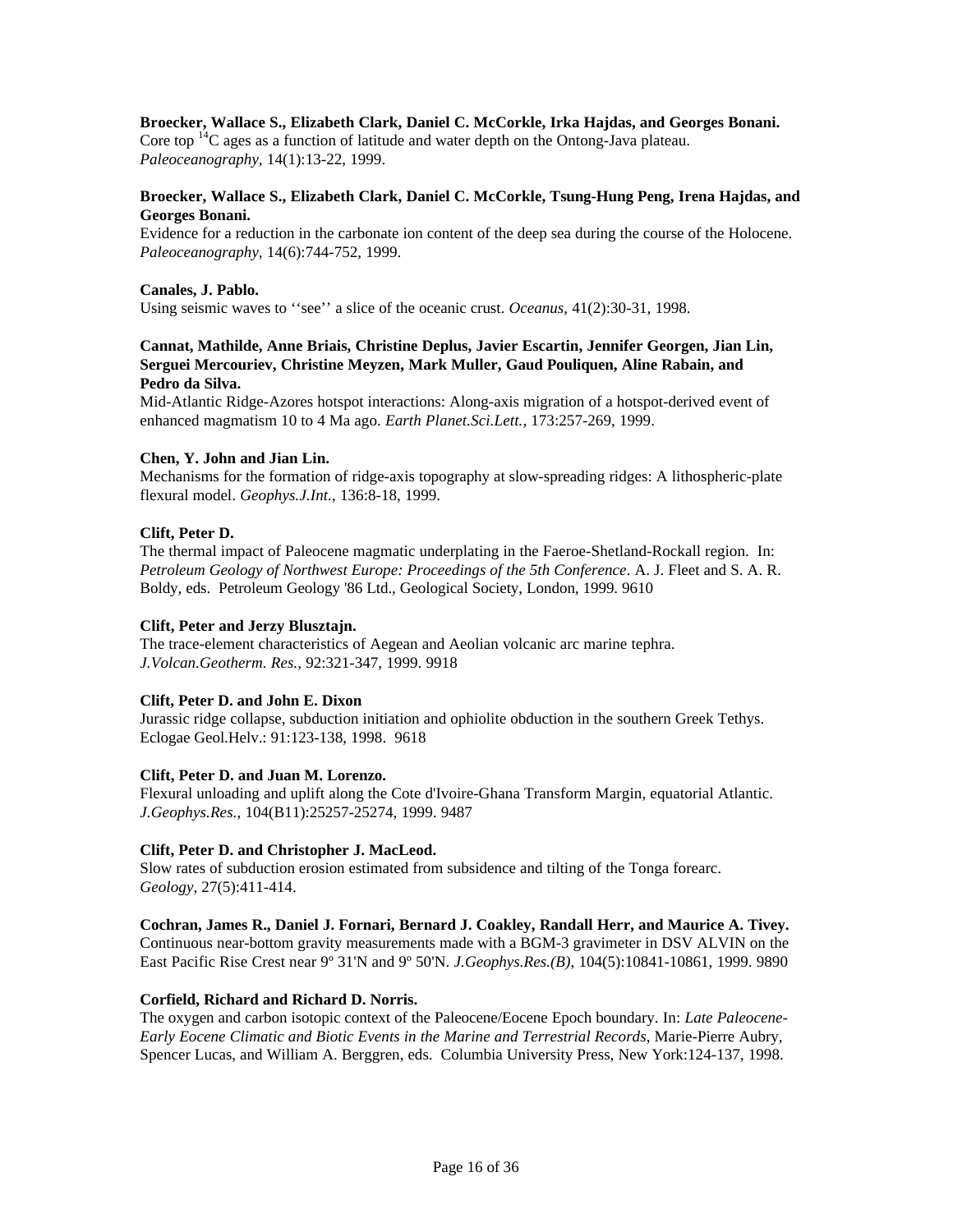# **Cortijo, Elsa, Scott J. Lehman, Lloyd D. Keigwin, Mark Chapman, Didier Paillard, and Laurent Labeyrie.**

Changes in meridional temperature and salinity gradients in the North Atlantic Ocean (30º - 72º N) during the last interglacial period. *Paleoceanography*, 14(1):23-33, 1999.

# **De Vargas, C., R. Norris, L. Zaninetti, S. W. Gibb, and J. Pawlowski.**

Molecular evidence of cryptic speciation in the planktonic foraminifers and their relation to oceanic provinces. *Proc.Natl.Acad.Sci.USA*, 96(6):2864-2868, 1999.

# **Diebold, John, Neal Driscoll, and the EW-9501 Science Team.**

New insights on the formation of the Caribbean basalt province revealed by multichannel seismic images of volcanic structures in the Venezuelean Basin. In: *Caribbean Basins. Sedimentary Basins of the World, 4*. P. Mann, ed. K. J. Hsu, Series Editor. Elsevier Science B. V., Amsterdam, :561-589, 1999.

## **Driscoll, Neal W. and John B. Diebold.**

Deformation of the Caribbean region: One plate or two? *Geology*, 26(11):1043-1046, 1998. 9754

## **Driscoll, Neal W. and John B. Diebold.**

Tectonic and stratigraphic development of the eastern Caribbean: New constraints from multichannel seismic data. In: *Caribbean Basins. Sedimentary Basins of the World, 4.* P. Mann, ed. K. J. Hsu, Series Editor. Elsevier Science B. V. Amsterdam, :591-626, 1999. 9503

## **Driscoll, N. W. and G. H. Haug.**

A short circuit in thermohaline circulation: A cause for northern hemisphere glaciation? *Science*, 282:436-438, 1998. 9795

## **Driscoll, Neal W. and Garry D. Karner.**

Lower crustal extension across the Northern Carnarvon basin, Australia: Evidence for an eastward dipping detachment. *J.Geophys.Res.,* 103(B3):4975-4991, 1998. 9575

# **Driscoll, Neal W. and Garry D. Karner.**

Three-dimensional quantitative modeling of clinoform development. *Mar.Geol.,* 154:383-398, 1999. 9634

# **Driscoll, N. W., W. D. Spencer, and D. G. Aubrey.**

*Implementation and Design of a Shallow Water Imaging System.* Woods Hole Oceanographic Institution, Woods Hole, MA, 10 pp., 1998.

#### **Evans, Brian, Yves Bernabe, and Wenlu Zhu.**

Evolution of pore structure and permeability of rocks in laboratory experiments. In: *Growth, Dissolution, and Pattern Formation in Geosystems*. Bjorn Jamtveit and Paul Meakin, eds. Kluwer Academic Publishers, Netherlands, :327-344, 1999.

## **Evans, R. L., P. Tarits, A. D. Chave, A. White, G. Heinson, J. H. Filloux, H. Toh, N. Seama, H. Utada, J. R. Booker, and M. J. Unsworth.**

Asymmetric electrical structure in the mantle beneath the East Pacific Rise at 17ºS. *Science*, 286:752-756, 1999.

**Evans, Robert.**

A current affair. *Oceanus*, 41(2):32-33, 1998.

# **Fornari, D., A. Bradley, S. Humphris, B. Walden, A. Duester, R. Catanach, E. Snow, A. Bowen, R. Elder, W. Sellers, J. "Pat" Hickey, and R. Williams.**

Inductively coupled link (ICL) temperature probes for hot hydrothermal fluid sampling from ROV Jason and DSV Alvin. *Ridge Events*, 8(1):26-30, 1997.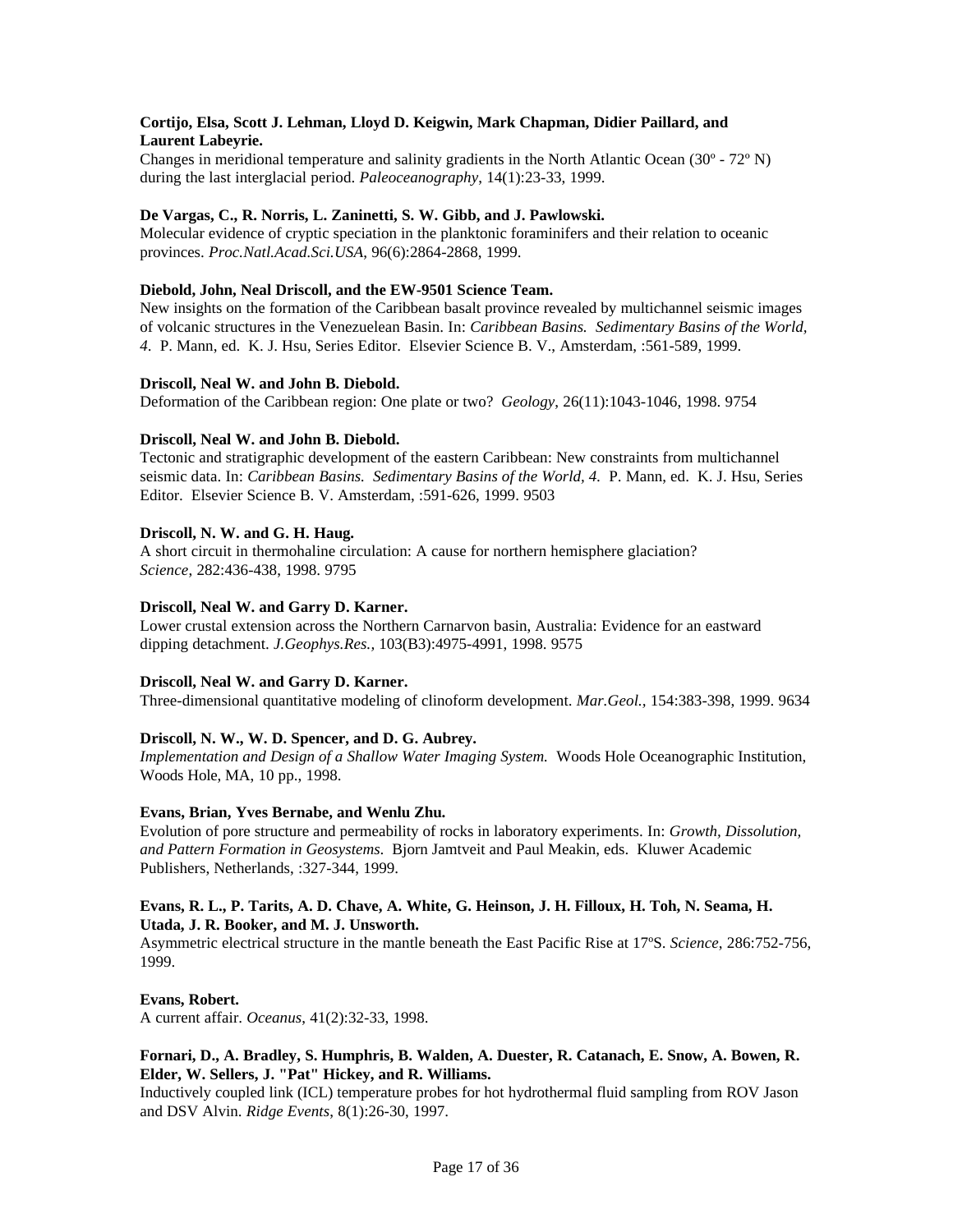## **Fornari, Dan and Tracy Gregg.**

Axial summit caldera and axial summit graben: A reply. *Ridge Events*, 8(1):12-19, 1997.

# **Fujii, Ikuko and Alan D. Chave.**

Motional induction effect on the planetary scale geoelectric potential in the eastern North Pacific. *J.Geophys.Res.,* 104(C1):1343-1359, 1999. 9799

#### **Garcia-Gil, Soledad, Federico Vilas-Martin, Araceli Munoz, Juan Acosta, and Elazar Uchupi.**

Quaternary sedimentation in the Ria de Ponteverda (Galicia), Northwest Spain. *J.Coastal Res.,* 15(4):1083-1090, 1999. 9788

## **Hemming, N. Gary, Richard J. Reeder, and Stanley R. Hart.**

Growth-step-selective incorporation of boron on the calcite surface. *Geochim.Cosmochim.Acta*, 62(17):2915-2922, 1998.

# **Hemming, S. R., W. S. Broecker, W. D. Sharp, G. C. Bond, R. H. Gwiazda, J. F. McManus, M. Klas, and I. Hajdas.**

Provenance of Heinrich layers in core V28-82, northeastern Atlantic:  ${}^{40}Ar/{}^{39}Ar$  ages of ice-rafted hornblende, Pb isotopes in feldspar grains, and Nd-Sr-Pb isotopes in the fine sediment fraction. *Earth Planet.Sci.Lett.,* 164:317-333, 1998.

## **Higgins, Sean M., Wallace Broecker, Robert Anderson, Daniel C.McCorkle, and David Timothy.**

Enhanced sedimentation along the Equator in the Western Pacific. *Geophys.Res.Lett.,* 26(23):3489-3492, 1999.

# **Huber, Brian T., R. Mark Leckie, Richard D. Norris, Timothy J. Bralower, and Emily CoBabe.**

Foraminiferal assemblage and stable isotopic change across the Cenomanian-Turonian boundary in the subtropical North Atlantic. *J.Foramin.Res.,* 24(4):392-417, 1999.

# **Humphris, Susan E.and Thomas McCollom.**

The cauldron beneath the seafloor. *Oceanus*, 41(2):18-21, 1998.

# **Ito, Garrett, Yang Shen, Greg Hirth, and Cecily J. Wolfe.**

Mantle flow, melting, and dehydration of the Iceland mantle plume. *Earth Planet.Sci.Lett.,* 165(1):81-96, 1999.

## **Karner, Garry D. and Neal W. Driscoll.**

Style, timing and distribution of tectonic deformation across the Exmouth Plateau, northwest Australia, determined from stratal architecture and quantitative basin modeling. In: *Continental Tectonics. Geological Society Special Publication 164.* C. Mac Niocaill and P. D. Ryan, eds. The Geological Society of London, :271-311, 1999.

#### **Karner, Garry D.and Neal W. Driscoll.**

Tectonic and stratigraphic development of the West African and eastern Brazilian margins; insights from quatitative basin modelling. In: *The Oil and Gas Habitats of the South Atlantic. Geological Society Special Publication 153.* Nick R. Cameron, Raymond H. Bate, and Val S. Clure, eds., The Geological Society of London,:11-40, 1999.

#### **Keigwin, L. D. and Edward A. Boyle.**

Surface and deep ocean variability in the northern Sargasso Sea during marine isotope stage 3. *Paleoceanography*, 14(2):164-170, 1999.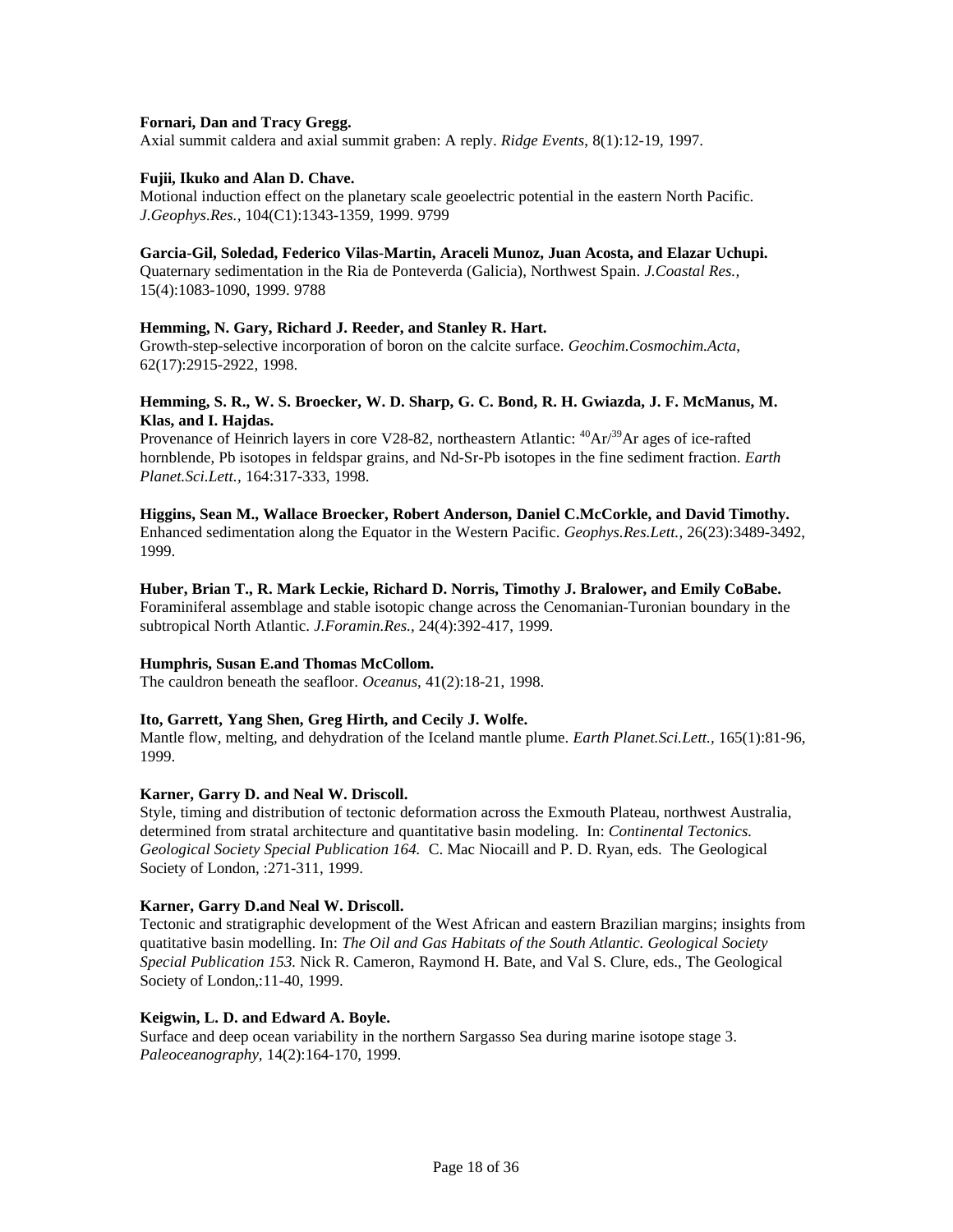## **Keigwin, Lloyd D. and Robert Pickart.**

Slopewater current over the Laurentian fan on interannual to millenial time scales. *Science*, 286:520-523, 1999.

## **Keigwin, L. D., D. Rio, and G. D. Acton.**

*Init. Rep.Deep Sea Drill.Proj.,* 172, 949 pp., 1998.

## **Kroon, D., R. D. Norris, and A. Klaus.**

Drilling Blake Nose; the search for evidence of extreme Palaeogene-Cretaceous climates and extraterrestrial event. *Geology Today*, 14(6):222-226, 1998.

#### **Kurras, Gregory J., Margo H. Edwards, Daniel J. Fornari, and Paul Johnson.**

An online database for the East Pacific Rise 9º - 10ºN. *RIDGE Events*, 10(2):9-13, 1999.

## **Kurz, Mark D., Anton le Roex, and Henry J. B. Dick.**

Isotope geochemistry of the oceanic mantle near the Bouvet triple junction. *Geochim.Cosmochim.Acta*, 62(5):841-852, 1998. 7697

#### **Kuwabara, James S., Alexander Van Geen, Daniel C. McCorkle, and Joan M. Bernhard.**

Dissolved sulfide distributions in the water column and sediment pore waters. *Geochim.Cosmochim.Acta*, 63(15):2199-2209, 1999.

# **Lee, C., D. W. Murray, R. T. Barber, K. O. Buesseler, J. Dymond, J. I. Hedges, S. Honjo, S. J.**

**Manganini, J. Marra, C. Moser, M. L. Peterson, W. L. Prell, and S. G. Wakeham.** Particulate organic carbon fluxes: Compilation of results from the 1995 US JGOFS Arabian Sea process study. *Deep-Sea Res.II*, 45:2489-2501, 1998.

# **Lin, Jian.**

Hitting the hotspots. *Oceanus*, 41(2):34-37, 1998.

# **Lizarralde, Daniel and Steve Swift.**

Smooth inversion of VSP traveltime data. *Geophysics*, 64(3):659-661, 1999. 9756

# **Lynch-Stieglitz, Jean, William B. Curry, and Niall Slowey.**

Weaker Gulf Stream in the Florida Straits during the last glacial maximum. *Nature*, 402(6762):644-648, 1999.

# **Lynch-Stieglitz, Jean, William B. Curry, and Niall Slowey.**

A geostrophic transport estimate for the Florida Current from the oxygen isotope composition of benthic foraminifera. *Paleoceanography*, 14(3):360-373, 1999. 9876

# **McManus, James, William M. Berelson, Gary P. Klinkhammer, Kenneth S. Johnson, Kenneth H. Coale, Robert F. Anderson, Niraj Kumar, David J. Buridge, Douglas E. Hammond, Hans J. Brumsack, Daniel C. McCorkle, and Ahmed Rushdi.**

Geochemistry of barium in marine sediments: Implications for its use as a paleoproxy. *Geochim.Cosmochim.Acta*, 62(21/22):3453-3473, 1998.

#### **McManus, Jerry F., Delia W. Oppo, and James L. Cullen.**

A 0.5-million-year record of millenial-scale climate variability in the North Atlantic. *Science*, 283:971- 975, 1999.

# **Moore, Laura J., Benjamin T. Benumof, and Gary B. Griggs.**

Coastal erosion hazards in Santa Cruz and San Diego counties. *J.Coastal Res.,* 28:121-139, 1999.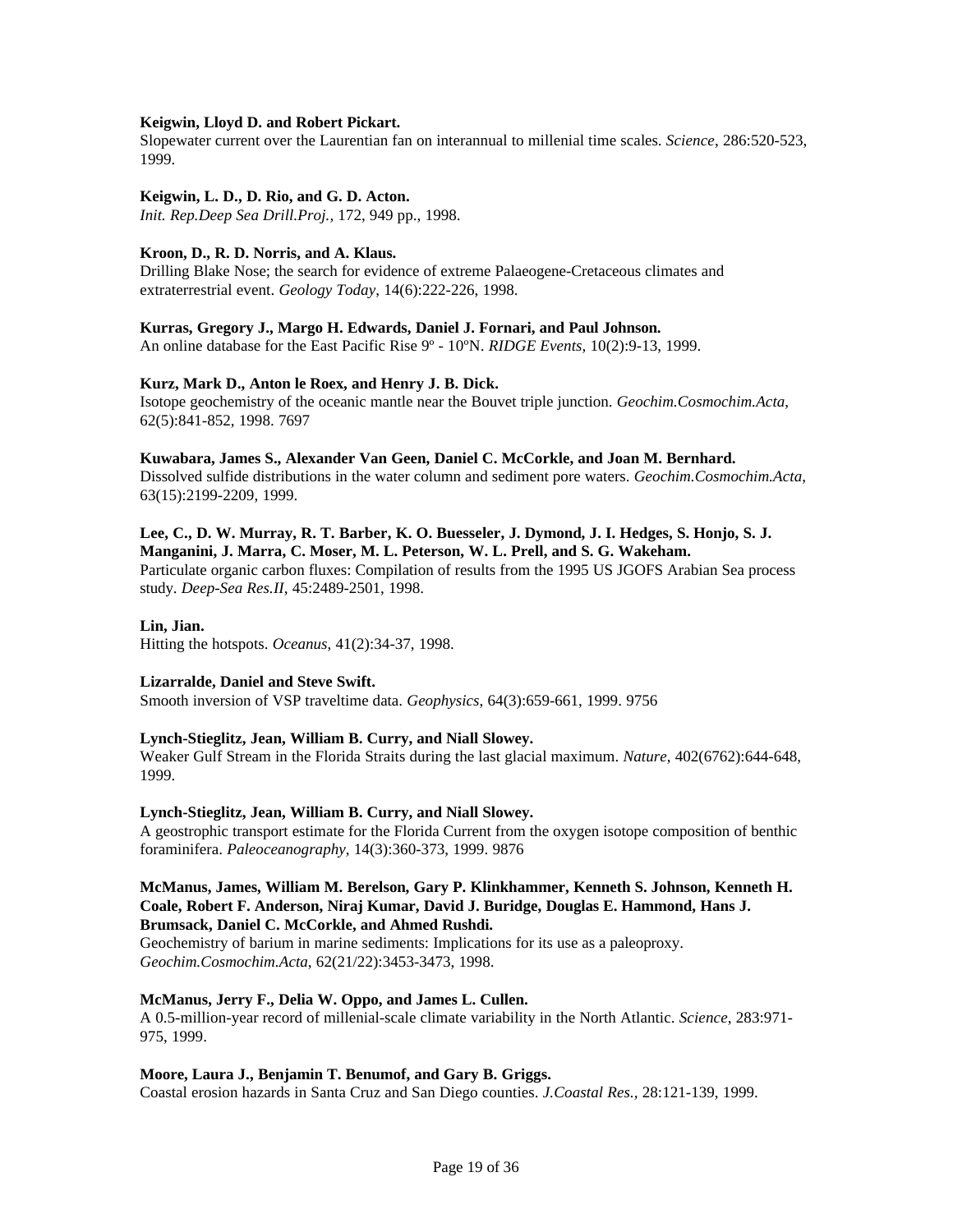# **Munoz, A., J. Acosta, C. Palomo, P. Herranz, J. L. Sanz, J. Molinero, R. Gomez, M. A. Becares, and E. Uchupi.**

Datos batimeetricos y sismicos en el ambito de la investigacion de la zona economica exclusiva Espanola. In: *1st Asamblea Hispano-Portuguesa de Geodesia y Geofisica, IX Asamblea Espanoloa de Geodesia y Geofisica, Almeria, Spain*, Paper 16; Section S07, 11 pp., 1998.

# **Niedermann, Samuel, Wolfgang Bach, and Jorg Erzinger.**

Noble gas evidence for a lower mantle component in MORBs from the southern East Pacific Rise: Decoupling of helium and neon isotope systematics. *Geochim.Cosmochim.Acta*, 61(13):2697-2715, 1997.

# **Norris, R. D., B. T. Huber, and J. Self-Trail.**

Synchroneity of the K-T oceanic mass extinction and meteorite impact: Blake Nose, western North Atlantic. *Geology*, 27(5):419-422, 1999.

## **Norris, Richard D.**

Planktonic foraminifer biostratigraphy: Eastern Equatorial Atlantic. *Proc.Ocean Drill.Prog., Sci.Res.,* 159:445-479, 1998.

## **Norris, Richard D., Byong-Kwon Park, Sunh-Ho Kang, and Boo-Keun Khim.**

Stable isotope and ecological habitat of planktonic foraminifera adjacent to the ice edge in the western Weddell Sea. *Geosci.J.,* 2(2):88-98, 1998.

## **Norris, Richard D. and Ursula Rohl.**

Carbon cycling and chronology of climate warming during the Palaeocene/Eocene transition. *Nature*, 401:775-778, 1999.

# **Olsson, Richard K., Christoph Hemleben, William A. Berggren, and Brian T. Huber.**

*Atlas of Paleocene Planktonic Foraminifera. Smithsonian Contributions to Paleobiology, Number 85,*  Smithsonian Institution Press, Washington, D.C., 252 pp., 1999.

#### **Poore, R. Z., Lisa Osterman, W. B. Curry, and R. L. Phillips.**

Late Pleistocene and Holocene meltwater events in the western Arctic Ocean. *Geology*, 27(8):759-762, 1999.

# **Price, G. D., M. B. Hart, R. D. Norris, and P. A. Wilson.**

Low-latitude sea-surface temperatures for the mid-Cretaceous and the evolution of planktic foraminifera; discussion and reply. *Geology*, 27(9):857-858, 1999.

# **Pride, Carol, Robert Thunell, Daniel Sigman, Lloyd Keigwin, Mark A. Altabet, and E. Tappa.**

Nitrogen isotopic variations in the Gulf of California since the last deglaciation; response to global climate change. *Paleoceanography*, 14(3):397-409, 1999.

# **Rapp, R. P., N. Shimizu, M. D. Norman, and G. S. Applegate.**

Reaction between slab-derived melts and peridotite in the mantle wedge: experimental constraints at 3.8 Gpa. *Chem.Geol.,* 160:335-356, 1999.

# **Schneider, R. J., K. F. von Reden, and J. M. Hayes.**

Application of a compact microwave ion source to radiocarbon analysis. In: *Heavy Ion Accelerator Technology: Eighth International Conference, Argonne, Illinois, October 1998.* Kenneth W. Shepard, ed. The American Institutte of Physics, New York, :422-425, 1999.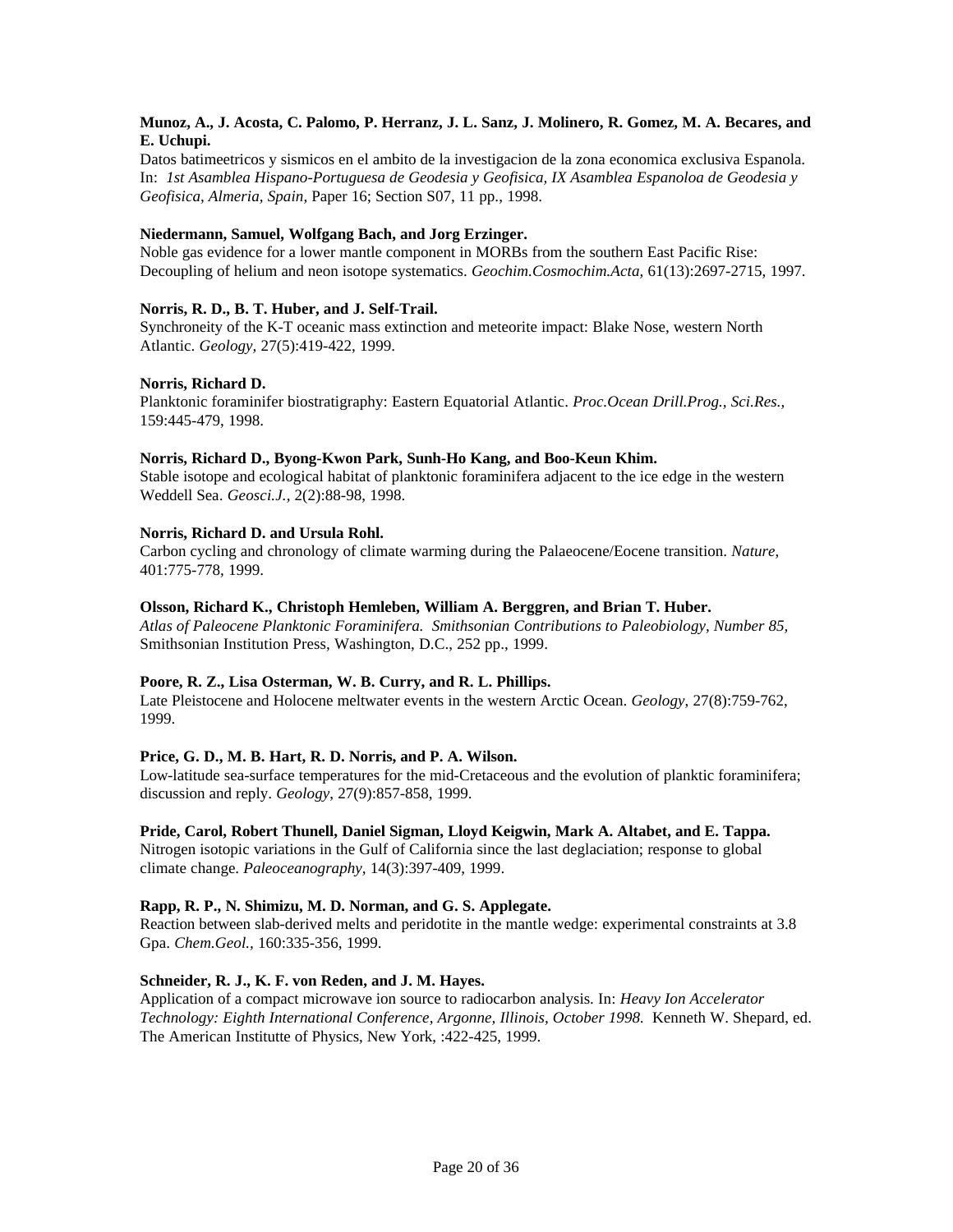# **Schouten, Hans, Maurice A. Tivey, Daniel J. Fornari, and James R. Cochran.**

Central anomaly magnetization high: Constraints on the volcanic construction and architecture of seismic layer 2A at a fast-spreading mid-ocean ridge, the EPR at 9º30'-50'N. *Earth Planet.Sci.Lett.,* 169:37-50, 1999. 9875

#### **Sessions, Alex L., Thomas W. Burgoyne, Arndt Schimmelmann, and John M. Hayes.**

Fractionation of hydrogen isotopes in lipid biosynthesis. *Org.Geochem.,* 30:1193-1200, 1999.

#### **Sherrell, Robert M., M. Paul Field, and Greg Ravizza.**

Uptake and fractionation of rare earth elements on hydrothermal plume particles at 9º45'N, East Pacific Rise. *Geochim.Cosmochim.Acta*, 63(11/12):1709-1722, 1999.

## **Shimizu, Nobu, ed.**

A group of papers in honor of Claude Allegre on his sixtieth birthday. *Geochim.Cosmochim.Acta*, 63(23/24):4005-4179, 1999.

#### **Shimizu, Nobumichi.**

Young geochemical features in cratonic peridotites from Southern Africa and Sibera. In: *Mantle Petrology and High Pressure Experimentation: A Tribute to Francis R. (Joe) Boyd.* Yingwei Fei, Constance M. Bertka, and Bjorn O. Mysen, eds. Geochemical Society Special Publication No. 6, :47-55, 1999.

#### **Shimizu, Nobumichi.**

Ion Microprobe. In*: Encyclopedia of Geochemistry.* Clare P. Marshall and Rhodes W. Fairbridge, eds. Kluwer Academic Publishers, Dordrecht, :343-344, 1998.

#### **Sigman, Daniel M., Mark A. Altabet, Roger Francois, Daniel C. McCorkle, and Jean-Francois Gaillard.**

The isotopic composition of diatom-bound nitrogen in Southern Ocean sediments. *Paleoceanography*, 14(2):118-134, 1999. 9854

#### **Sigman, D. M., M. A. Altabet, D. C. McCorkle, R. Francois, and G. Fischer.**

The ä15 N of nitrate in the Southern Ocean: Consumption of nitrate in the surface waters. *Global Biogeochem.Cycles*, 13(4):1149-1166, 1999. 10007

#### **Smith, Deborah K. and Johnson R. Cann.**

Constructing the upper crust of the Mid-Atlantic Ridge: A reinterpretation based on the Puna Ridge, Kilauea Volcano. *J.Geophys.Res.,* 104(B11):25379-25399, 1999. 9999

#### **Smith, Deborah K., Maurice A. Tivey, and Hans Schouten.**

Locating the spreading axis along 80 km of the Mid-Atlantic Ridge south of the Atlantis Transform. *J.Geophys.Res.,* 104(B4):7599-7612, 1999. 9870

## **Sobolev, Nikolay V., Gregory A. Snyder, Lawrence A. Taylor, Randall A. Keller, Emilya S. Yefimova, Vladimir N. Sobolev, and Nobumichi Shimizu.**

Extreme chemical diversity in the mantle during eclogitic diamond formation; evidence from 35 garnet and 5 pyroxene inclusions in a single diamond. *Int.Geol.Rev.,* 40(7):567-578, 1998.

#### **Sohn, Robert A., John A. Hildebrand, and Spahr C. Webb.**

Postrifting seismicity and a model for the 1993 diking event on the CoAxial Segment, Juan de Fuca Ridge. *J.Geophys.Res.,* 103(B5):9867-9877, 1998.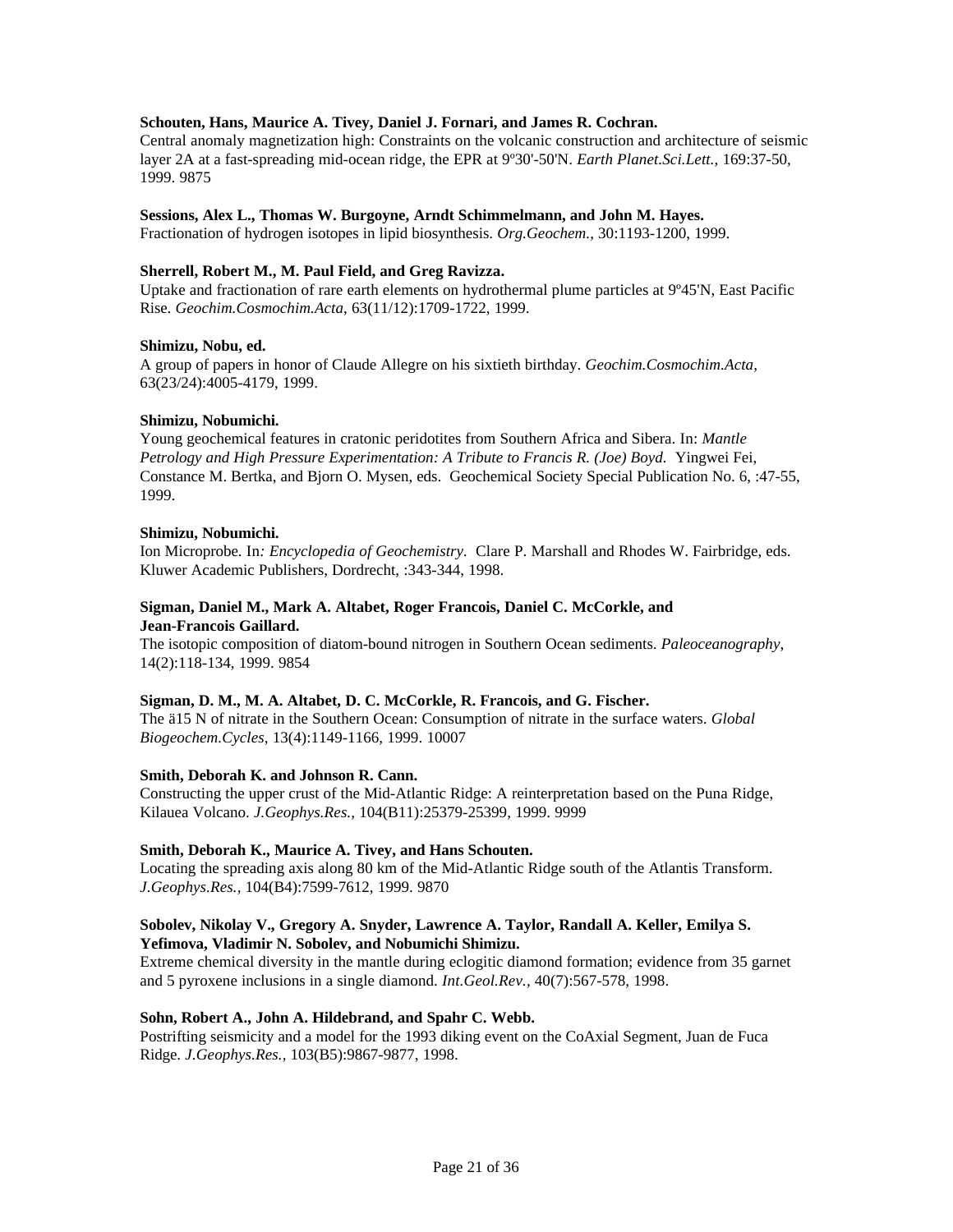# **Sonnerup, Rolf E., Paul D. Quay, Ann P. McNichol, John L. Bullister, Tania A. Westby, and Heather L. Anderson.**

Reconstructing the ocean <sup>13</sup>C Suess effect. *Global Biogeochem.Cycles*, 13(4):857-872, 1999.

# **ten Brink, Uri S., Nobumichi Shimizu, and Philipp C. Molzer.**

Plate deformation at depth under Northern California; slap gap or stretched slab? *Tectonics*, 18(6):1084- 1098, 1999.

## **Tivey, M. and A. Takeuchi.**

A submersible study of the western intersection of the Mid-Atlantic Ridge and Kane Fracture Zone (WMARK). *Mar.Geophys.Res.,* 20(3):195-218, 1998.

## **Uchupi, Elazar, S. A. Swift, and D. A. Ross.**

Late Quaternary stratigraphy, paleoclimate and neotectonism of the Persian (Arabian) Gulf region. *Mar.Geol.,* 160:1-23, 1999. 9851

## **Van Orman, James A., Timothy L. Grove, and Nobumichi Shimizu.**

Uranium and thorium diffusion in diopside. *Earth Planet.Sci.Lett.,* 160:505-519, 1998.

# **von Reden, Karl F., John C. Peden, Robert J. Schneider, Mary Bellino, Joanne Donoghue, Kathryn L. Elder, Alan R. Gagnon, Patricia Long, Ann P. McNichol, Tracey Morin, Dana Stuart, and John M. Hayes.**

High-precision measurements of  ${}^{14}C$  as a circulation tracer in the Pacific, Indian, and Southern Oceans with Accelerator Mass Spectrometry (AMS). *American Institute of Physics Conference Proceedings of the 8th International Conference on Heavy Ion Accelerator Technology*, *Argonne, Illinois, October 1998,*  Kenneth W. Shepard, ed. American Institute of Physics, Woodbury, NY, 473:410-421, 1999. 9817

# **von Reden, Karl F. and Robert J. Schneider.**

*Symposium of Northeastern Accelerator Personnel, National Ocean Sciences AMS Facility, Woods Hole Oceanographic Institution, Woods Hole, USA, October 27-30, 1996,* Karl F. von Reden and Robert J. Schneider, eds. World Scientific, Singapore, 324 pp., 1998.

# **West, Brian, Jian Lin, and David M. Christie.**

Forces driving ridge propagation. *J.Geophys.Res.,* 104(B10):22845-22858, 1999. 9663

# **White, Sheri N. and Alan D. Chave.**

ALISS in wonderland. *Oceanus*, 41(2):14-17, 1998.

#### **Wolfe, Cecily J.**

Mid-ocean ridge structures. In: *McGraw-Hill Yearbook of Science & Technology, 2000*, compiled by staff of McGraw-Hill Encyclopedia of Science and Technology, McGraw-Hill, New York, :257-259, 1999.

# **Wolfe, Cecily J., Frank L. Vernon, III, and Abdullah Al-Amri.**

Shear-wave splitting across western Saudi Arabia; the pattern of upper mantle anisotropy at a Proterozoic shield. *Geophys.Res.Lett.,* 26(6):779-782, 1999.

#### **Wong, Teng-fong and Wenlu Zhu.**

Brittle faulting and permeability evolution: Hydromechanical measurement, microstructural observation, and network modeling. In: *Faults and Subsurface Fluid Flow in the Shallow Crust, Geophysical Monograph 113*. William C. Haneberg, Peter S. Mozley, J. Casey Moore, and Laurel B. Goodwin, eds. American Geophysical Union, Washington, D. C*.,* :83-99, 1999.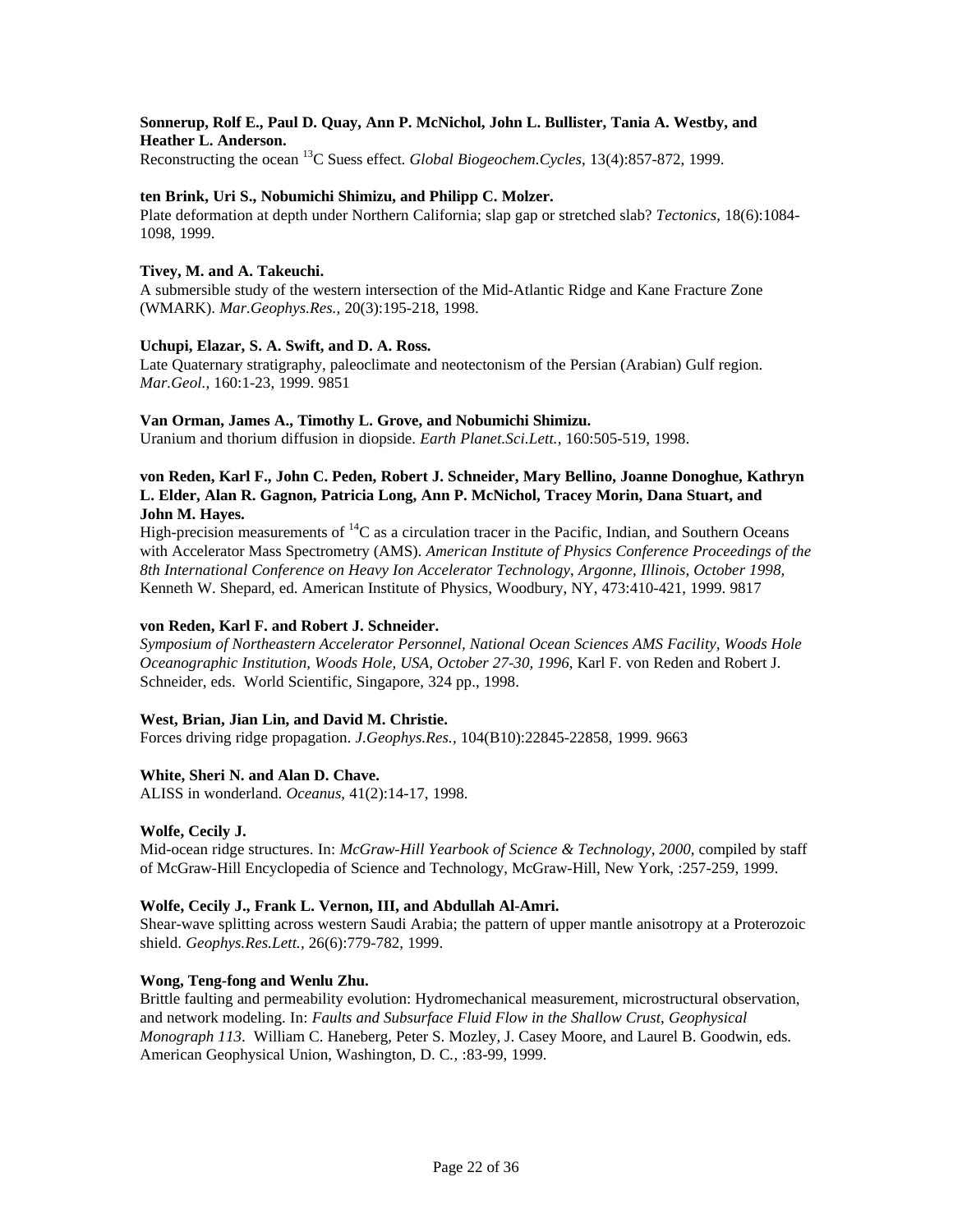# **Woodhouse, O. B., G. Ravizza, K. Kenison Falkner, P. J. Statham, and B. Peucker-Ehrenbrink.**

Osmium in seawater: Vertical profiles of concentration and isotopic composition in the eastern Pacific Ocean. *Earth Planet.Sci.Lett.,* 173:223-233, 1999.

## **Zhu, W., B. Evans, and Y. Bernabe.**

Densification and permeability reduction in hot-pressed calcite: A kinetic model. *J.Geophys.Res.,* 104(B11):25501-25512, 1999.

## **Zhu, Wenlu and Teng-fong Wong.**

Network modeling of the evolution of permeability and dilatancy in compact rock. *J.Geophys.Res*, 104(2):2963-2971, 1999.

# **Marine Chemistry and Geochemistry**

# **Ahner, B. A., F. M. M. Morel, and J. W. Moffett.**

Trace metal control of phytochelatin production in coastal waters. *Limnol.Oceanogr.,* 42(3):601-608, 1997.

#### **Altabet, M. A., C. Pilskaln, R. Thunell, C. Pride, D. Sigman, F. Chavez, and R. Francois.**

The nitrogen isotope biogeochemistry of sinking particles from the margin of the eastern North Pacific. *Deep-Sea Res.I*, 46(4):655-679, 1999.

## **Aluwihare, L. I. and D. J. Repeta.**

A comparison of the chemical characteristics of oceanic DOM and extracellular DOM produced by marine algae. *Mar.Ecol.Prog.Ser.,* 186:105-117, 1999. 10004

# **Bach, W., E. Hegner, and J. Erzinger.**

Chemical fluxes in the Tonga subduction zone: evidence from the southern Lau Basin. *Geophys.Res.Lett.,* 25(9):1467-1470, 1999.

#### **Barbeau, K. and J. W. Moffett.**

Dissolution of iron oxides by phagotrophic protists: Using a novel method to quantify reaction rates. *Environ.Sci.Technol.,* 32(19):2969-2975, 1998.

### **Benitez-Nelson, C. R., and K. O. Buesseler.**

Measurement of cosmogenic <sup>32</sup>-P and <sup>33</sup>-P activities in rainwater and seawater. *Anal. Chem.*, 70(1):64-72, 1998. 9579

#### **Benitez-Nelson, Claudia R., and Ken O. Buesseler.**

Phosphorus 32, phosphorus 37, beryllium 7, and lead 210: Atmospheric fluxes and utility in tracing stratosphere/troposphere exchange. *J.Geophys.Res.,* 104(D9):11745-11754, 1999. 9705

#### **Benitez-Nelson, Claudia R., and Ken O. Buesseler.**

Variability of inorganic and organic phosphorus turnover rates in the coastal ocean. *Nature*, 398:502-505, 1999. 9863

## **Bidigare, R. R., K. L. Hanson, K. O. Buesseler, S. G. Wakeham, K. H. Freeman, R. D. Pancost, F. J. Millero, P. Steinberg, B. N. Popp, M. Latasa, M. R. Landry, and E. A. Laws.**

Iron-stimulated changes in C-13 fractionation and export by equatorial Pacific phytoplankton: Toward a paleogrowth rate proxy. *Paleoceanography*, 14(5):589-595, 1999.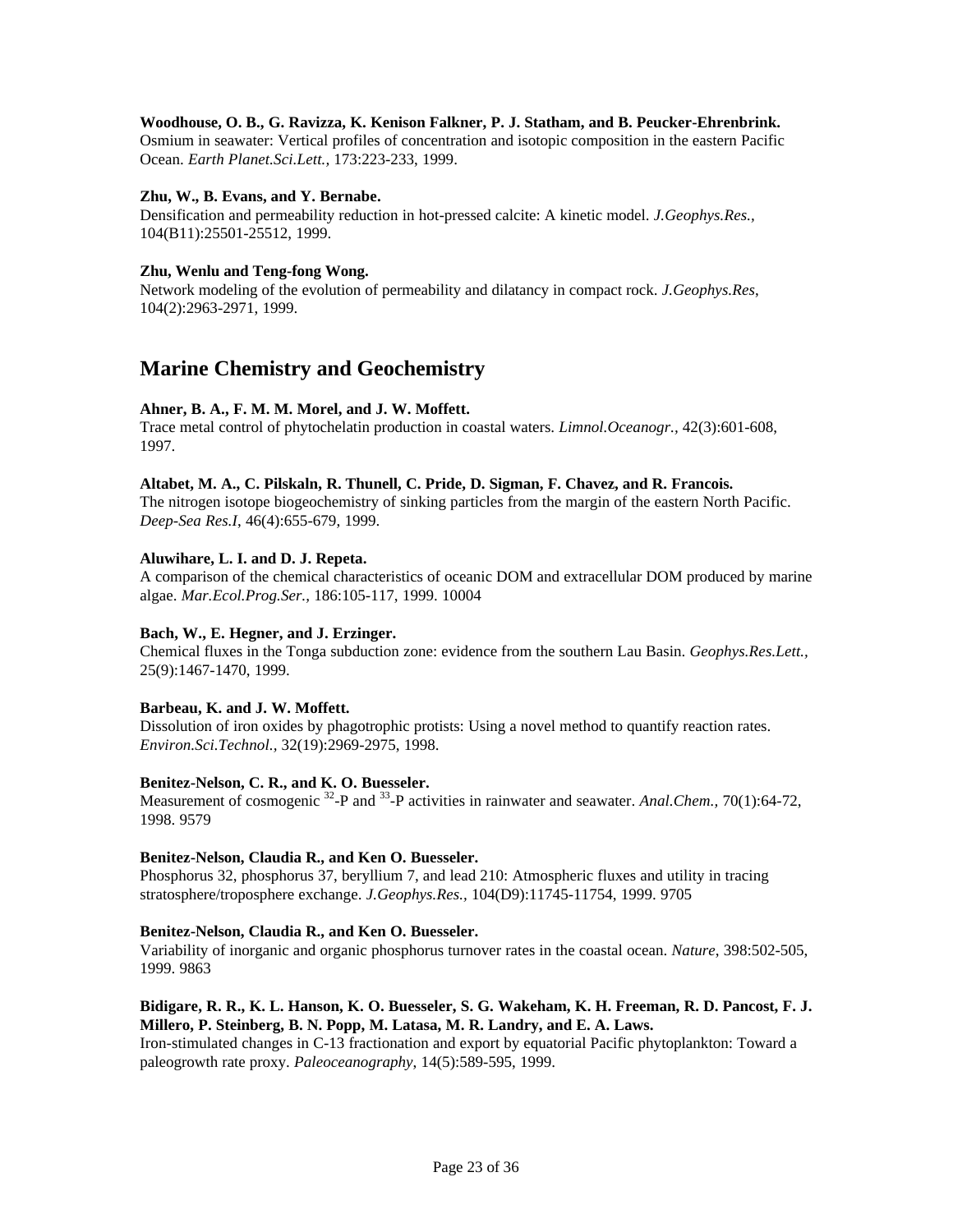# **Bock, Erik J., Tetsu Hara, Nelson M. Frew, and Wade R. McGillis.**

Relationship between air-sea gas transfer and short wind waves. *J.Geophys.Res*, 104(C11):25821-25831, 1999. 10006

## **Boon, Jaap J., Vincent A. Klap, and Timothy I. Eglinton.**

Molecular characterization of microgram amounts of oceanic colloidal organic matter by direct temperature-resolved ammonia chemical ionization mass spectrometry. *Org.Geochem.,* 29(5-7):1051- 1061, 1998.

## **Brown, S. D., O. Sirkecioglu, C. E. Snape, and T. I. Eglinton.**

Speciation of the organic sulphur forms in a recent sediment and type I and II-S kerogens by high pressure temperature-programmed reduction. *Energy & Fuels*, 111(3):532-538, 1997. 9434

## **Buesseler, K. O. and I. Osvath.**

Special issue - The Black Sea. *J.Environ.Radioact.,* 43(2):119-120, 1999.

# **Buesseler, Ken, Lary Ball, John Andrews, Claudia Benitez-Nelson, Rebecca Belastock, Fei Chai, and Yi Chao.**

Upper ocean export of particulate organic carbon in the Arabian sea derived from thorium-234. *Deep-Sea Res.II*, 45:2461-2487, 1998. 9807

# **Conte, Maureen H., Anthony Thompson, David Lesley, and Roger P. Harris.**

Genetic and physiological influences on the alkenone/alkenoate versus growth temperature relationship in *Emiliania huxleyi* and *Gephyrocapsa oceanica*. *Geochim.Cosmochim.Acta*, 62(1):51-68, 1998. 9571

#### **Conte, Maureen H., J. C. Weber, and Nathan Ralph.**

Episodic particle flux in the deep Sargasso Sea: An organic geochemical assessment. *Deep-Sea Res.I*, 45:1819-1841, 1998.

#### **Croot, Peter L., James W. Moffett, and George W. Luther, III.**

Polarographic determination of half-wave potentials for copper-organic complexes in seawater. *Mar.Chem.,* 67:219-232, 1999. 9843

#### **Currie, L. A., G. A. Klouda, B. A. Benner, Jr., K. Garrity, and T. I. Eglinton.**

Isotopic and molecular fractionation in combustion; three routes to molecular marker validation, including 'dating' (GC/AMS). *Atmos.Environ.,* 33:2789-2806, 1999.

## **Dickneider, Trudy A., Stephanie Scull, Jean K. Whelan, and Neil V. Blough.**

EPR study of kerogens from Middle Valley, Northern Juan de Fuca Ridge (ODP Leg 139). *Org.Geochem.,* 26(5/6):341-352, 1997. 9231

#### **Frew, Nelson M.**

The role of organic films in air-sea gas exchange. In: *The Sea Surface and Global Change,* Peter S. Liss and Robert A. Duce, eds. Cambridge University Press, Cambridge, New York, :121-170, 1997. 8875

#### **Ganeshram, Raja S., Stephen E. Calvert, Thomas F. Pedersen, and Gregory L. Cowie.**

Factors controlling the burial of organic carbon in laminated and bioturbated sediments off NW Mexico: Implications for hydrocarbon preservation. *Geochim.Cosmochim.Acta*, 63(11/12):1723-1734, 1999.

#### **Ganeshram, Raja S. and Thomas F. Pedersen.**

Glacial-interglacial variability in upwelling and bioproductivity off NW Mexico: Implications for Quaternary paleoclimate. *Paleoceanography*, 13(6):634-645, 1998.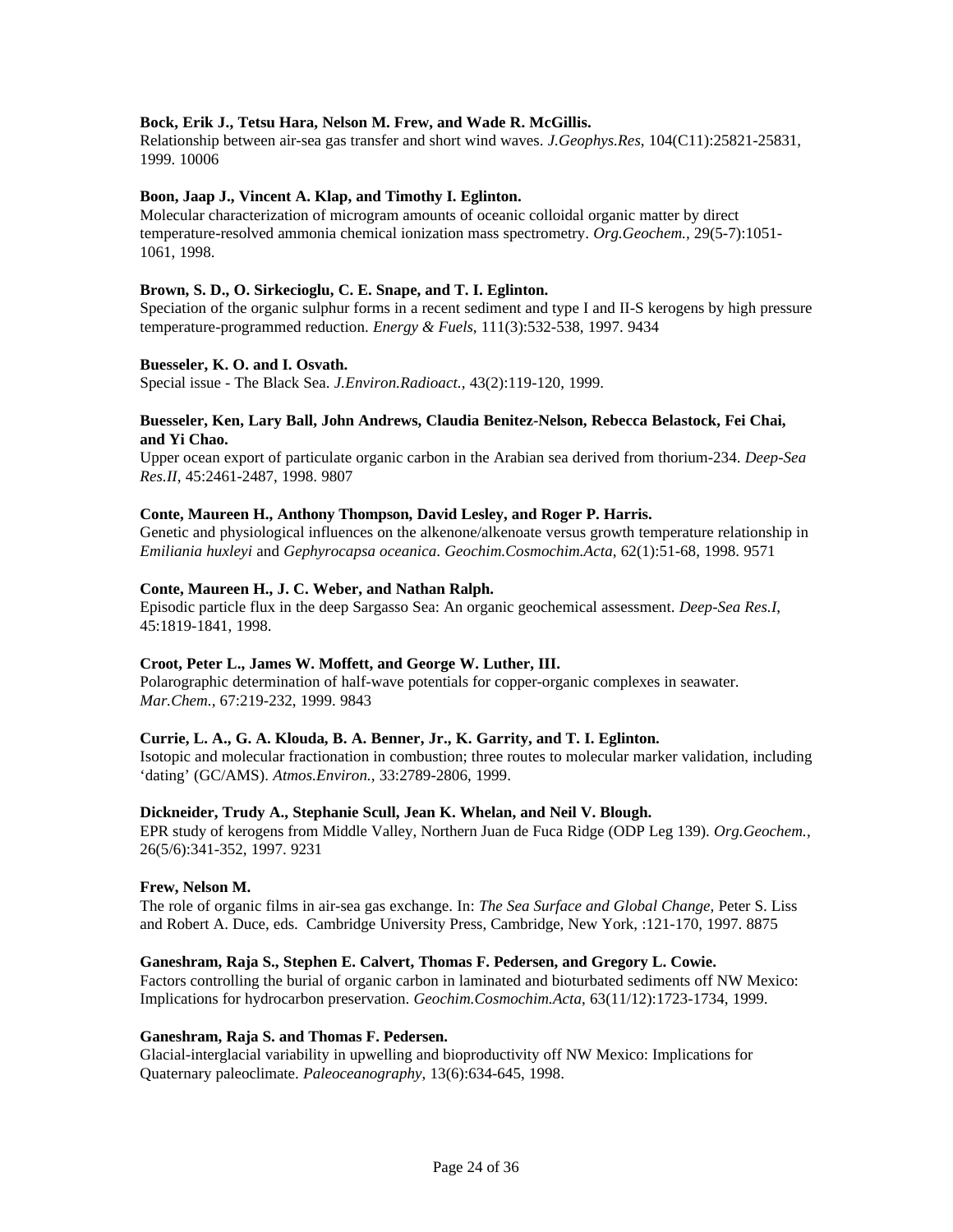## **Goericke, Ralf, Amy Shankle, and Daniel J. Repeta.**

Novel carotenol chlorin esters in marine sediments and water column particulate matter. *Geochim.Cosmochim.Acta*, 63(18):2825-2834, 1999. 9831

#### **Goyet, C., C. Coatanoan, G. Eischeid, T. Amaoka, K. Okuda, R. Healy, and S. Tsunogai.**

Spatial variation of total  $CO<sub>2</sub>$  and total alkalinity in the northern Indian Ocean: A novel approach for the quantification of anthropogenic CO2 in seawater. *J.Mar.Res.,* 57:135-163, 1999. 9786

## **Goyet, C., N. Metzl, F. Millero, G. Eischeid, D. O'Sullivan, and A. Poisson.**

Temporal variation of the sea surface CO<sub>2</sub>/carbonate properties in the Arabian Sea. *Mar.Chem.*, 63:69-79, 1998. 9686

## **Greaves, M. J., H. Elderfield, and E. R. Sholkovitz.**

Aeolian sources of rare earth elements to the western Pacific Ocean. *Mar.Chem.,* 68(1-2):31-38, 1999. 9770

#### **Guieu, C., J-M. Martin, S. P. C. Tankere, F. Mousty, P. Trincherini, M. Bazot, and M. H. Dai.**

On trace metal geochemistry in the Danube River and Western Black Sea. *Estuarine Coastal Shelf Sci.,* 47(4):471-485, 1998.

# **Huang, Y. S., K. H. Freeman, T. I. Eglinton, and F. A. Street-Perrott.**

äC-13 analyses of individual lignin phenols in Quaternary lake sediments: A novel proxy for deciphering past terrestrial vegetation changes. *Geology*, 27(5):471-474, 1999.

#### **Hunt, John M., Jean K. Whelan, Lorraine Buxton Eglinton, and Lawrence M. Cathles, III.**

Relation of shale porosities, gas generation, and compaction to deep overpresures in the U.S. Gulf Coast. In: *Abnormal Pressures in Hydrocarbon Environment*, Ben E. Law, Gregory F. Ulmishek, and Vyacheslav I. Slavin, eds., AAPG Memoir 70, :87-104, 1998.

# **Johnson, Kenneth M., Andrew G. Dickson, Greg Eischeid, Catherine Goyet, Peter Guenther, Robert M. Key, Frank J. Millero, David Purkerson, Christopher L. Sabaine, Rolf G. Schottle, Douglas W. R. Wallace, Richard J. Wilke, and Christopher D. Winn.**

Coulometric total carbon dioxide analysis for marine studies: Assessiment of the quality of total inorganic carbon measurements made during the US Indian Ocean CO2 Survey 1994-1996. *Mar.Chem.,* 63:21-37, 1998.

# **Kurz, Mark D. and D. Geist.**

Dynamics of the Galapagos hotspot from helium isotope geochemistry. *Geochim.Cosmochim.Acta*, 63(23/24):4139-4156, 1999.

#### **Kurz, Mark D., Anton le Roex, and Henry J. B. Dick.**

Isotope geochemistry of the oceanic mantle near the Bouvet triple junction. *Geochim.Cosmochim.Acta*, 62(5):841-852, 1998. 7697

# **Lee, C., D. W. Murray, R. T. Barber, K. O. Buesseler, J. Dymond, J. I. Hedges, S. Honjo, S. J. Manganini, J. Marra, C. Moser, M. L. Peterson, W. L. Prell, and S. G. Wakeham.**

Particulate organic carbon fluxes: Compilation of results from the 1995 US JGOFS Arabian Sea process study. *Deep-Sea Res.II*, 45:2489-2501, 1998.

## **Licciardi, J. M., M. D. Kurz, P. U. Clark, and E. J. Brook.**

Calibration of cosmogenic <sup>3</sup>He production rates from Holocene lava flows in Orgeon, USA, and effects of the Earth's magnetic field. *Earth Planet.Sci.Lett.,* 172:261-271, 1999.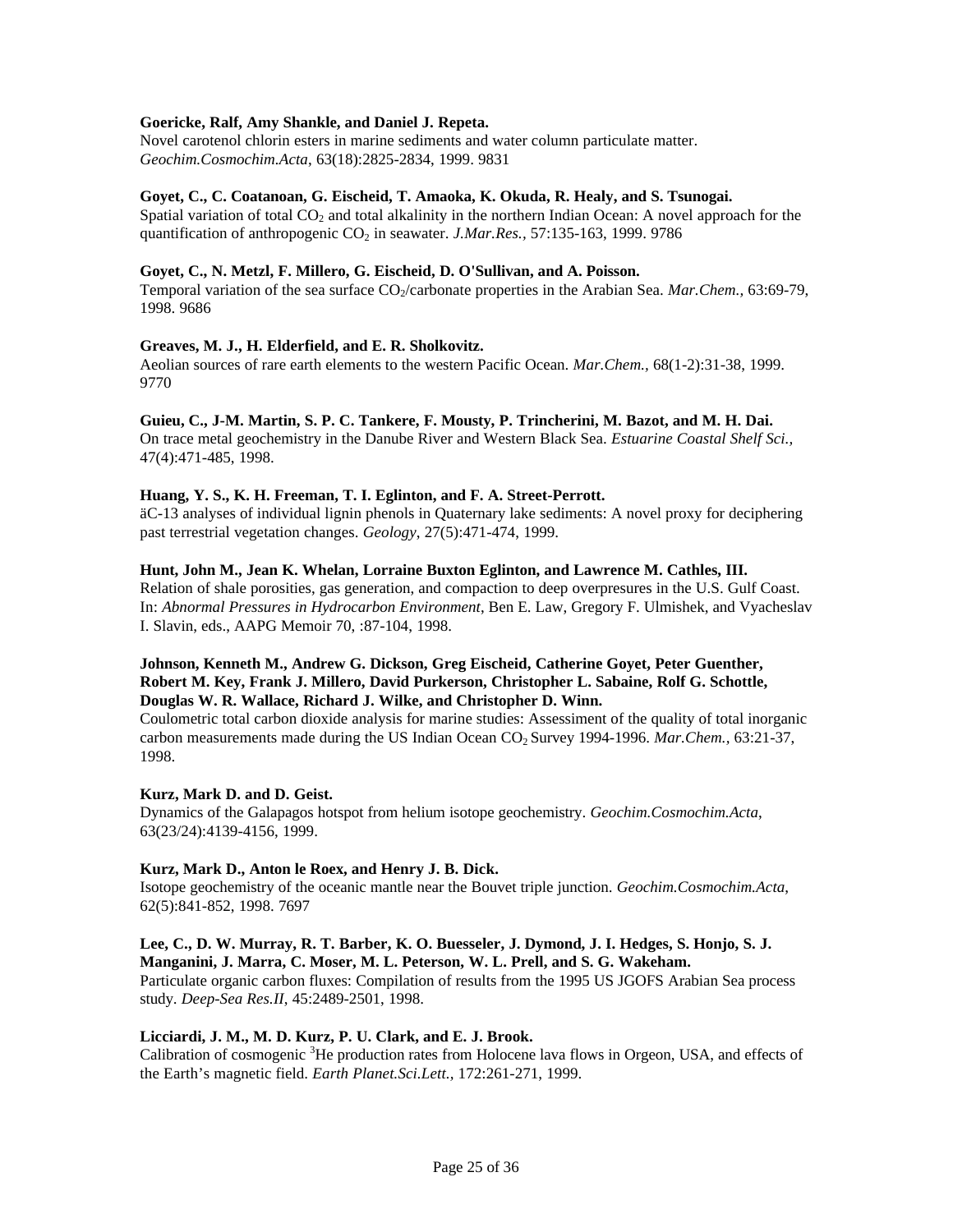# **Liss, P. S., A. J. Watson, E. J. Bock, B. Jahne, W. E. Asher, N. M. Frew, L. Hasse, G. M. Korenowski, L. Merlivat, L. F. Phillips, P. Schluessel, and D. K. Woolf.**

Report Group 1 - Physical processes in the microlayer and the air-sea exchnage of trace gases. In: *The Sea Surface and Global Change,* Peter S. Liss and Robert A. Duce, eds. Cambridge University Press, Cambridge, New York, :1-33, 1997.

# **Losh, Steven, Lorraine Eglinton, and James Wood.**

Vertical and fluid flow related to a large growth fault, South Eugene Island Block 330 Field, offshore Louisiana. *AAPG Bull.,* 83(2):244-276, 1999. 9829

# **Mayer, Lawrence M., Richard G. Keil, Stephen A. Macko, Samantha B. Joye, Kathleen C. Ruttenberg, and Robert C. Aller.**

Importance of suspended particulates in a riverine delivery of bioavailable nitrogen to coastal zones. *Global Biogeochem.Cycles*, 12(4):573-579, 1998.

# **Meulbroek, Peter, Lawrence Cathles, III, and Jean Whelan.**

Phase fractionation at South Eugene Island Block 330. *Org.Geochem.,* 29(1-3):223-239, 1998.

**Millero, Frank J., Elizabeth A. Degler, Daniel W. O'Sullivan, Catherine Goyet, and Greg Eischeid.** The carbon dioxide system in the Arabian Sea. *Deep-Sea Res.II*, 45:2225-2252, 1998.

# **Millero, Frank J., Andrew G. Dickson, Greg Eischeid, Catherine Goyet, Peter Guenther, Kenneth M. Johnson, Robert M. Key, Kitack Lee, Dave Purkerson, Christopher L. Sabine, Rolf G. Schottle, Douglas W. R. Wallace, Ernie Lewis, and Christopher D. Winn.**

Assessment of the quality of the shipboard measurements of total alkalinity on the WOCE Hydrographic Program Indian Ocean CO2 survey cruises 1994-1996. *Mar.Chem.,* 63:9-20, 1998.

# **Minor, E. C. and T. I. Eglinton.**

Molecular-level variations in particulate organic matter subclasses along the Mid-Atlantic Bight. *Mar.Chem.,* 67(1):103-122, 1999. 9864

# **Minor, Elizabeth C., Timothy Eglinton, Jaap J. Boon, and Robert Olson.**

A protocol for the characterization of oceanic particles via flow cytometric sorting and direct temperatureresolved mass spectrometry. *Anal.Chem.,* 71(10):2003-2013, 1999. 9865

# **Minor, E. C., T. I. Eglinton, R. Olson, and J. J. Boon.**

The compositional heterogeneity of particulate organic matter from the surface ocean; an investigation using flow cytometry and DT-MS. *Org.Geochem.,* 29(5-7):1561-1582, 1998. 9726

# **Moffett, James W.**

Reply to the comment by A. W. M. G. Souren on ''Oxidation of cobalt and manganese in seawater via a common microbially catalyzed pathway''. *Geochim.Cosmochim.Acta*, 62(2):359, 1998.

# **Moffett, James W.**

The importance of microbial Mn oxidation in the upper ocean: A comparison of the Sargasso Sea and equatorial Pacific. *Deep-Sea Res.I*, 44(8):1277-1291, 1997. 9064

# **Monaghan, E. and K. C. Ruttenberg.**

Dissolved organic phosphorus in the coastal ocean: Reassessment of available methods and seasonal phosphorus profiles from the Eel River shelf. *Limnol.Oceanogr.,* 44(7):1702-1714, 1999. 9731

# **Moreira, Manuel, Regis Doucelance, Mark D. Kurz, Bernard Dupre, and Claude Jean Allegre.**

Helium and lead isotope geochemistry of the Azores archipelago. *Earth Planet.Sci.Lett.,* 169:189-205, 1999.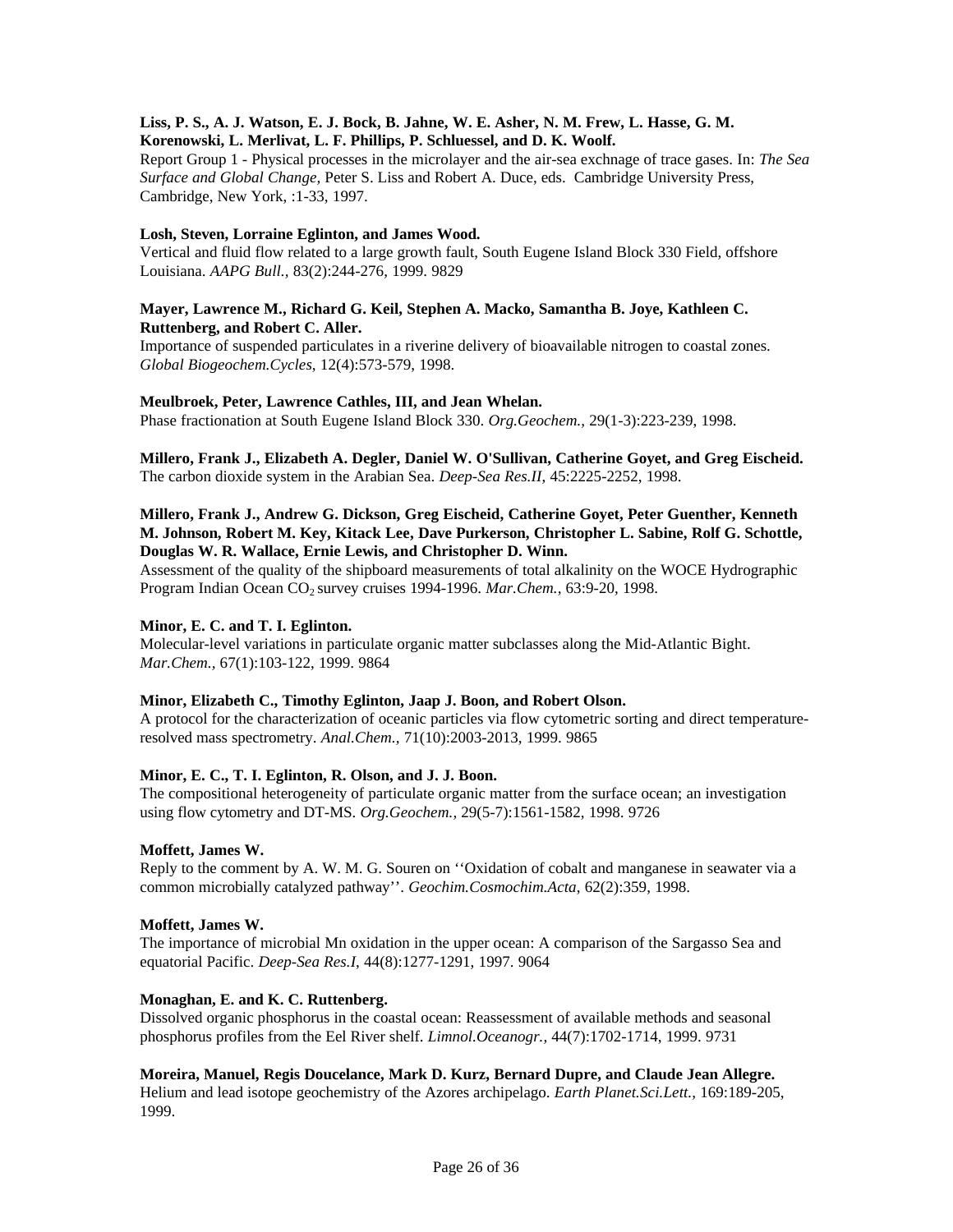# **Muhe, R., B. Peucker-Ehrenbrink, C. W. Devey, and D. Gare-Schonberg.**

On the redistribution of Pb in the oceeanic crust during hydrothermal alteration. *Chem.Geol.,* 137:67-77, 1997.

## **Ocampo, Ruben and Daniel J. Repeta.**

Structural determination of pupurin-18 methyl ester from sedimentary organic matter. *Org.Chem.,* 30(2-3):189-193, 1999. 9830

## **Ocampo, Ruben, Julian P. Sachs, and Daniel J. Repeta.**

Isolation and structure determination of the unstable  $13^2$ ,  $17^3$ -Cyclopheophorbide a enol from recent sediments. *Geochim.Cosmochim.Acta*, 63(22):3743-3749, 1999.

## **Palic, R., T. I. Eglinton, B. C. Benitez-Nelson, G. Eglinton, J. Velickovic, and G. Stojanovic.**

Alkanes from plants of the genus *Achillea. J.Serb.Chem.Soc.,* 64(7-8):443-446, 1999.

## **Peucker-Ehrenbrink and Berhard, and Joel D. Blum.**

Re-Os isotope systematics and weathering of Precambrian crustal rocks: Implications for the marine osmium isotope record. *Geochim.Cosmochim.Acta*, 62(19/20):3193-3203, 1998. 9725

## **Sachs, J. P. and D. J. Repeta.**

Oligotrophy and nitrogen fixation during eastern Mediterranean sapropel events. *Science*, 286(5449):2485-2488, 1999.

## **Sachs, Julian P., Daniel J. Repeta, and Ralf Goericke.**

Nitrogen and carbon isotopic ratios of chlorophyll from marine phytoplankton. *Geochim.Cosmochim.Acta*, 63(9):1421-1441, 1999.

# **Seewald, J. S. and T. I. Eglinton.**

Laboratory simulations of oil and natural gas formation. In: *Encyclopedia of Geochemistry.* Clare P. Marshall and Rhodes W. Fairbridge, eds. Kluwer Academic Publishers, Dordrecht, :359-360, 1998.

# **Sigman, D. M., M. A. Altabet, D. C. McCorkle, R. Francois, and G. Fischer.**

The ä15 N of nitrate in the Southern Ocean: Consumption of nitrate in the surface waters. *Global Biogeochem.Cycles*, 13(4):1149-1166, 1999. 10007

#### **Standish, Jeff, Dennis Geist, Karen Harpp, and Mark D. Kurz.**

The emergence of a Galapagos shield volcano, Roca Redonda. *Contrib.Mineral.Petrol.,* 133(1/2):136-148, 1998.

#### **Stanev, E. V., K. O. Buesseler, J. V. Staneva, and H. D. Livingston.**

A comparison of modelled and measured Chernobyl 90Sr distribution in the Black Sea. *J.Environ.Radioact.,* 43(2):187-204, 1999. 9814

## **Staneva, Joanna V., Ken O. Buesseler, Emil V. Stanev, and Hugh D. Livingston.**

The application of radiotracers to a study of Black Sea circulation: Validation of numerical simulations against observed weapon testing and Chernobyl <sup>137</sup>Cs data. *J.Geophys.Res.,* 104(C5):11099-11114, 1999. 9475

#### **Stokozov, N. A. and K. O. Buesseler.**

Mixing model for the north-west Black Sea using <sup>90</sup>Sr and salinity as tracers. *J.Environ.Radioact.*, 43:173-186, 1999. 9627

# **Tivey, Margaret Kingston.**

How to build a black smoker chimney. *Oceanus*, 41(2):22-26, 1998.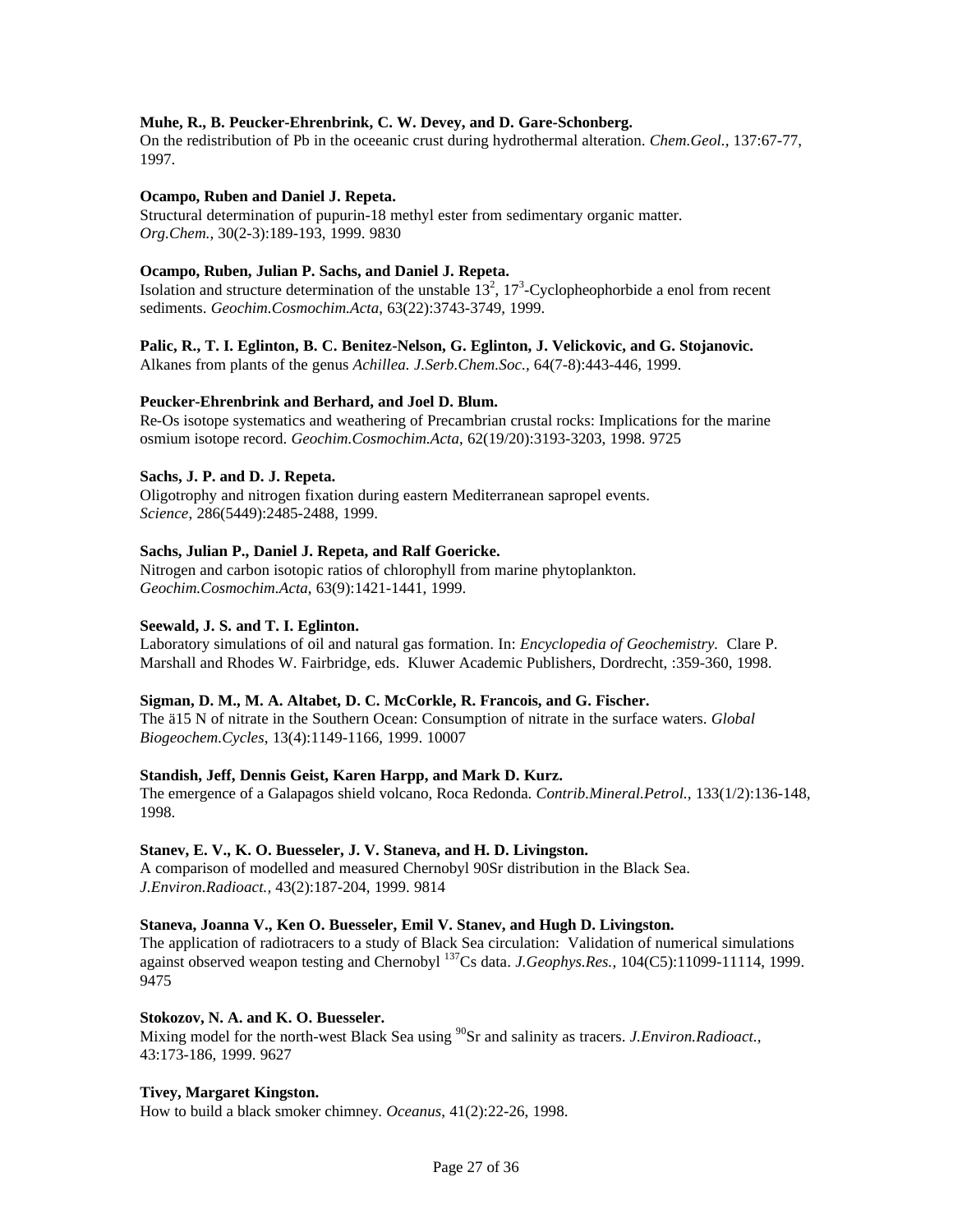# **Tivey, Margaret Kingston, Debra S. Stakes, Terri L. Cook, Mark D. Hannington, and Sven Petersen.**

A model for growth of steep-sided vent structures on the Endeavour segment of the Juan de Fuca Ridge: Results of a petrologic and geochemical study. *J.Geophys.Res.,* 104(B10):22859-22883, 1999. 9937

# **Trull, T. W. and M. D. Kurz.**

Isotopic fractionation accompanying helium diffusion in basaltic glass. *J.Mol.Struct.,* 486:555-567, 1999.

# **Vairavamurthy, Murthy A., Dusan Maletic, Shenkhe Wang, Bernard Manowitz, Timothy I. Eglinton, and Timothy Lyons.**

Characterization of sulfur-containing functional groups in sedimentary humic substances by X-ray absorption near-edge structure spectroscopy. *Energy & Fuels*, 11(3):546-553, 1997.

# **Whelan, Jean K., Lorraine B. Eglinton, Jeffrey Seewald, P. Meulbroek, J. Sosha, Larry M. Cathles, David Darby, and John M. Hunt.**

Sedimentary hydrocarbon and asphalt gradients through the top of overpressure. Organic geochemical evidence for dynamic creation and maintenance of pressure seals. In: *Overpressures in Petroleum Exploration - Proc. Workshop, Pau, April 7th-8th, 1998*; *Bull.Centre Rech. Elf Explor.Prod., Mem. 22*, A. Mitchell and D. Grauls, eds., Elf Exploration Production, Pau CEDEX, France, :193-199, 1999.

# **Physical Oceanography**

# **Ambar, I., L. Armi, A. Bower, and T. Ferreira.**

Some aspects of time variability of the Mediterranean water off south Portugal. *Deep-Sea Res.I*, 46:1109- 1136, 1999.

# **Anderson, Steven P., Richard Trask, Robert A. Weller, Will Ostrom, Bryan Way, Bradford Butman, Mark Grosenbaugh, Jason Gobat, and Walter Paul.**

Measuring temperature and velocity variability from a horizontal mooring. In: *Proceedings of the IEEE Sixth Working Conference on Current Measurements, San Diego, CA, March 11-13, 1999,* Steven P. Anderson, Eugene A. Terray, Judith A. Rizoli White, and Albert J. Williams, 3rd, eds. IEEE, Piscataway, NJ, :139-143, 1999.

# **Anderson, Steven P. and Robert A. Weller.**

Air-sea interaction in the eastern tropical Pacific - an experiment of the Pan American Climate Study (PACS) during the 1997-1998 ENSO. In: *13th Symposium on Boundary Layers and Turbulence, 10-15 January 1999, Dallas, Texas.* James B. Edson, Symposium Chairperson, American Meteorological Society, Boston, MA, :38-39, 1999.

# **Austin, Jay A.**

The role of the alongshore wind stress in the heat budget of the North Carolina inner shelf. *J.Geophys.Res.,* 104(C8):18187-18203, 1999. 9559

# **Austin, Jay A. and Steven J. Lentz.**

The relationship between synoptic weather systems and meteorological forcing on the North Carolina inner shelf. *J.Geophys.Res.,* 104(C8):18159-18185, 1999. 9417

#### **Baumgartner, Mark F. and Steven P. Anderson.**

Evaluation of regional numerical weather prediction model surface fields over the Middle Atlantic Bight. *J.Geophys.Res.,* 104(C8):18141-18158, 1999. 9765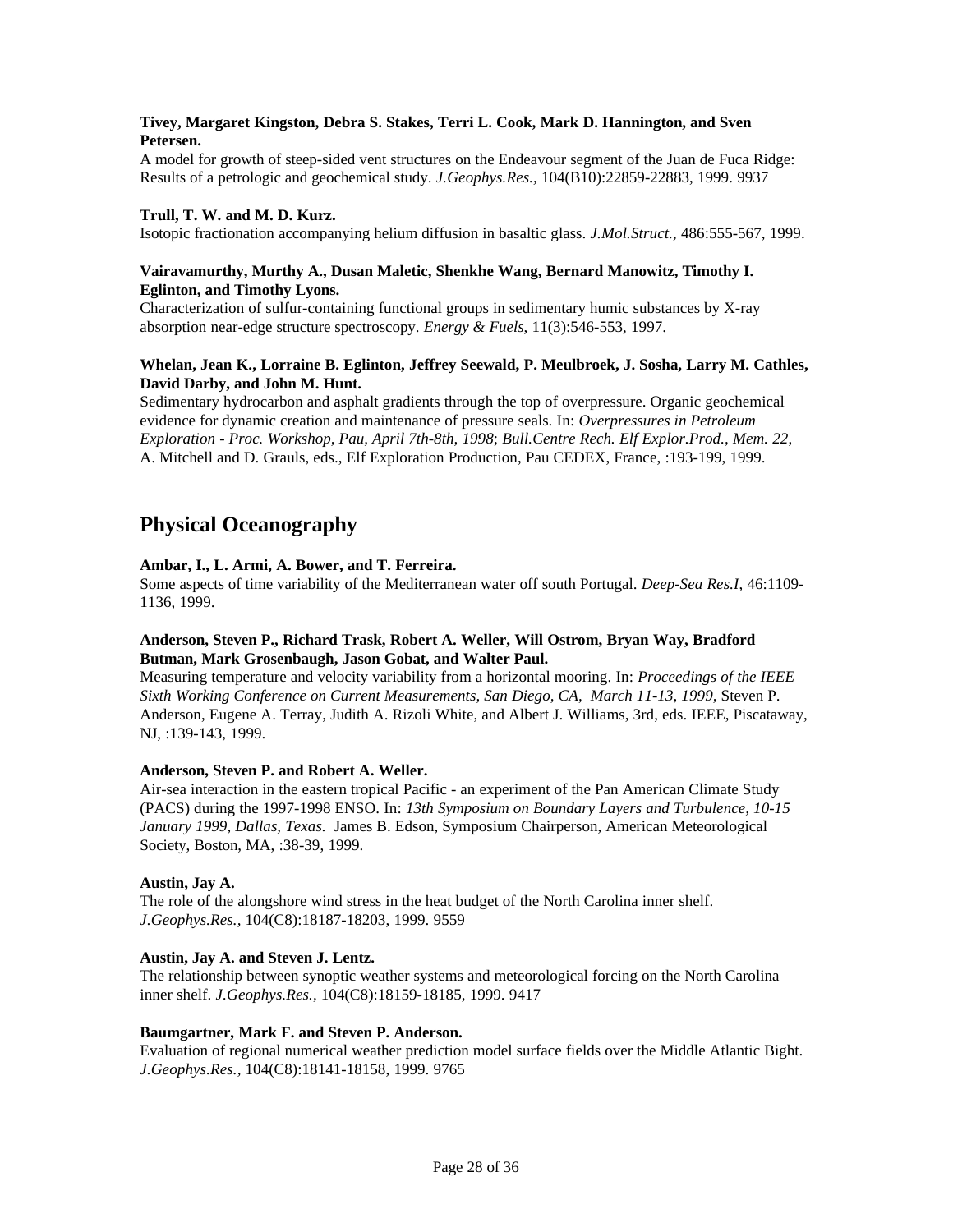## **Bokhove, Onno and E. R. Johnson.**

Hybrid coastal and interior modes for two-dimensional homogeneous flow in a cylindrical ocean. *J.Phys.Oceanogr.,* 29:93-118, 1999. 9551

# **Brink, K. H.**

Island-trapped waves, with application to observations off Bermuda. *Dyn.Atmos.Oceans*, 29:93-118, 1999. 9857

## **Chapman, David C.**

Dense water formation beneath a time-dependent coastal polynya. *J.Phys.Oceanogr.,* 29:807-820, 1999. 9714

## **Chen, Changsheng and Robert C. Beardsley.**

Tidal mixing and cross-frontal particle exchange over a finite amplitude asymmetric bank: A model study with application to Georges Bank. *J.Mar.Res.,* 56:1163-1201, 1998.

## **Churchill, James H. and Thomas J. Berger.**

Transport of Middle Atlantic bight shelf water to the Gulf Stream near Cape Hatteras. *J.Geophys.Res.,* 103(C13):30605-30621, 1998.

# **Dickey, T., J. Marra, D. E. Sigurdson, R. A. Weller, C. S. Kinkade, S. E. Zedler, J. D. Wiggert, and C. Langdon.**

Seasonal variability of bio-optical and physical properties in the Arabian Sea: October 1994-October 1995. *Deep-Sea Res.II*, 45:2001-2025, 1998. 9613

## **Dickey, Tommy, Albert J. Plueddemann, and Robert A. Weller.**

Current and water property measurements in the coastal ocean. In*: The Sea. Volume 10*, Kenneth H. Brink and Alan R. Robinson, eds. John Wiley & Sons, Inc., NY, :367-398, 1998.

# **Doherty, K. W., D. E. Frye, S. P. Liberatore, and J. M. Toole.**

A moored profiling instrument. *J.Atmos.Oceanic Technol.,* 16:1816-1829, 1999. 9696

# **Donohoue, Kathleen A., Gwyneth E. Hufford, and Michael S. McCartney.**

Sources and transport of the Deep Western Boundary Current east of the Kerguelen Plateau. *Geophys.Res.Lett.,* 26(7):851-854, 1999. 9834

#### **Ferron, Bruno, Herle Mercier, Kevin Speer, Ann Gargett, and Kurt Polzin.**

Mixing in the Romanche Fracture Zone. *J.Phys.Oceangr.,* 28:1929-1945, 1999.

#### **Fratantoni, David M. and Philip L. Richardson.**

SOFAR float observations of an intermediate-depth eastern boundary current and mesoscale variability in the eastern tropical Atlantic Ocean. *J.Phys.Oceanogr.,* 29:1265-1278, 1999. 9691

# **Gawarkiewicz, Glen, Gennady Korotaev, Sergey Stanichny, Leonid Repetin, and Dmitry Soloviev.**

Synoptic upwelling and cross-shelf transport processes along the Crimean coast of the Black Sea. *Cont.Shelf Res.,* 19:977-1005, 1999. 9584

## **Helfrich, K. R., Allen C. Kuo, and L. J. Pratt.**

Nonlinear Rossby adjustment in a channel. *J.Fluid Mech.,* 390:187-222, 1999. 9824

#### **Helfrich, Karl R., Joseph Pedlosky, and Eleanor Carter.**

The shadowed island. *J.Phys.Oceanogr.,* 29:2559-2577, 1999. 9722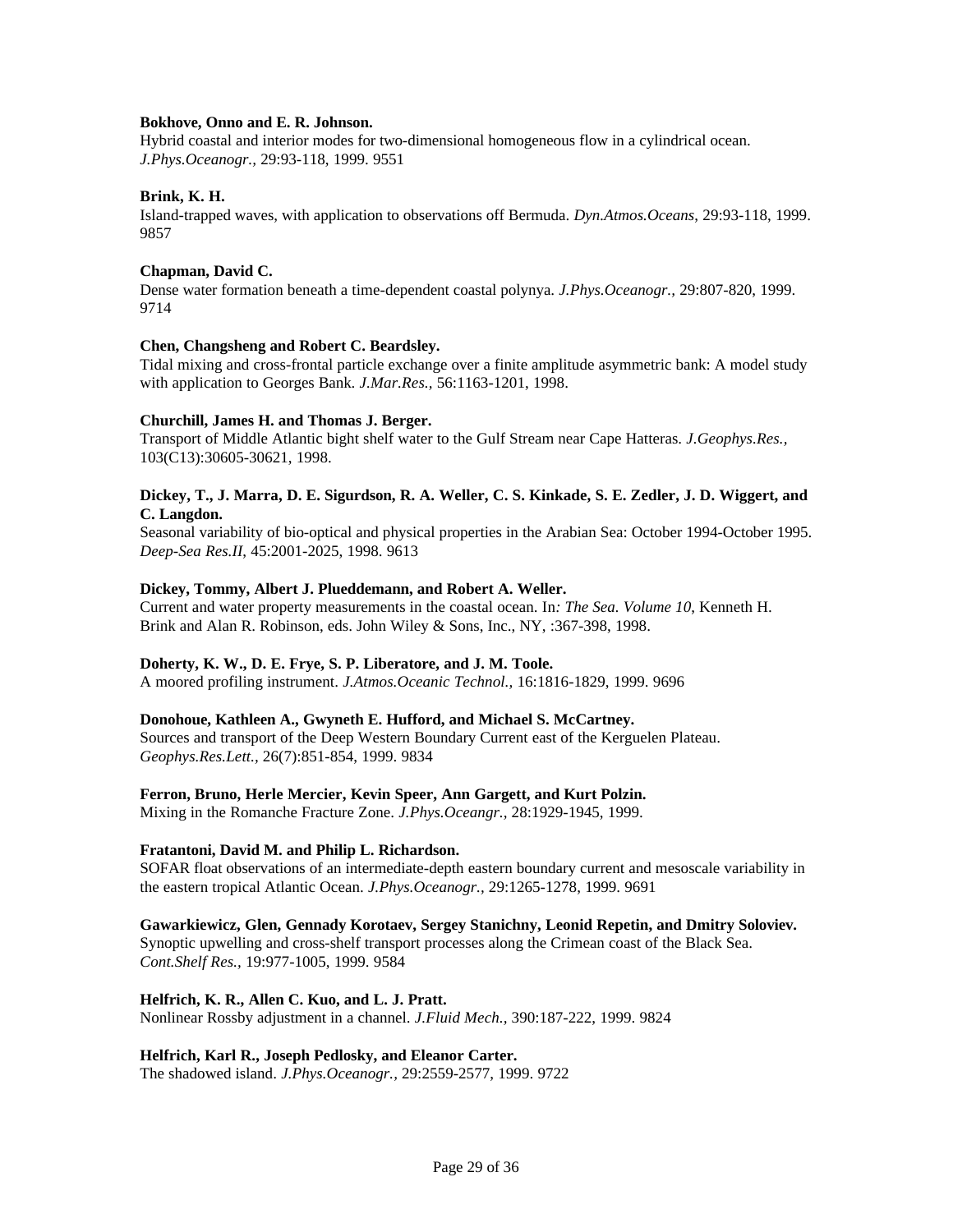## **Hogg, Nelson G. and W. Brechner Owens.**

Direct measurements of the deep circulation within the Brazil Basin. *Deep-Sea Res.II*, 45:335-353, 1998. 9791

## **Hogg, Nelson G., Gerold Siedler, and Walter Zenk.**

Circulation and variability at the southern boundary of the Brazil Basin. *J.Phys.Oceanogr.,* 29:145-157, 1999. 9558

#### **Hosom, David, Robert Weller, Geoff Allsup, Steve Anderson, and Richard Trask.**

Upgraded vector measuring current meter. *Oceans '99*, 1:377-381, 1999.

## **Huang, Rui Xin.**

On the balance of energy in the oceanic general circulation. *Chin.J.Atmos.Sci.,* 22(4):452-467, 1999. 9666

## **Huang, Rui Xin.**

Mixing and energetics of the oceanic thermohaline circulation. *J.Phys.Oceanogr.,* 29:727-746, 1999. 9405

## **Huang, Rui Xin and Joseph Pedlosky.**

Climate variability inferred from a layered model of the ventilated thermocline. *J.Phys.Oceanogr.,* 29:779-790, 1999. 9697

## **Irish, J. D., R. C. Beardsley, W. W. Williams, and K. H. Brink.**

Long-term moored observations on Georges Bank as part of the U. S. GLOBEC Northwest Atlantic/Georges Bank program. *Oceans '99*, 1:273-278, 1999. 9957

## **Joyce, Terrence M., Robert S. Pickart, and Robert C. Millard.**

Long-term hydrographic changes at 52 and 66ºW in the North Atlantic subtropical gyre and Caribbean. *Deep-Sea Res.II*, 6:245-278, 1998. 9635

#### **Julien, Keith, Sonya Legg, James McWilliams, and Joseph Werne.**

Plumes in rotating convection. Part 1. Ensemble statistics and dynamical balances. *J.Fluid Mech.,* 391:151-187, 1999.

#### **Keafer, Bruce, Jim Churchill, and Don Anderson.**

Initiation of *Alexandrium* blooms near Casco Bay, Maine. In: *Gulf of Maine News*, Summer:8-11, 1999.

#### **Keigwin, Lloyd D. and Robert Pickart.**

Slopewater current over the Laurentian fan on interannual to millenial time scales. *Science*, 286:520-523, 1999.

#### **Kelly, Kathryn A., Sandipa Singh, and Rui Xin Huang.**

Seasonal variations of sea surface height in the Gulf Stream region. *J.Phys.Oceanogr.,* 29:313-327, 1999. 9367

#### **Kinkade, C. S., J. Marra, T. D. Dickey, C. Langdon, D. E. Sigurdson, and R. Weller.**

Diel-bio-optical variability observed from moored sensors in the Arabian Sea. *Deep-Sea Res.II*, 46:1813- 1831, 1999.

#### **Lentz, Steve and Britt Raubenheimer.**

Field observations of wave setup. *J.Phys.Oceanogr.,* 104(C11):25867-25875, 1999. 9712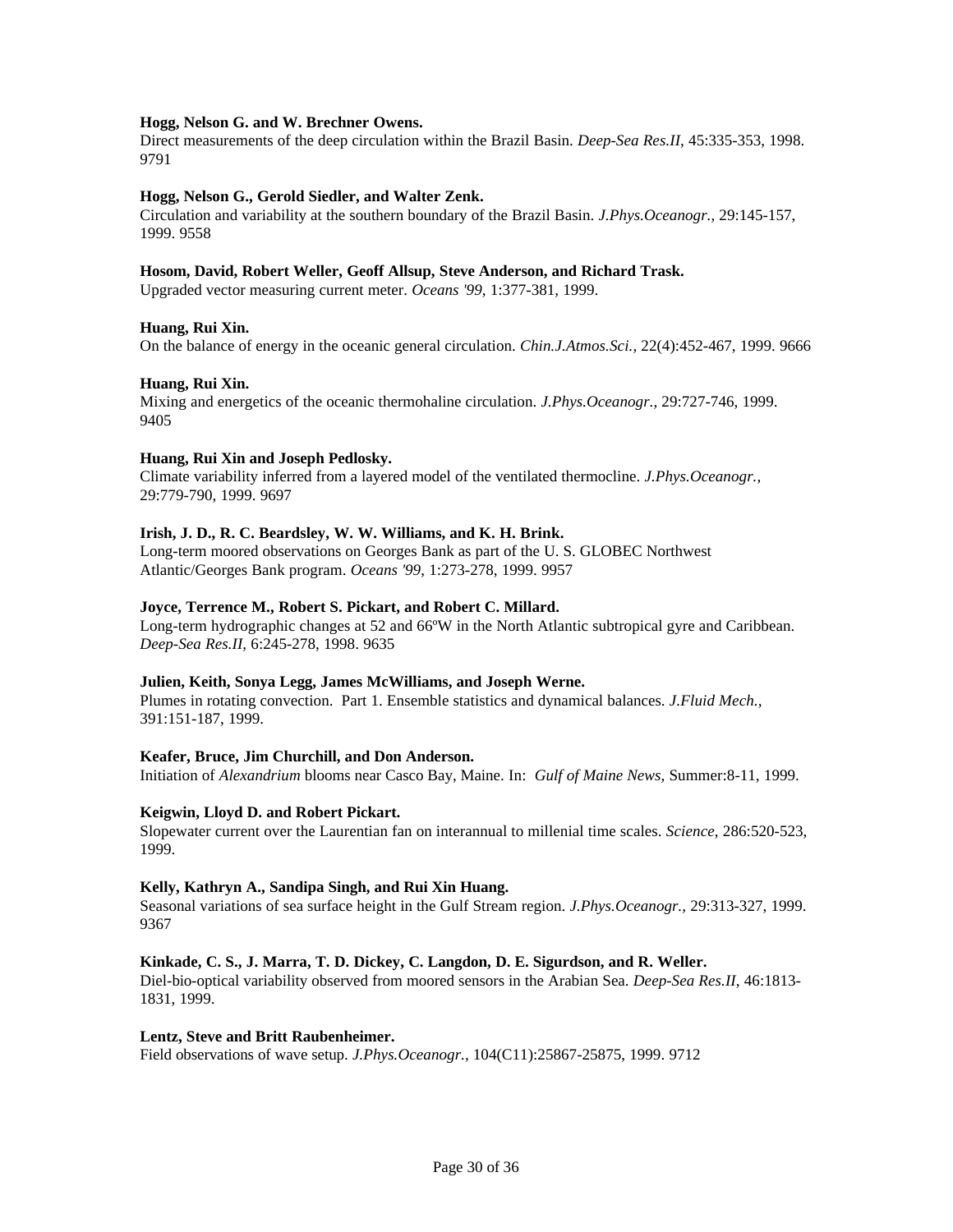# **Lentz, Steven J., R. T. Guza, Steve Elgar, Falk Feddersen, and T. H. C. Herbers.**

Momentum balances on the North Carolina inner shelf. *J.Geophys.Res.,* 104(C8):18205-18226, 1999. 9780

#### **MacCready, P., W. E. Johns, D. M. Fratantoni, and R. A. Watlington.**

Overflow into the deep Caribbean: Effects of plume variability. *J.Geophys.Res.,* 104(C11):25913-25936, 1999.

#### **Marra, J., T. D. Dickey, C. Ho, C. S. Kinkade, D. E. Sigurdson, R. A. Weller, and R. T. Barber.**

Variability in primary production as observed from moored sensors in the central Arabian Sea in 1995. *Deep-Sea Res.II*, 45:2253-2267, 1998.

#### **Mauritzen, C. and S. Haekkinen.**

On the relationship between dense water formation and the ''Meridional Overturning Cell'' in the North Atlantic Ocean. *Deep-Sea Res.I*, 46:877-894, 1999.

## **Mauritzen, C. and S. Haekkinen.**

Influence of sea ice on the thermohaline circulation in the Arctic-North Atlantic Ocean. *Geophys.Res.Lett.,* 24(24):3257-3260, 1997.

#### **Mauritzen, Cecilie.**

Production of dense overflow waters feeding the North Atlantic across the Greenland-Scotland Ridge. Part 1. *Deep-Sea Res.I*, 43(6):769-806, 1996. 8823

#### **Mauritzen, Cecilie.**

Production of dense overflow waters feeding the North Atlantic across the Greenland-Scotland Ridge. Part 2: An inverse model. *Deep-Sea Res.I*, 43(6):807-836, 1996. 8830

#### **Molinari, Robert L., Silvia Garzoli, and Raymond W. Schmitt.**

Equatorial currents at 1000m in the Atlantic Ocean. *Geophys.Res.Lett.,* 26(3):361-363, 1999. 9903

#### **Park, Young-Gyu.**

The stability of thermohaline circulation in a two-box model. *J.Phys.Oceanogr.,* 29(12):3101-3110, 1999. 9441

#### **Park, Young-Gyu and J. A. Whitehead.**

Rotating convection driven by differential bottom heating. *J.Phys.Oceanogr.,* 29:1208-1220, 1999. 9458

#### **Payne, Richard E. and Steven P. Anderson.**

A new look at calibration and use of Eppley precision infrared radiometers. Part II:calibration and use of the Woods Hole Oceanographic Institution improved meteorology precision infrared radiometer. *J.Atmos.Oceanic Tech.,* 16:739-751, 1999. 9723

#### **Pedlosky, Joseph and Michael Spall.**

Rossby normal modes in basins with barriers. *J.Phys.Oceanogr.,* 29:2332-2349, 1999. 9698

#### **Pickart, Robert S., Theresa K. McKee, Daniel J. Torres, and Stephanie A. Harrington.**

Mean structure and interannual variability of the slopewater system south of Newfoundland. *J.Phys.Oceanogr.,* 29:2541-2558, 1999. 9595

## **Pickart, Robert S., Daniel J. Torres, Theresa K. McKee, Michael J. Caruso, and Jennifer E. Przystup.**

Diagnosing a meander of the shelfbreak current in the Middle Atlantic Bight. *J.Geophys.Res.,* 104(C2):3121-3132, 1999. 9574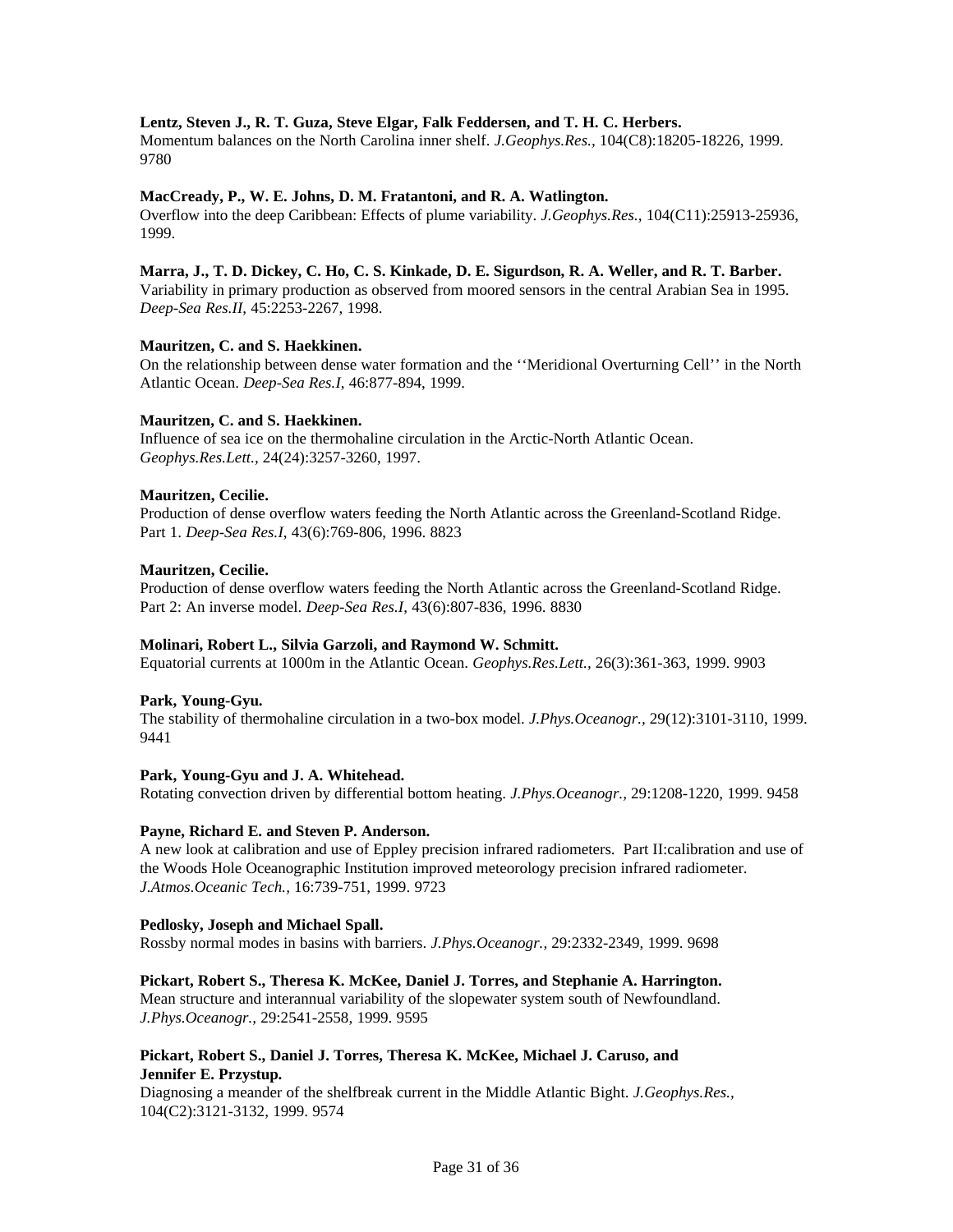# **Plueddemann, A. J., E. A. Terray, and R. Merewether.**

Design and performance of a self-contained, fan-beam ADCP. In: *Proceedings of the IEEE Sixth Working Conference on Current Measurements, San Diego, CA, March 11-13, 1999*, Steven P. Anderson, Eugene A. Terray, Judith A. Rizoli White, and Albert J. Williams, 3rd, eds. IEEE, Piscataway, NJ, :54-59, 1999.

#### **Pratt, L. J., William Johns, Stephen M. Murray, and Katsouru Katsumata.**

Hydraulic interpretations of direct velocity measurements in the Bab al Mandab. *J.Phys.Oceanogr.,* 29:2769-2784, 1999. 9649

## **Price, James F.**

Parameterization of the fair weather Ekman layer. In: *Ocean Modeling and Parameterization*, E. P. Chassignet and J. Verron, eds. Kluwer Academic Publishers, Netherlands, :121-134, 1998.

#### **Price, James F. and Miles A. Sundermeyer.**

Stratified Ekman layers. *J.Geophys.Res.,* 104(C9):20467-20494, 1999. 9269

## **Price, James F. and Jiayan Yang.**

Marginal sea overflows for climate simulations. In: *Ocean Modeling and Parameterization,* E. P. Chassignet and J. Verron, eds. Kluwer Academic Publishers, :155-170, 1998.

## **Pringle, James M. and Kenneth H. Brink.**

High frequency internal waves on a sloping shelf. *J.Geophys.Res.,* 104(C3):5283-5299, 1999. 9600

## **Richardson, Philip L. and David Fratantoni.**

SOFAR float trajectories in the deep western boundary current of the tropical Atlantic, 1989-1992. *Deep-Sea Res.II*, 46:305-333, 1999. 9570

#### **Rogerson, A. M.**

Transcritical flows in the coastal marine atmospheric boundary layer. *J.Atmos.Sci.,* 56:2761-2779, 1999. 9608

#### **Rogerson, A. M., P. D. Miller, L. J. Pratt, and C. K. R. T. Jones.**

Lagrangian motion and fluid exchange in a barotropic meandering jet. *J.Phys.Oceanogr.,* 29:2635-2655, 1999. 9386

#### **Schmitt, Raymond W.**

Spice and the demon. *Science*, 283:498-499, 1999.

#### **Spall, Michael A.**

A simple model of the large scale circulation of Mediterranean Water and Labrador Sea Water. *Deep-Sea Res.II*, 45:181-204, 1999. 9568

#### **Speer, Kevin G. John Gould, and Joseph LaCasce.**

Year-long float trajectories in the Labrador Sea water of the eastern North Atlantic Ocean. *Deep-Sea Res.II*, 46(1-2):165-179, 1999.

#### **St. Laurent, Louis and Raymond W. Schmitt.**

The contributions of salt fingers to vertical mixing in the North Atlantic tracer release experiment. *J.Phys.Oceanogr.,* 29:1404-1424, 1999. 9709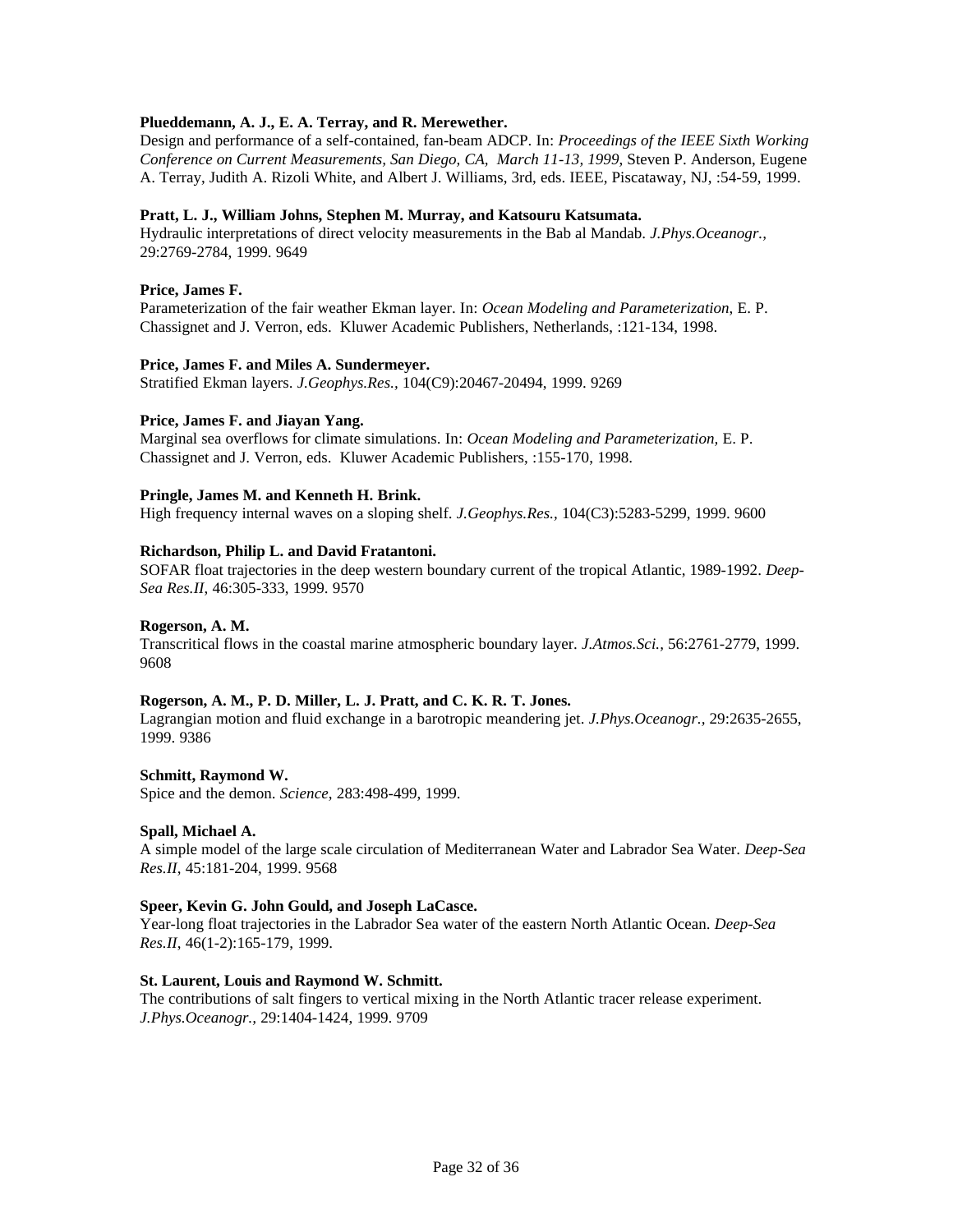# **Toole, J. M., K. W. Doherty, D. E. Frye, and S. P. Liberatore.**

Velocity measurements from a moored profiling instrument. In: *Proceedings of the IEEE Sixth Working Conference on Current Measurements, San Diego, CA, March 11-13, 1999*, Steven P. Anderson, Eugene A. Terray, Judith A. Rizoli White, and Albert J. Williams, 3rd, eds. IEEE, Piscataway, NJ, :144-149, 1999.

## **Wang, Liping and Rui Xin Huang.**

A homogeneous model of the Deacon cell in a circumpolar ocean. *Dyn.Atmos.Oceans*, 28:157-177, 1998. 8575

## **Warren, Bruce A.**

Approximating the energy transport across oceanic sections. *J.Geophys.Res.,* 104(C4):7915-7919, 1999. 9659

## **Weller, R. A., M. F. Baumgartner, S. A. Josey, A. S. Fischer, and J. C. Kindle.**

Atmospheric forcing in the Arabian Sea during 1994-1995 observations and comparisons with climatology models. *Deep-Sea Res.II*, 45(11):1961-1999, 1998. 9569

## **Weller, Robert A. and Steven P. Anderson.**

Atmospheric forcing and oceanic response in TOGA COARE. In: *Eighth Conference on Air-Sea Interaction and Symposium on GOALS, 28 Jan - 2 Feb, 1996, Atlanta, GA.,* American Meteorological Society, Boston, MA, :J90-J94, 1996.

# **Weller, Robert A., Steven P. Anderson, Hemantha W. Wijesekera, Clayton A. Paulson, Meghan F. Cronin, and Lewis M. Rothstien.**

Oceanic response to buoyancy flux and wind stress durng COARE. In: *COARE-98, Proceedings of a Conference on the TOGA Coupled Ocean-Atmosphere Response Experiment (COARE), Boulder, Colorado, USA, 7-14 July 1998.* WCRP-107, WMO/TD-No. 940, World Meteorological Organization, Geneva, Switzerland, :43-58, 1999.

# **Whitehead, J. A., G. K. Korotaev, and S. N. Bulgakov.**

Convective circulation in mesoscale abyssal basins. *Geophys.Astrophys.Fluid Dyn.,* 89:169-203, 1998. 8598

# **Wylie, J. J., K. R. Helfrich, B. Dade, J. R. Lister, and J. F. Salzig.**

Flow localization in fissure eruptions. *J.Volcanol.,* 60:432-440, 1999. 9763

#### **Wylie, Jonathan J., Barry Voight, and J. A. Whitehead.**

Instability of magma flow from volatile-dependent viscosity. *Science*, 285:1883-1885, 1999.

#### **Yang, Jiayan.**

A linkage between decadal climate variations in the Labrador Sea and the Tropical Atlantic Ocean. *Geophys.Res.Lett.,* 26(8):1023-1026, 1999. 9802

#### **Zhang, Jubao, Raymond W. Schmitt, and Rui Xin Huang.**

The relative influence of diapycnal mixing and hydrologic forcing on the stability of the thermohaline circulation. *J.Phys.Oceanogr.,* 29:1096-1108, 1999. 9518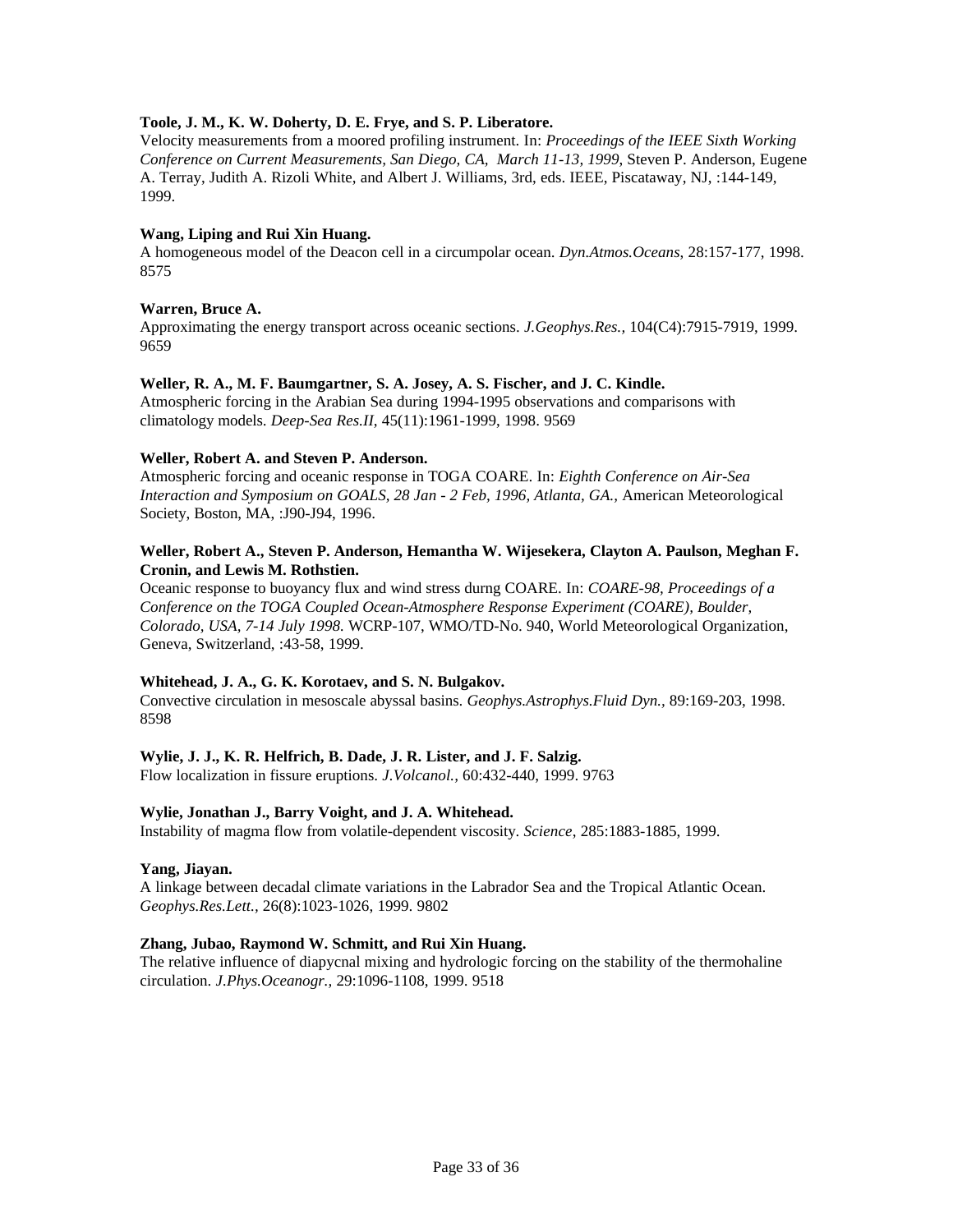# **Marine Policy Center**

# **Alldredge, Alice L., David L. Bradley, Douglas Butterworth, and John H. Steele.**

Assessing the global distribution and abundance of marine life: Summary of a workshop sponsored by the Sloan Foundation and the Office of Naval Research, January 13-15, 1998, Monterey, California. *Oceanography*, 12(3):41-46, 1999.

# **Ando, Amy, Jeffrey Camm, Stephen Polasky, and Andrew Solow.**

Species distributions, land values, and efficient conservation. *Science*, 279:2126-2128, 1998. 9601

# **Curran, Daniel.**

Aging Russian nuclear submarine problems. *Submar.Rev.,* :74-77, 1997. 9491

# **Curran, Daniel A.**

Summary of supreme court briefs. In: *Neither Separate Nor Equal: Legislature and Executive in Rhode Island Constitutional History by Patrick T. Conley.* Rhode Island Publications Society, East Providence, RI, :202-204, 1999.

## **Hoagland, Porter.**

China. In: *Legal Protection of the Underwater Cultural Heritage: National and International Perspectives*. Sarah Dromgoole, ed., Kluwer Law International, The Hague, :19-41, 1999. 9693

# **Jin, D. and H. Kite-Powell.**

Toward an optimal enviornmental liability for marine oil transport. *Am.J.Agr.Econ.,* 79(5):1731, 1997.

# **Jin, Di and Hauke L. Kite-Powell.**

On the optimal environmental liability limit for marine oil transport. *Transp.Res.Part E*, 35:77-100, 1999. 9254

#### **Kite-Powell, Hauke L., Di Jin, Johan Jebsen, Vassilis Papkonstantinou, and Nicholas Patrikalakis.**

Investigation of potential risk factors for groundings of commercial vessels in U. S. ports. *Int.J. Offshore Polar Eng.,* 9(1):16-21, 1999.

# **Schumacher, Mary, Di Jin, and Hauke L. Kite-Powell.**

*An Overview of Cruise Industry Operations in North America.* Woods Hole Oceanographic Institution, Woods Hole, MA, 40 pp., 1998.

# **Solow, A.R. and S. Polasky.**

A quick estimator for taxonomic surveys. *Ecology*, 80(8):2799-2803, 1999. 9645

# **Solow, A. R.**

Evidence of declining abundance of extremely highly cryptic primate taxa. *Isr.J.Zool.,* 45(4):507-508, 1999.

# **Solow, Andrew R., Christopher Costello, and Andrew Beet.**

On an early result on stability and complexity. *Am.Nat.,* 154(5):587-588, 1999. 9840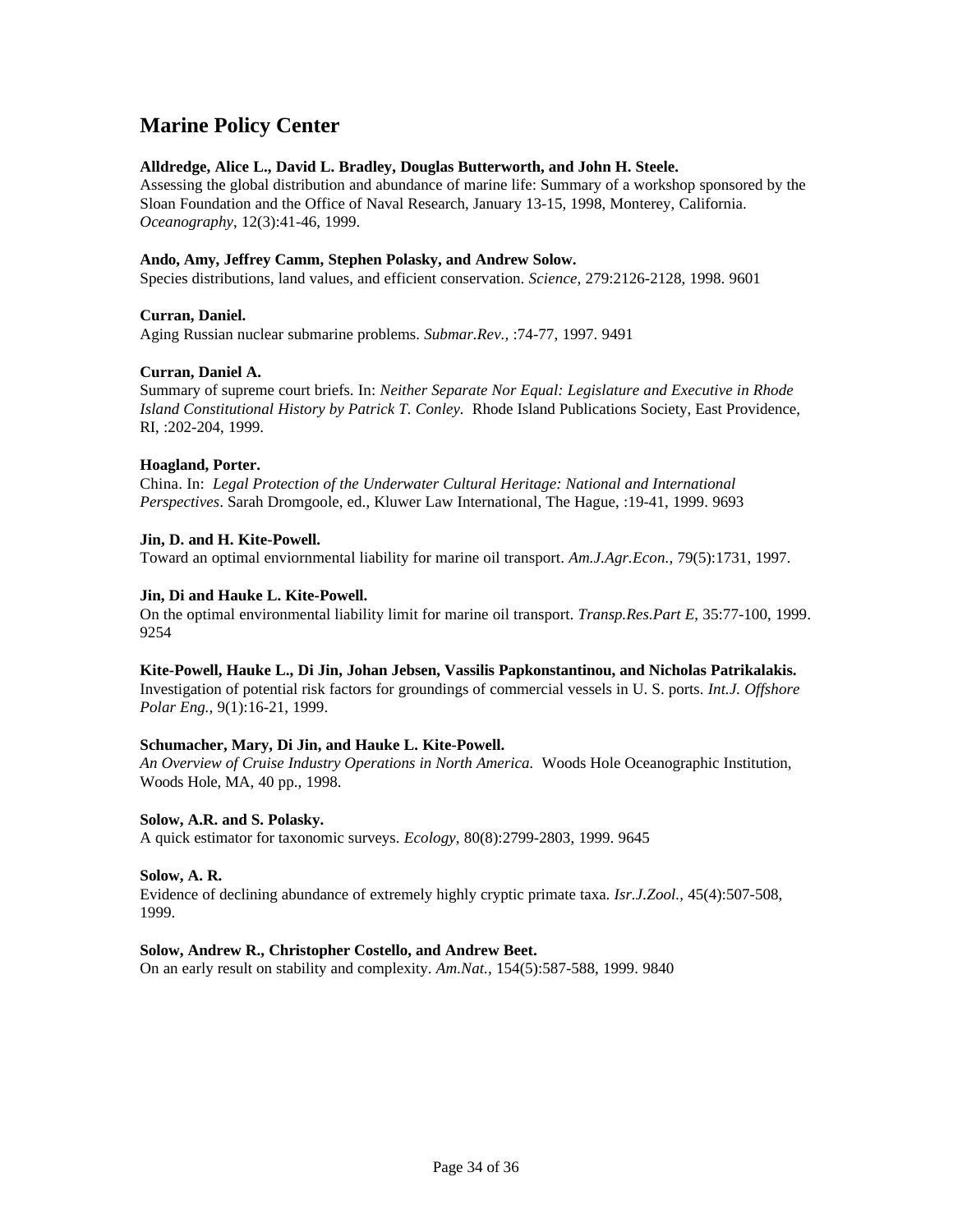## **Solow, Andrew R.**

On testing for change in extreme events. *Clim.Change*, 42:341-349, 1999.

## **Steele, John H.**

From carbon flux to regime shift. *Fish.Oceanogr.,* 7(3/4):176-181, 1998. 9750

## **Steele, John H. and Mary Schumacher.**

On the history of marine fisheries: Report of the Woods Hole workshop. *Oceanography*, 12(3):28-29, 1999.

# **Administration**

## **Coburn, Joseph, L., Jr., Roy D. Gaul, and William L. Hurley.**

Design of a swath coastal research vessel. *Oceans '99*, 1:526-542, 1999.

## **Crago, Tracey.**

Back to school with bluefin tuna. *Two if by Sea*, 2(2):3, 1998.

#### **Crago, Tracey.**

''You-rake-it'' clam farms: A new tourist attraction? *Two if by Sea*, 1(1):3, 1997.

#### **Crago, Tracey.**

Wanted: Recruits for Barnstable Harbor. *Two if by Sea*, 1(2):1, 5, 1997.

#### **Crago, Tracey.**

North River dye study flushes out clues to estuarine ecology. *Two if by Sea*, 1(4):1, 5, 1997.

# **Crago, Tracey.**

Sex lives and videotape: Complex squid mating strategies may help combat increased fishing pressure. *Two if by Sea*, 2(3):1, 5, 1998.

## **Crago, Tracey.**

Maintaining stability in a changing coastal system: A geological contradiction? *Two if by Sea*, 2/3(4/1):3, 1998.

#### **Crago, Tracey.**

The risky business of offshore marine aquaculture. *Two if by Sea*, 3(2/3):1, 5, 1999.

#### **Crago, Tracey.**

Ctenophore diet and feeding behavior offer clues to fisheries-related food chain dynamics. *Two if by Sea*, 3(4):3, 1999.

## **Crago, Tracey.**

Digging beneath the sands of time. *Two if by Sea*, 1(3):3-4, 1997.

# **Crago, Tracy I.**

Challenges of the unknown beckons scientists who study risk. *Nor'easter*, 9(2):28-31, 1997.